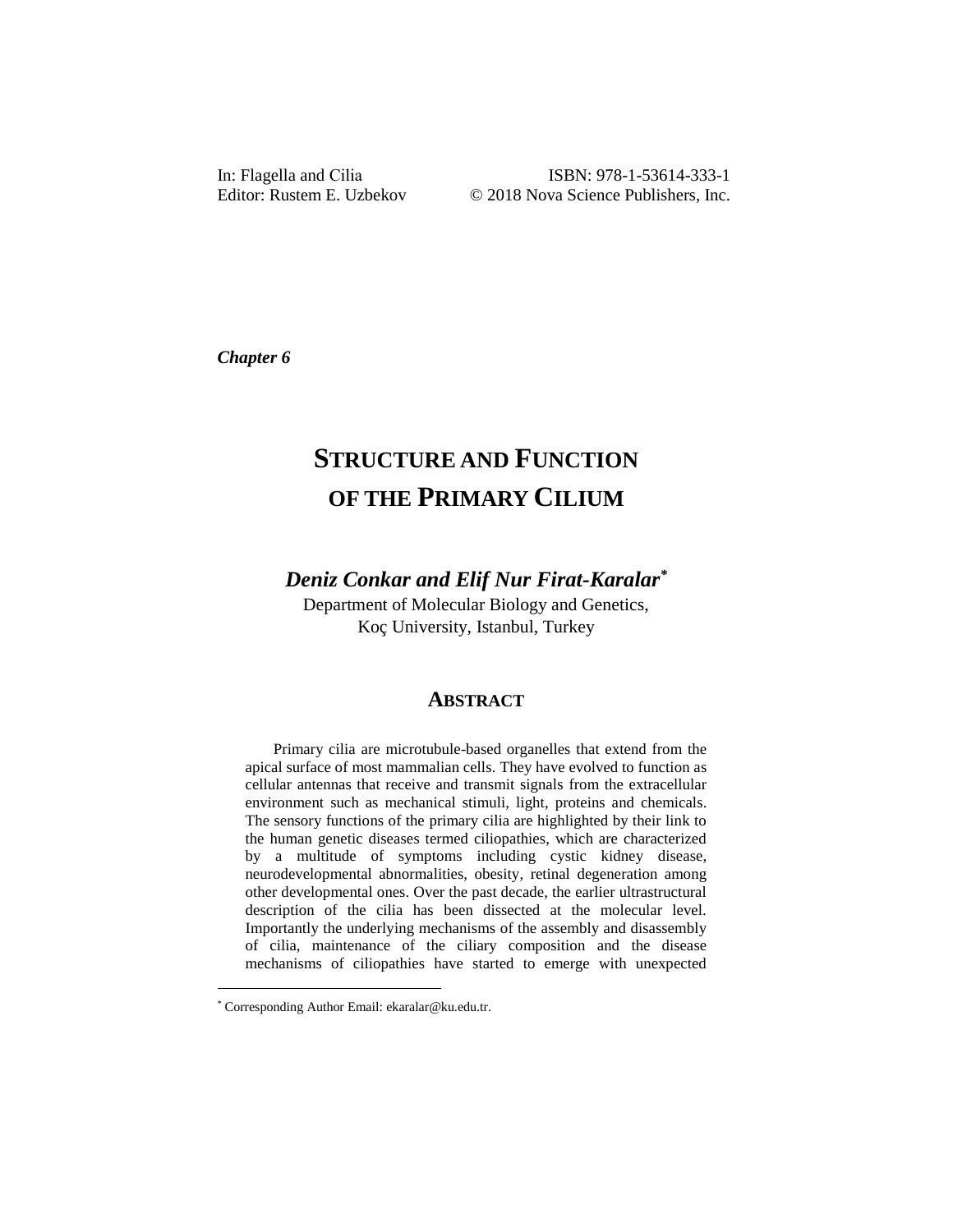complexity. In this chapter, we will present an integrative viewpoint on the structural features of the cilium that contribute to its function, discuss the components and interactions that assemble and maintain a functional cilium and conclude with its signaling functions and disease links. For each section, we summarize the mechanisms and describe the current status of our understanding by focusing on the recent discoveries and the emerging technologies in the field.

# **THE PRIMARY CILIUM STRUCTURE**

The primary cilium is a non-motile microtubule-based structure that protrudes from the apical surface of cells during growth arrest. Sorokin and colleagues first described primary cilia on fibroblasts and smooth muscle cells. Since then, these structures have been observed on almost all mammalian cells (Sorokin, 1962). Ultrastructural studies of the primary cilium have revealed unprecedented complexity for its structure and morphology (Fisch and Dupuis-Williams, 2011). The primary cilium size usually varies in length from 1 to 5 μm with a diameter of approximately 0.2 μm that gets narrower towards its tip (Scherft and Daems, 1967). Very short potentially mechanosensitive primary cilia were described in osteocytes (Uzbekov et al., 2012; Uzbekov and Benhamou, 2014). Their small length (below 300 nm) was probably associated with the hard bone environment of these cells.

At the core of the primary cilium is a microtubule-based axoneme composed of nine radially arranged doublet microtubules **(Figure 1)**. Surrounding the ciliary axoneme is the ciliary membrane that is continuous with the plasma membrane, but molecularly distinct from it in terms of protein and lipid content. The organization of the ciliary microtubules is traditionally abbreviated as  $(9x2 + 0)$  axoneme, referring to nine peripheral doublet and no central singlet microtubules. This organization is distinct from the  $(9x2 + 2)$  axoneme of motile cilia. A microtubule doublet consists of a complete A-tubule of 13 protofilaments and an adjacent incomplete Btubule of 10 protofilaments (Pedersen et al., 2012). The protofilaments are polymerized from alpha-beta-tubulin heterodimers longitudinally in the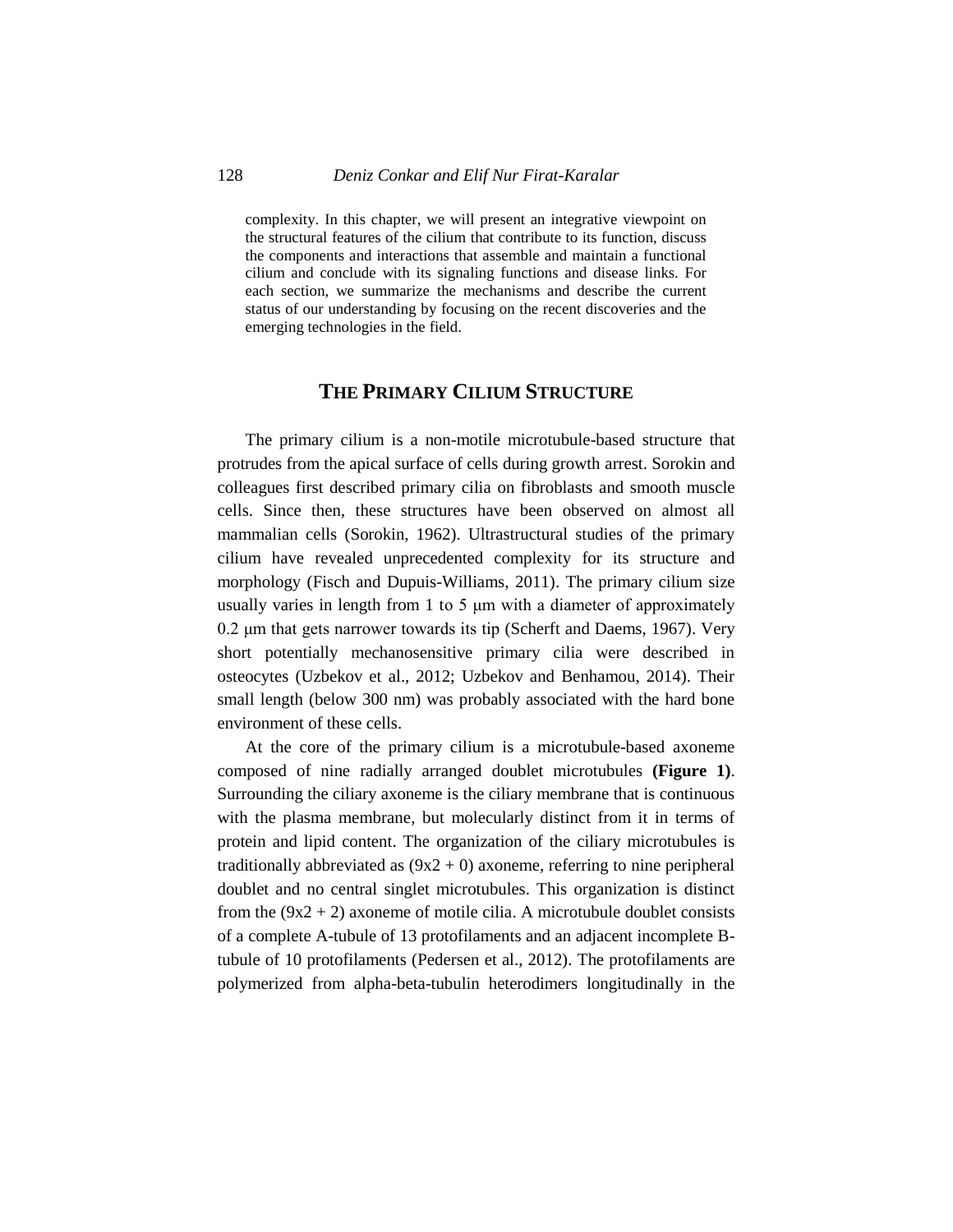presence of GTP. Ciliary tubulins are modified by a combination of various posttranslational modifications including acetylation, glutamylation and detyrosination, which together regulate ciliary stability (Janke and Bulinski, 2011).

The ciliary axoneme is nucleated by the older of the two centrioles of the centrosome, the mother centriole, which transforms into a basal body during primary cilium formation. The interphase centrosome is composed of two orthogonally arranged centrioles that are connected by 2-4 striated rootlets at their proximal ends (Figure 1) (Bettencourt-Dias et al., 2011; Kim and Dynlacht, 2013). The centrioles are evolutionarily conserved symmetrical cylindrical structures of nine triplet microtubules. At the onset of ciliogenesis, the centrosome migrates to the cell surface and the 9-fold symmetrical radial microtubule triplets of the mother centriole template the ring of the nine axonemal microtubules. Interestingly, the microtubule triplets of the basal body transition to the microtubule doublets at the distal end of the basal body, which forms the core of the ciliary axoneme (Figure 1). Why and how this transition from microtubule triplets to doublets happens during ciliogenesis is not known. Moreover, in most cilia, the Btubules of the microtubule doublets terminate towards the distal part of the cilium, which leaves singlet A-tubules. The length of this singlet region varies between cell types (Bertelli and Regoli, 1994; Satir, 1965; Satir, 1968). Distal to the singlet region of microtubules is the ciliary tip, which has been implicated in regulation of ciliary length, IFT remodeling and Hedgehog signaling.

Despite their highly conserved size and structures, the two centrioles of the centrosome differ in structural details, age and function (Nigg and Stearns, 2011). The older (mother) centriole, but not the younger (daughter) centriole, has unique structural components that contribute to the primary cilium structure (Figure 1). First, the mother centriole bears nine distal appendages that interact with the apical plasma membrane, and nucleates the formation of the ciliary axoneme that pushes the plasma membrane outward to form the primary cilium as it grows.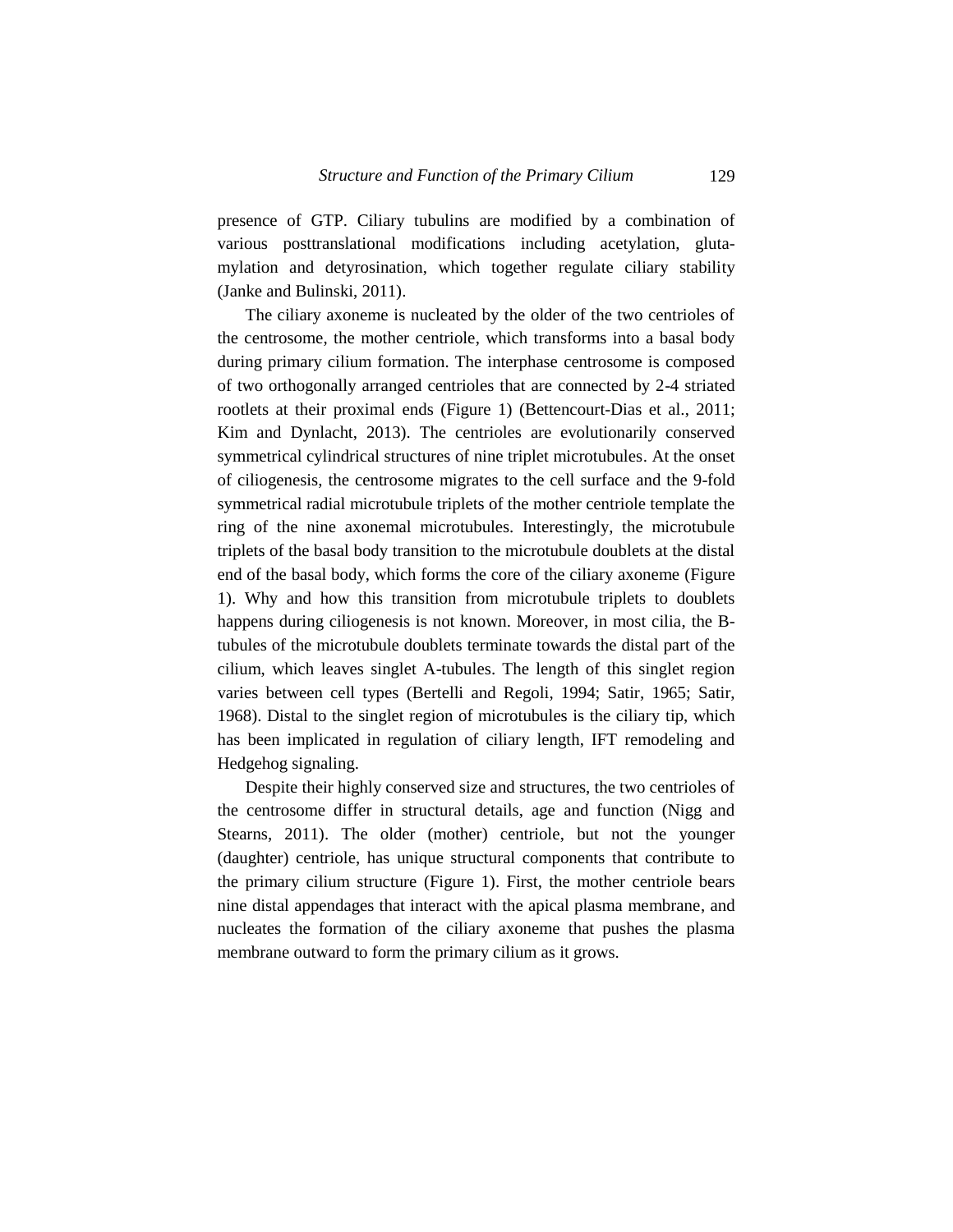

Figure 1. Primary cilium structure. The primary cilium protrudes from the apical side of quiescent cells and is composed of a basal body, an axoneme and a ciliary membrane. The centrosome is composed of two centrioles and the associated pericentriolar material (PCM). Mother centrioles are the older of the two centrioles that bear distal and subdistal appendages. Basal bodies are mother centrioles that have been modified by the addition of the accessory structure and are connected to the younger daughter centrioles by striated rootlets at their proximal ends. During ciliogenesis, the 9-fold symmetrical microtubule triplets of the basal body nucleate the microtubule doublets, which transitions to singlet microtubules towards the distal part of the cilium. Distal to the singlet microtubules is the ciliary tip, which is specialized compartment for regulating ciliary length, trafficking and signaling. The ciliary gate is the most proximal region of the primary cilium and is composed of the transition fibers and the transition zone. Transition fibers originate from the distal appendages of the basal body and connect the outer surface of the triplet microtubule barrel to the plasma membrane. Distal to the transition fibers is the transition zone, which is composed of the Y-shaped linkers and ciliary necklace, and functions as a diffusion barrier and selective gate for the transport of soluble and membrane-bound components into and out of cilia. Y-shaped linkers connect the outer doublet microtubules of the axoneme to the ciliary membrane. The ciliary necklace consisting of circumferential parallel strands of intramembrane particles encircles the base of the axoneme. The proximal region of the cilium is surrounded by a cytoplasmic invagination of the periciliary membrane, termed the ciliary pocket, which exhibits endocytic activity and interacts with the actin cytoskeleton.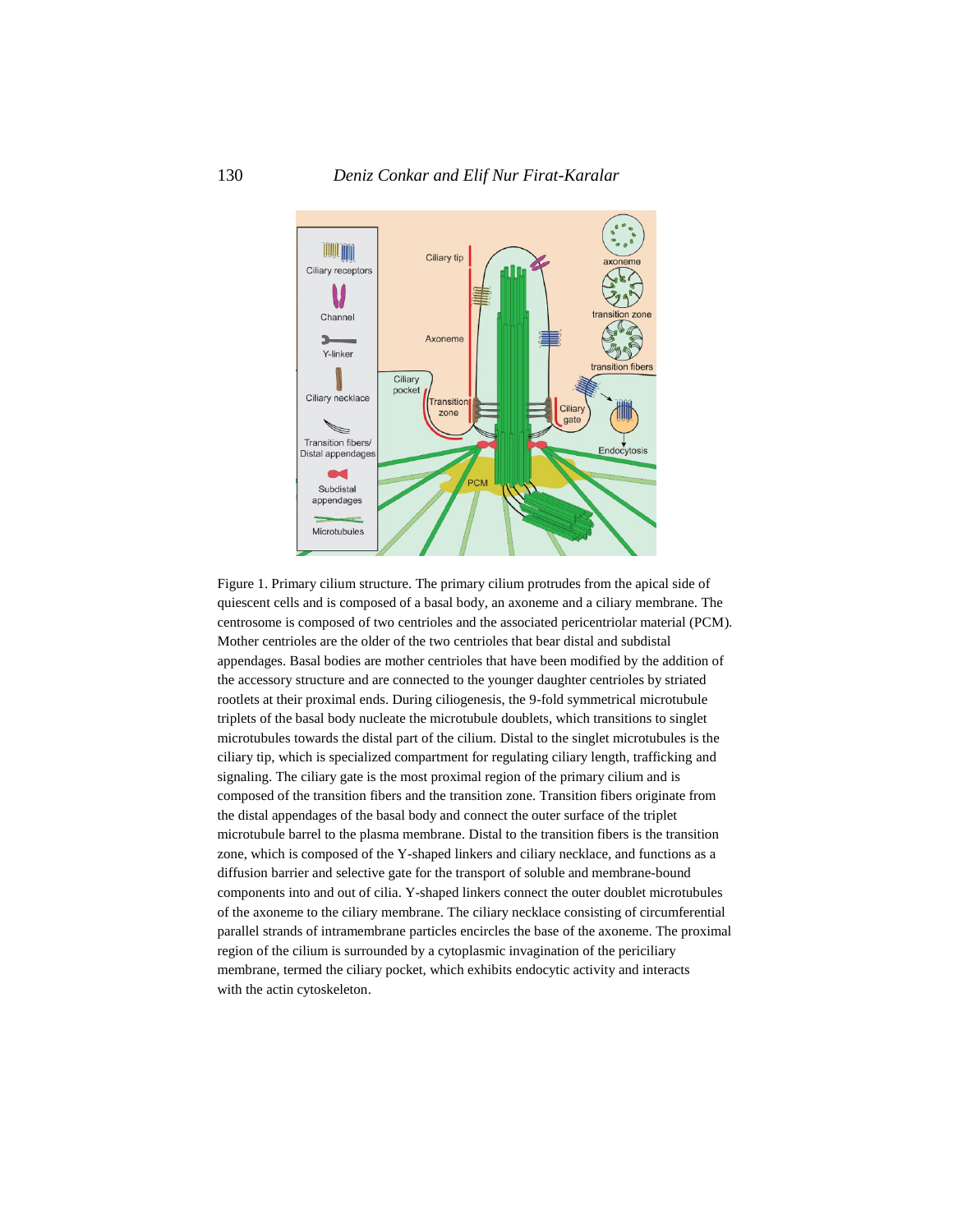Second, proximal to the distal appendages of the mother centriole are 1 to 13 (usually 2-5) subdistal appendages (Uzbekov and Alieva, 2013), that project laterally from the sides of the triplet microtubule barrel. The basal feet of the basal bodies in the ciliary epithelia are homologues of the subdistal appendages. Transmission Electron Microscopy (TEM) studies identified microtubule ends embedded in the ends of the basal feet, which suggests a function for these structures in anchoring a subset of microtubules to the base of the cilium (Bornens, 2002).

#### **Ciliary Compartments**

Several distinct compartments in the primary cilium have been defined based on morphology and localization of specific proteins and here we will discuss the structure and function of three major compartments, which are ciliary gate, ciliary pocket, ciliary tip.

The "ciliary gate" is the most proximal region of the primary cilium and is composed of two distinct structural domains: the transition fibers and the transition zone (Figure 1). The transition fibers originate from the distal appendages of the basal body and connect the outer surface of the triplet microtubule barrel to the plasma membrane (Anderson, 1972). In TEM cross-sections, transition fibers are visualized as a pinwheel-like structure. Although the precise function and composition of transition fibers is not known, they are proposed to serve as a pore complex for regulating transport of vesicles and macromolecules in and out of cilia or as a docking platform for the transport factors of the ciliary building blocks (Deane et al., 2001; Rosenbaum and Witman, 2002). Distal to the transition fibers is the transition zone, where the microtubule triplets of the basal body transitions to the microtubule doublets of the axoneme. The transition zone is composed of the "Y-shaped linkers" that connect the outer doublet microtubules of the axoneme to the ciliary membrane, and the ciliary necklace consisting of circumferential parallel strands of intramembrane particles that encircle the base of the axoneme (Goncalves and Pelletier, 2017; Szymanska and Johnson, 2012). Like transition fibers,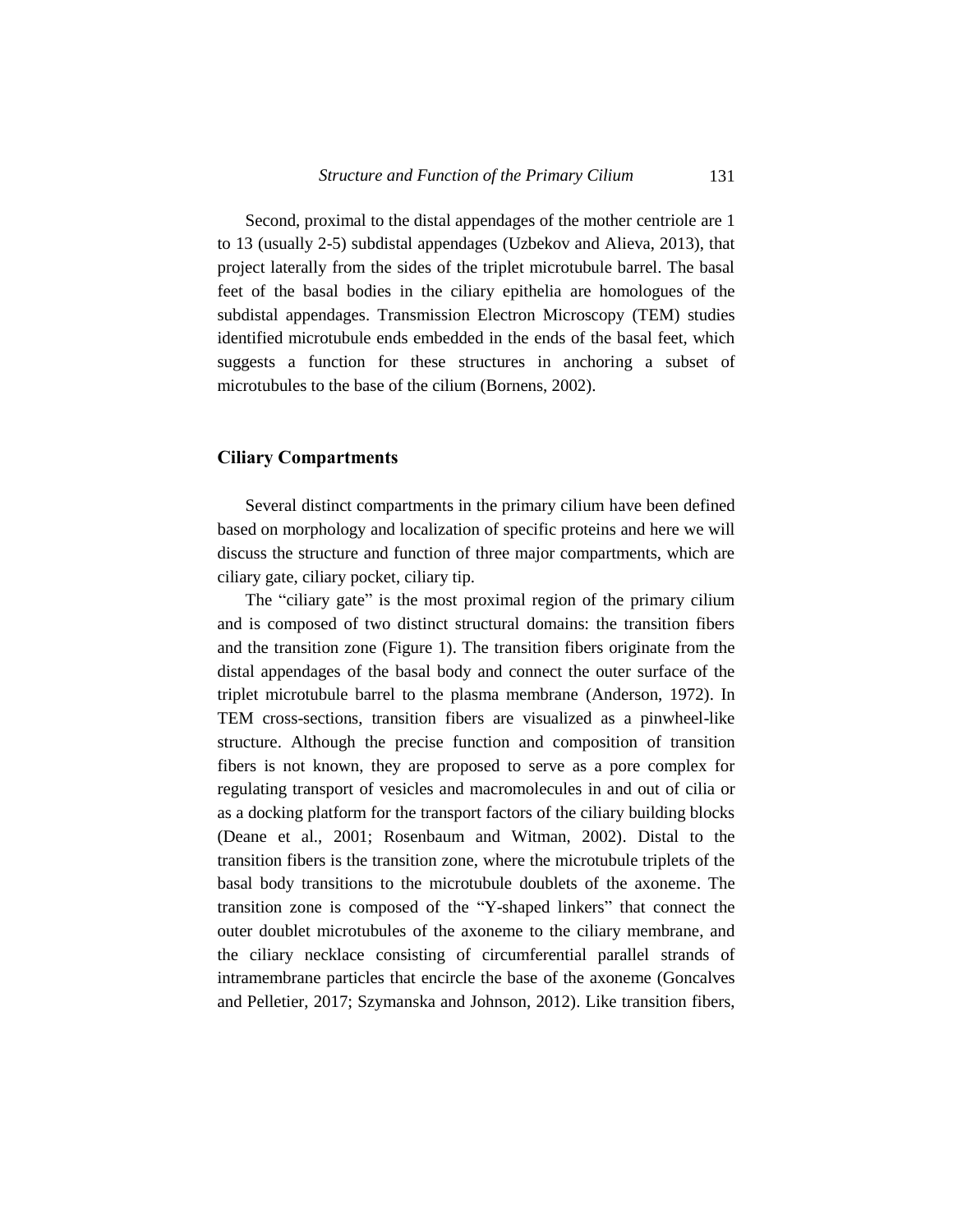the transition zone is proposed to regulate ciliary composition by regulating intracellular trafficking to and from the cilium.

The proximal region of the cilium is surrounded by a cytoplasmic invagination of the periciliary membrane, termed "ciliary pocket" in many cell types and organisms (Figure 1) (Ghossoub et al., 2011; Molla-Herman et al., 2010). Ciliary pocket is reminiscent of the flagellar pocket, a plasma membrane invagination at the base of the flagellum specialized in vesicular trafficking to and from the flagella in Trypanosomatids (Field and Carrington, 2009). In mammalian cells, the ciliary pocket is an endocytic membrane compartment that interacts with the actin cytoskeleton. Importantly, clathrin-coated vesicles form around the ciliary pocket, suggesting that this compartment is important for the docking of the vesicles originated from the secretory pathway or from endosomes (Molla-Herman et al., 2010).

The distal region of the cilium is a specialized compartment called the "ciliary tip" (Figure 1). This compartment has recently emerged as an important regulator of cilium assembly by adding and removing tubulin subunits at the plus ends of axonemal microtubules, ciliary trafficking by remodeling IFT and ciliary signaling by recruiting the Hedgehog signaling components Gli2/3 and SuFu upon Hedgehog pathway activation (Satish Tammana et al., 2013). Despite its implication in these important processes, the ultrastructure, composition and dynamics of the ciliary tip remain poorly understood.

# **PRIMARY CILIUM ASSEMBLY AND DISASSEMBLY**

The key steps of ciliogenesis have been described by numerous ultrastructural studies that date back to 1959 to the description of this pathway in vertebrate ciliary photoreceptors (Tokuyasu and Yamada, 1959). Based on the model suggested by Sorokin and colleagues in 1962, the first step in ciliogenesis is the localization of a large Golgi-like vesicle, ciliary vesicle, to the distal end of the mother centriole (Sorokin, 1962). This vesicle flattens to form a double membrane sheath around the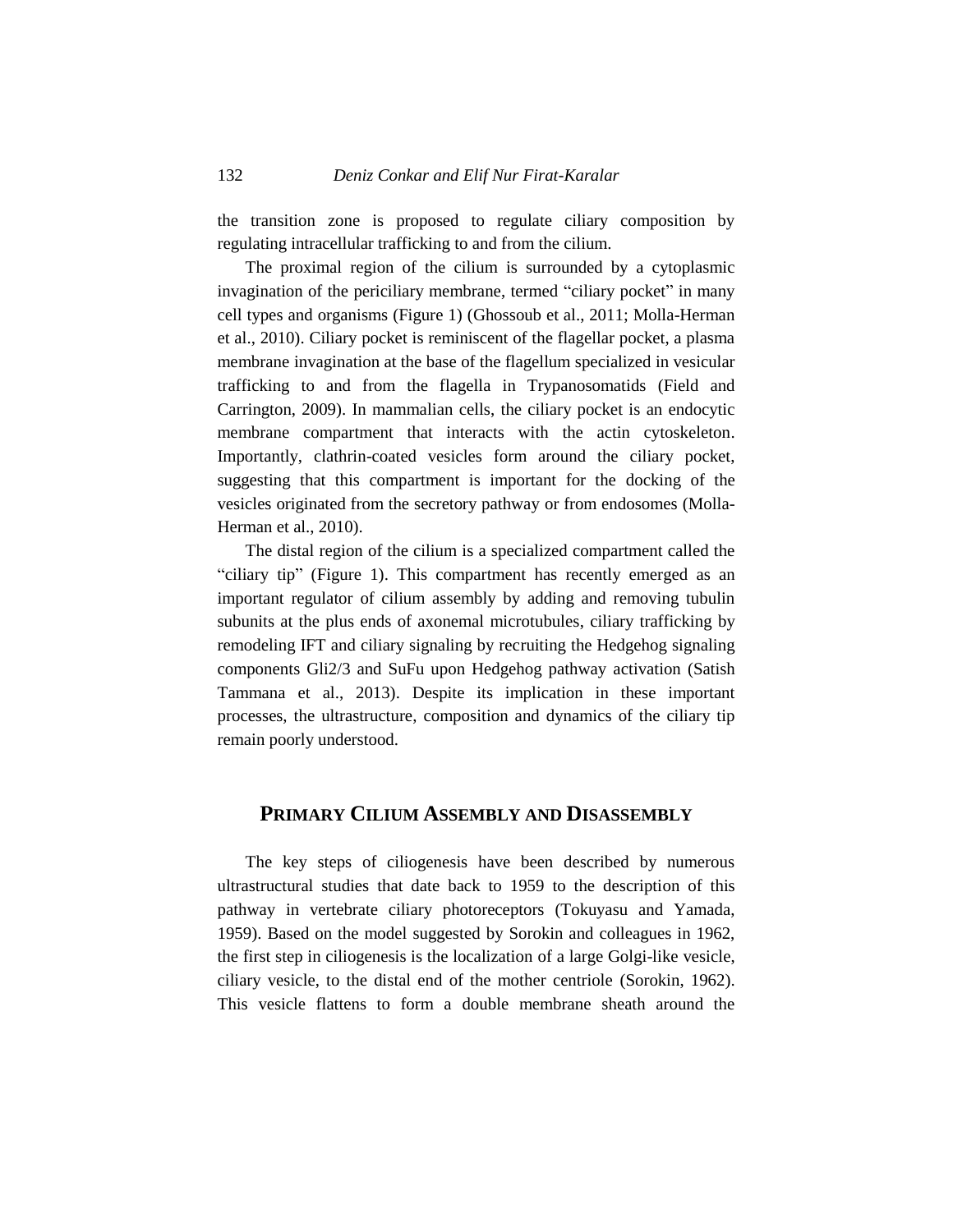axoneme and later fuses with the plasma membrane. Subsequent studies added more steps to this pathway and identified the molecular components and dynamics of these different steps.

Two distinct ciliogenesis pathways have been described in mammalian cells, which are distinguished by whether the basal body migrates to the cell surface or not at the onset of ciliogenesis (Figure 2). In the "extracellular" pathway, which is described for epithelial cells, the basal body migrates and docks to the apical surface of the plasma membrane. This precedes the assembly of the axoneme that pushes the plasma membrane out to form the cilium. In the "intracellular" pathway, which is described for mesenchymal cells, fibroblasts and neuronal precursors, ciliary vesicles associate with the distal appendages of the mother centrioles and axoneme elongates concomitantly with the recruitment and fusion of ciliary vesicles with the plasma membrane, which protrudes the cilium from the cell surface.

The cilium assembly pathways are highly ordered processes composed of distinct phases (Figure 2) (Pedersen et al., 2012; Sanchez and Dynlacht, 2016). Cilium assembly initiates when cells exit the mitotic cycle in response to mitogen deprivation and differentiation cues. In the intracellular cilium assembly pathway, several Golgi-derived small periciliary vesicles accumulate around the distal appendages of the mother centriole at the onset of ciliogenesis. A recent study showed that dynein mediates Myosin Va-associated periciliary vesicle transportation to the pericentrosomal region along microtubules, followed by myosin Vamediated periciliary vesicle transportation to the distal ends of the mother centrioles along the centrosome-associated branched network (Wu et al., 2018). Periciliary vesicles fuse to form the "ciliary vesicle" on the distal end of the mother centriole followed by elongation of the axoneme underneath this cap. As vesicles fuse with the ciliary vesicle, the growing nascent axoneme is encased in a double membrane containing the ciliary sheath. Finally, this nascent cilium docks to the plasma membrane through fusion with the ciliary sheath to form a cilium protruding from the cell surface.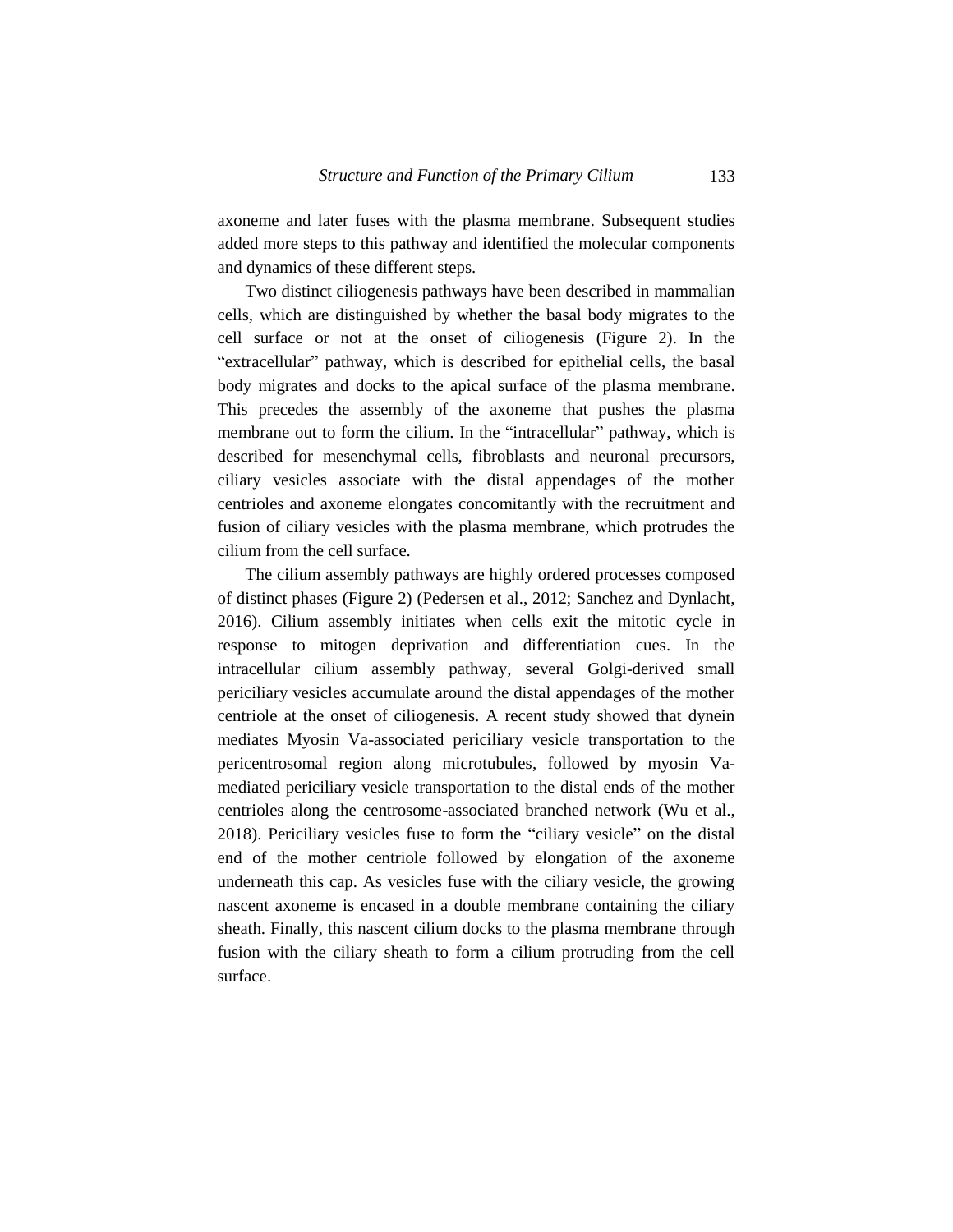



Figure 2. Primary Cilium Assembly Pathways. There are two distinct ciliogenesis pathways described in mammalian cells. The cilium assembly pathway is a highly ordered process composed of distinct phases and is divided into two different pathways based on whether or not the basal body migrates to the cell surface or not at the onset of ciliogenesis. In the intracellular cilium assembly pathway, at the onset of ciliogenesis, Golgi-derived small periciliary vesicles accumulate around the distal appendages of the mother centriole. Periciliary vesicles fuse to form the ciliary vesicle and concomitantly the axoneme elongates from the mother centriole through microtubule polymerization. The growing nascent axoneme is encased by a double membrane structure termed the ciliary sheath. When nascent axoneme migrates to the plasma membrane, the ciliary sheath fuses with the plasma membrane for extending the cilium from the cell surface towards the extracellular environment. In the extracellular pathway, the basal body migrates and docks to the apical surface of the plasma membrane followed by the assembly of the axoneme that pushes the plasma membrane out to form the cilium.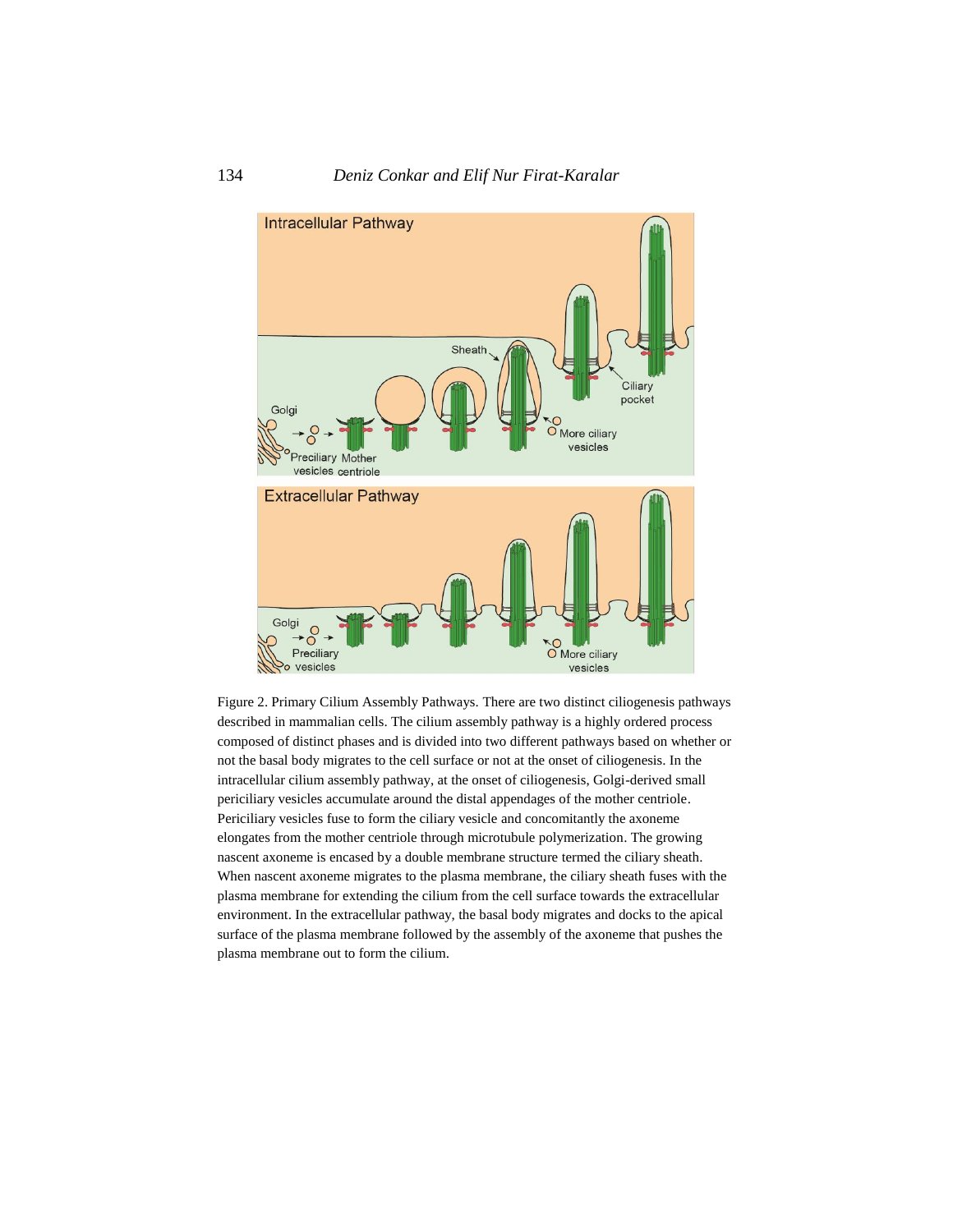In contrast to the intracellular pathway, the extracellular pathway starts with docking of the mother centriole to the plasma membrane, where the cilium grows directly towards the extracellular space through axoneme elongation (Figure 2).

Cilium disassembly is initiated by mitogen stimulation that results in entry into cell cycle. Studies in mammalian cells identified two distinct phases of the cilium assembly pathway, the first one that occurs in G1 phase shortly after cells exit cell cycle and the second one that occurs prior to mitosis (Sanchez and Dynlacht, 2016). The scaffolding protein HEF1 and calcium-calmodulin activate Aurora A kinase, which then phosphorylates and stimulates the histone deacetylase HDAC6. This results in cilium disassembly through two major activities (Plotnikova et al., 2012; Pugacheva et al., 2007). First, it deacetylates modified, stabilized tubulin within the ciliary axoneme. Second, it deacetylates cortactin that then enhances actin polymerization (Ran et al., 2015). Complementing the HDAC6-mediated destabilization, two members of the Kinesin 13 family of the depolymerizing kinesins Kif2a and Kif24 were also implicated in depolymerization of axonemal microtubules (Kobayashi et al., 2011; Miyamoto et al., 2015). In contrast to cilium assembly, much less is understood about the mechanism of cilium disassembly. Future studies on the high-resolution spatiotemporal imaging of cilium disassembly will be critical in visualizing the dynamics of this process. Moreover, development of genetic tools or chemical inhibitors will be necessary in order to conclude whether cell cycle reentry is the cause or consequence of cilium disassembly.

### **Parts List for the Primary Cilium**

Precise understanding of the structure, function and regulation of the primary cilium requires the identification and characterization of the ciliary proteome. Once the complete ciliary proteome is identified, time-resolved interaction maps between the ciliary proteins are required to elucidate the underlying mechanisms of the dynamic ciliary processes like ciliary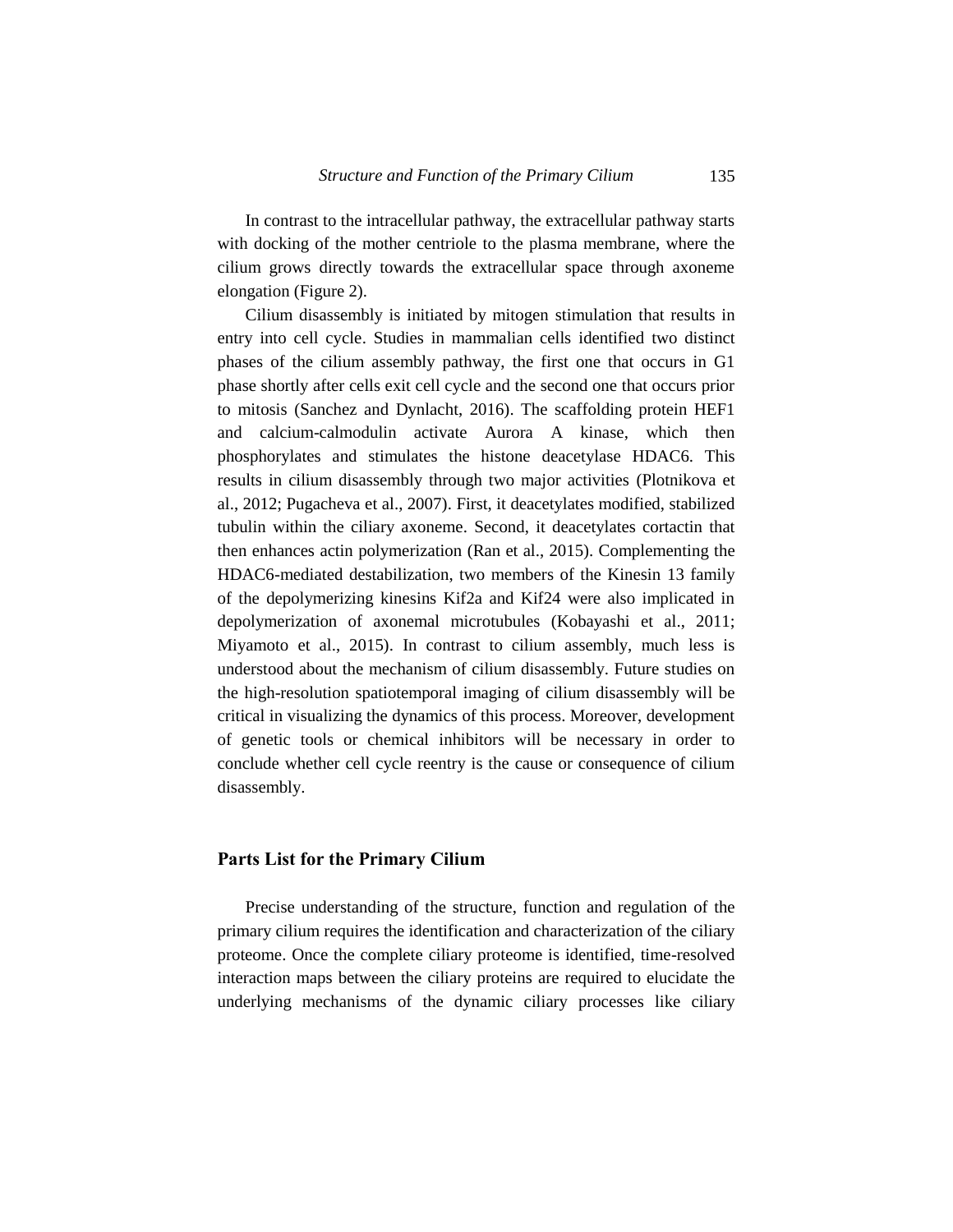trafficking and signaling. A combination of bioinformatics, genomic and proteomics approaches and genetic screens over the years identified over 800 proteins associated with primary cilium.

Majority of the ciliary proteins were identified using multiciliated and flagellated cells and tissues as starting material using a combination of approaches. First, the proteomic analysis of cilia purified from human bronchial epithelial tissue culture (Ostrowski et al., 2002) and *Tetrahymena thermophile* cells (Smith et al., 2005), and flagella purified from *Chlamydomonas reinhardtii* (Pazour et al., 2005) and *Trypanosoma brucei* (Broadhead et al., 2006) together helped define the ciliary parts list and identified the genetic causes of ciliopathies. Second, transcriptomic profiling of cells (Blacque et al., 2005) and bioinformatics analysis of the *Caenorhabditis elegans* genes regulated by Regulatory Factor X (RFX) type transcription factor or harboring X-box consensus sequence in their promoter identified a catalogue of ciliary genes (Efimenko et al., 2005; Swoboda et al., 2000). Finally, comparative genome analysis of ciliated and non-ciliated organisms (Avidor-Reiss et al., 2004; Li et al., 2004) identified the list of proteins that are required for cilia assembly and function independent of their localization to cilia. Although the comparative genomics of ciliated and non-ciliated organisms were successful in identifying the highly conserved structural proteins of the cilia, they were not able to identify many signaling components including the Hedgehog pathway components, as these pathways are not conserved beyond animals. A recent study by Sigg and colleagues overcame this problem by identifying and comparing the ciliary proteomes from sea urchins, sea anemones and choanoflagellates, which are organisms at the key phylogenetic nods of animal evolution (Sigg et al., 2017). This evolutionary proteomics study identified a core, shared ciliary proteome that illuminated the ancestry of ciliary signaling proteins including G protein Coupled Receptor (GPCR), Hedgehog and Transient Receptor Potential (TRP) channel signaling pathways. While these studies together contributed significantly to the components of the primary cilium that are shared with the motile cilia such as the structural components of the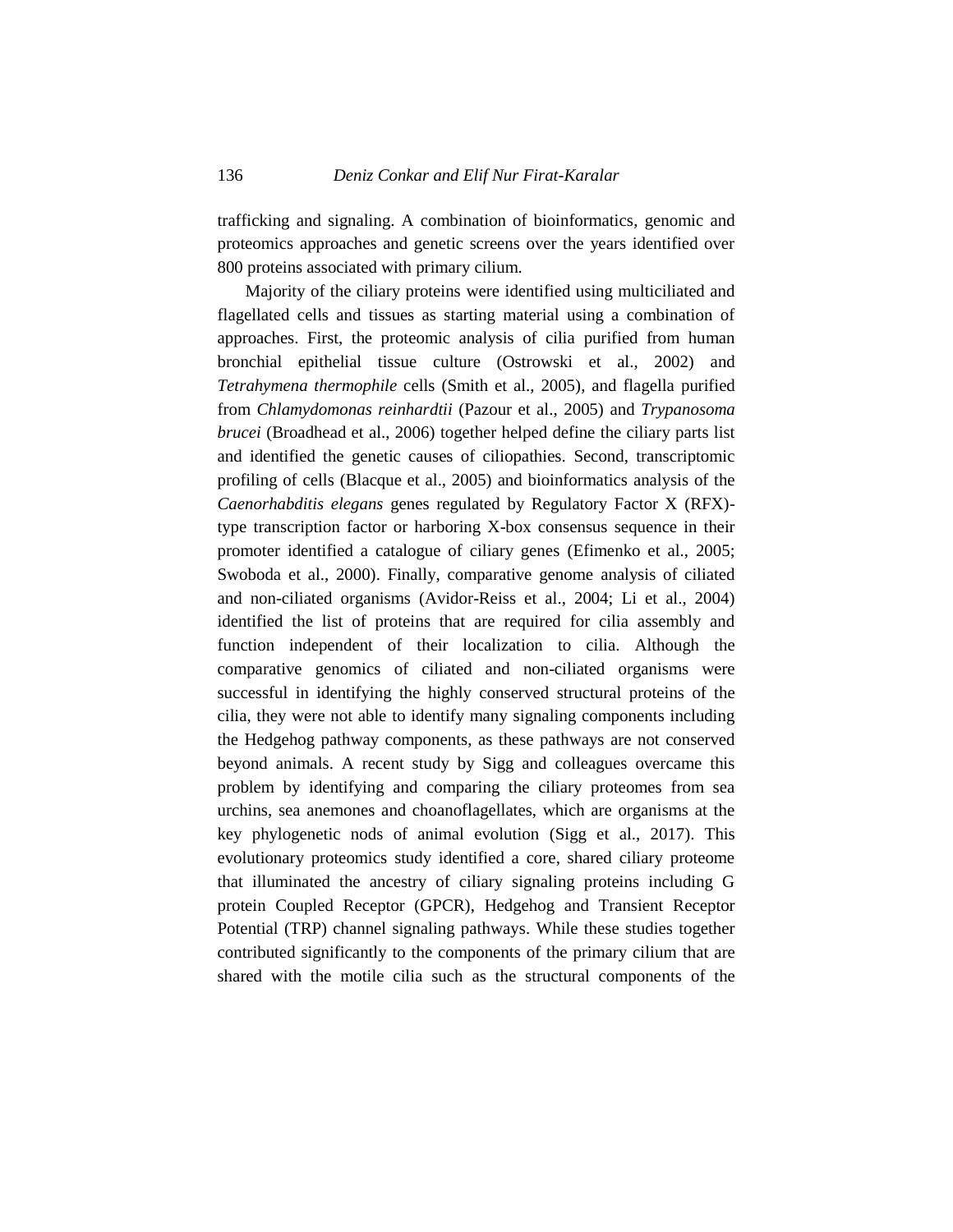axoneme, they were not sufficient to identify the primary cilium-specific components that are required for its specialized sensory functions.

Identification of the mammalian primary cilia proteome studies faces two significant challenges: First, due to the low abundance of ciliary material, biochemical purifications of the intact primary cilium in sufficient quantities and purity for mass spectrometry analysis have been difficult. Second, cilium is a very dynamic structure and most of the ciliary interactions are transient and insoluble. These interactions cannot be detected with standard biochemical approaches. The first proteomic analysis of the primary cilia from mammalian cells was reported only after primary cilia from mouse kidney cells were purified by developing a purification approach based on a previously published calcium-shock method (Ishikawa et al., 2012; Mayer et al., 2008; Rhein and Cagan, 1980). Multidimensional protein identification technology (MudPIT), protein correlation profiling (PCP) and subtractive proteomic analysis of the purified cilia identified 195 proteins as part of the ciliary proteome (Ishikawa et al., 2012). The mammalian ciliary proteome was complemented with the proteomic analysis of specialized sensory cilia from the mouse photoreceptor cells (Liu et al., 2007) and rat olfactory cells (Mayer et al., 2009; Mayer et al., 2008), and the unique, multiple  $(9x2 + 0)$ cilia in choroid plexus epithelial cells (CPECs) of the juvenile swine (Narita et al., 2012) to comprehensively identify over 2000 candidate proteins as part of non-motile cilia. Interestingly, the proteome of CPECs and photoreceptor cilia had a significant overlap with each other, but not with the proteome of motile cilia, indicating that this group might represent sensory cilia-specific proteins. Among the proteins identified by proteomics studies of the sensory cilia and the mammalian primary cilia, the signaling factors and membrane proteins of the cilia including the BBSome complex components, polycystin-1 and polycystin-2 were underrepresented, suggesting that this approach had sensitivity problems in detecting transient and insoluble ciliary components and that ciliary components had been lost during biochemical purifications. The challenges in identification of such interactions were in part overcome by the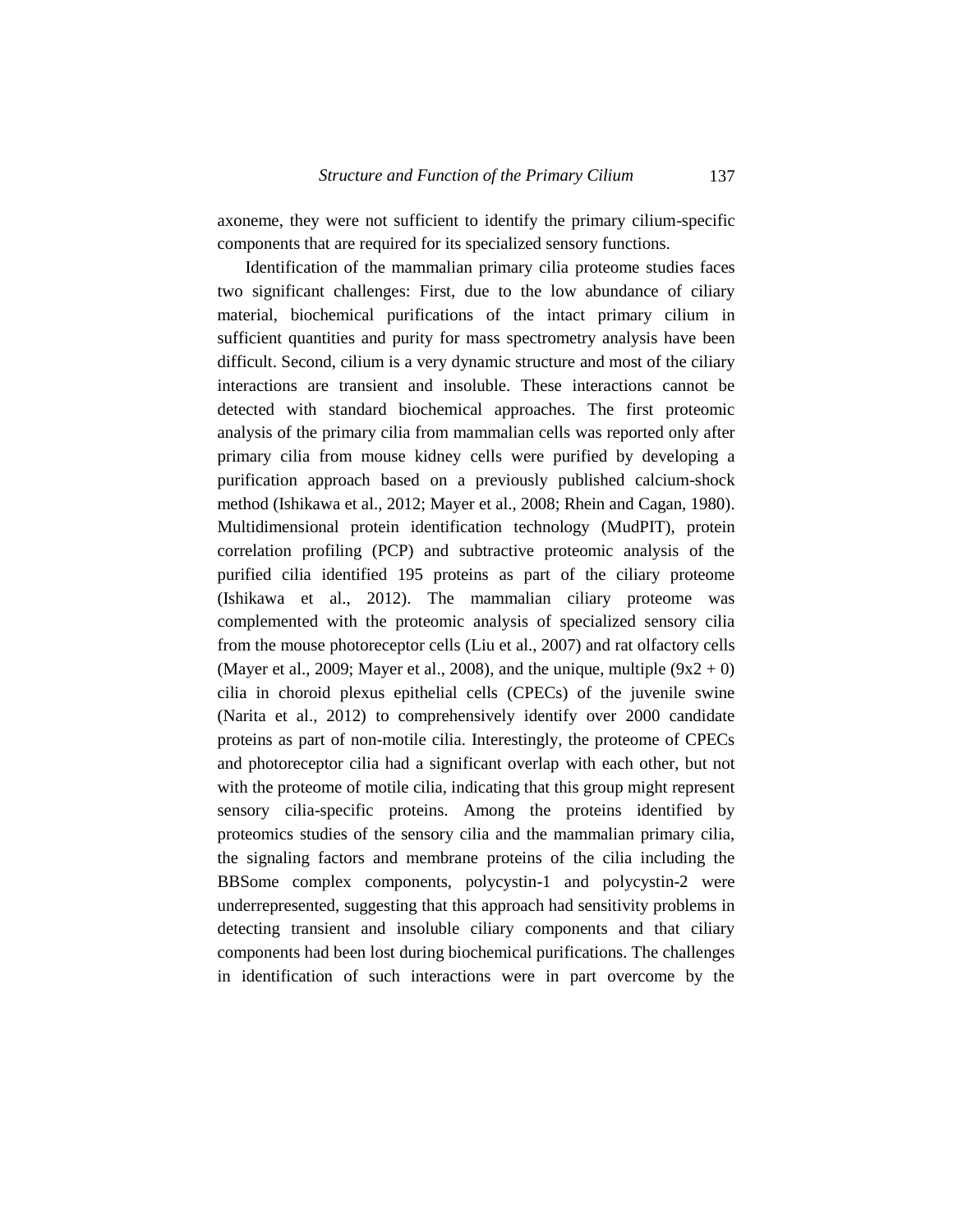application of the innovative proximity-labeling approaches for the identification of the ciliary proteome.

Proximity labeling is an emergent technology that makes use of enzymes that generate free biotin radicals for temporally and spatially labeling the proximity partners of proteins of interest fused with these enzymes (Chen and Perrimon, 2017). The mutant biotin ligase BirA\* and the engineered ascorbate peroxidase APEX2 are two of these enzymes that have been successfully applied for proximity mapping of different cellular compartments. APEX2-catalyzed proximity labeling has been successfully used for identifying the ciliary proteome by two different studies (Kohli et al., 2017; Mick et al., 2015). Both studies made use of cilia-targeted labeling enzymes, the fusions of ciliary targeting sequences of the Gprotein-coupled receptor Htr6 or NPHP3 with the APEX2 enzyme. Biotinylation of the ciliary proteins by activation of cilia-targeted-APEX2 with  $H_2O_2$  and biotin-phenol incubation followed by streptavidin pulldowns and mass spectrometry identified about 200 candidate ciliary proteins (Figure 3).



Figure 3. Identification of the ciliary proteome by APEX2-based proximity labeling. The engineered ascorbate peroxidase APEX2 is fused to a ciliary targeting sequence or a ciliary membrane protein and targeted to the cilium. Biotinylation of the ciliary proteins is activated in cells expressing this fusion protein by incubation with  $H_2O_2$  and biotin-phenol for one minute, which is followed by streptavidin pulldowns and mass spectrometry.

While the APEX2-fused ciliary targeting sequence of NPHP3 probed both the ciliary membrane and the shaft during biotinylation, APEX2-fused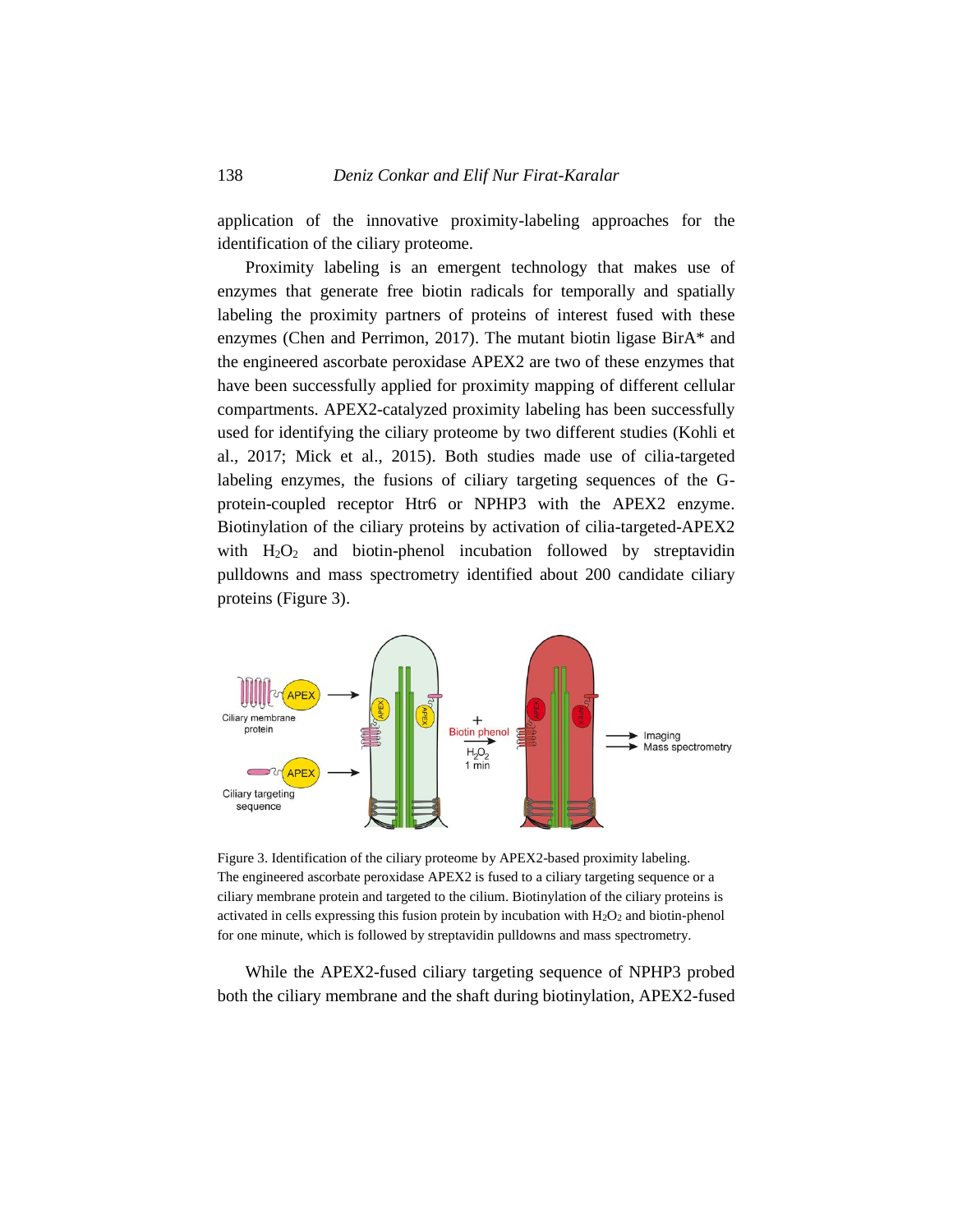Htr6 specifically probed the interactions at the ciliary membrane, and thus these two proteomes are valuable resources for compiling the dynamic ciliary proteome. The ciliary proteome identified by proximity labeling include the stable or transient ciliary proteins, including components of the intraflagellar transport (IFT) and Bardet Biedl Syndrome (BBSome) complexes that mediate intraciliary trafficking, structural components and ciliary membrane proteins, as well as previously unrecognized interactions. One of the novel ciliary signaling mechanisms revealed by cilia-APEX studies is the intraciliary AC6/cAMP/PKA signaling axis, where PKA regulates Hedgehog activity by phosphorylating Gli3 in the primary cilium (Mick et al., 2015). Another novel mechanism revealed by cilia-APEX studies is the identification of a number of actin-binding proteins in the cilium, which might be required to stabilize cilia and the ciliary membrane during dynamic changes in ciliary length (Kohli et al., 2017). Moreover, these approaches proved to be successful in the quantitative analysis of the proteomic composition of the cilium in Ift27 $\cdot$  mouse kidney cells and in cells treated with actin depolymerization drugs. These analyses revealed new mechanisms for the pathways regulated by Ift27-mediated trafficking and actin-regulated ciliary processes (Kohli et al., 2017; Mick et al., 2015). Taken together, proximity-based proteomics of the cilia has provided to be highly efficient and sensitive, and holds great promise for future studies in screening for changes in the ciliary interior upon stimulation with different signals and in affected ciliopathy tissues.

# **MECHANISMS FOR CILIARY COMPARTMENTALIZATION**

Primary cilium play important roles in dynamic cellular processes and its proper function in these processes require tight spatiotemporal regulation of the ciliary content. The unique ciliary content likely enables efficient molecular interactions, which is critical for initiation of signal transduction in response to extracellular stimuli.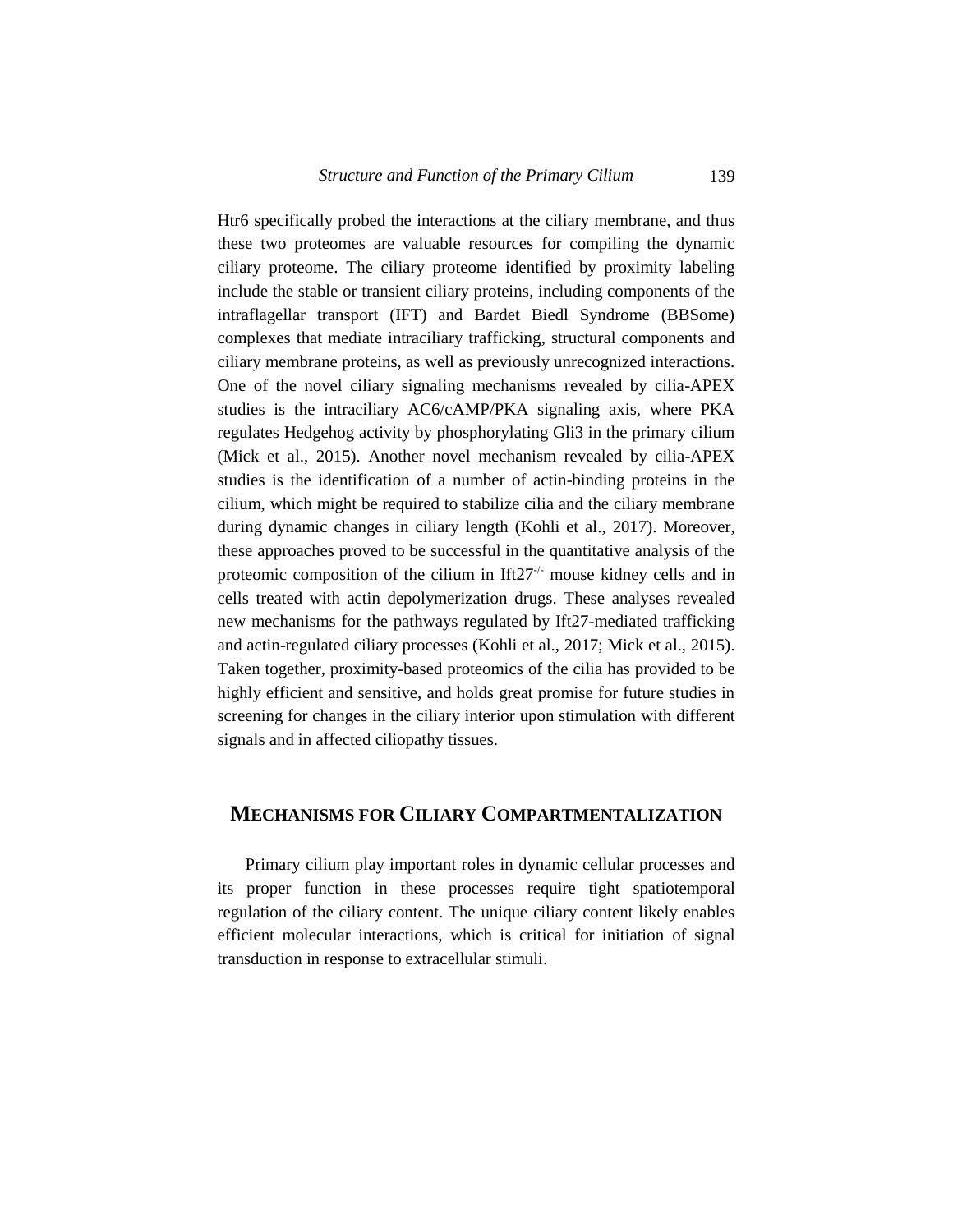

Figure 4. Overview of Trafficking Pathways involved in Ciliary Compartmentalization. The assembly, maintenance and disassembly of the primary cilium require integration of multiple pathways that mediate entry of proteins to the cilium exit of proteins from the cilium and retention of proteins at the cilium. Most ciliary proteins are recruited to the periciliary membrane by vesicular trafficking, recycling endosomes and lateral diffusion. Vesicular trafficking delivers vesicles from the trans Golgi network (TGN) to the ciliary base, where vesicles fuse with the periciliary membrane in a SNARE-dependent manner. Recycling endosomes serve as an intermediate sorting compartment and segregates proteins to the ciliary pocket of to the apical plasma membrane. Finally, some proteins are recruited to the ciliary membrane through lateral diffusion from the plasma membrane to the periciliary membrane. When proteins are at the ciliary base, they enter the cilium through intraflagellar trafficking (IFT). IFT pathway starts with binding of ciliary cargoes to anterograde IFT-A/TULP3 trains near the basal body, their movement to the ciliary tip by IFT-A/TULP3 and release from the IFT-A/TULP3 at the tip and ends with the trains reorganizing at the tip and returning to the cell body by retrograde IFT-B with new cargo. The eight subunit BBSome complex functions in regulated exit from cilia. Activated GPCRs lead to accumulation of BBSome at the ciliary tip and processive retrograde BBSome trains form in an Arl6-dependent manner. Activated GPCRs are removed from the cilium by a BBSome-mediated retrieval pathway. The least understood ciliary recruitment pathway is mediated by the centriolar satellites, an array of granules that localize and move around the centrosome/cilium complex in a microtubule and molecular motor-dependent manner. Satellites are macromolecular complex assemblies that are scaffolded by PCM1 and they function as intermediate sites in delivering proteins such as BBS4 to the cilium and ODF1 to the centrosome.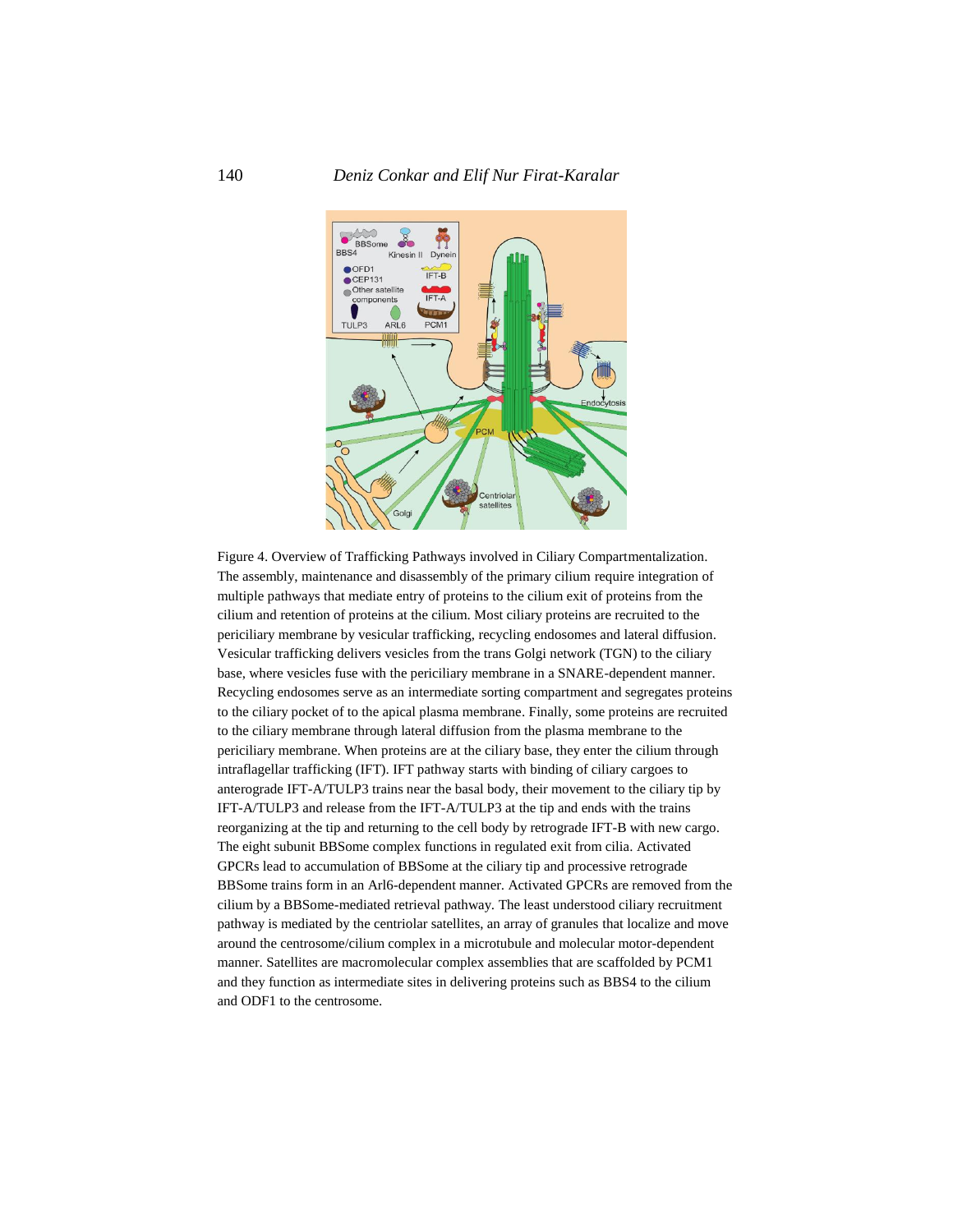The ciliary membrane is continuous with the plasma membrane, yet the cilium has a unique protein and lipid composition that dynamically changes in response to mechano- and chemosignals. Moreover, protein synthesis does not occur inside the cilium and thus active protein trafficking into and out of the cilium is required for assembling and maintaining a functional cilium. Since the identification of the cilium as a sensory organelle, there has been a lot of effort in elucidating the mechanisms that make the primary cilium a specialized compartment. The current picture is highly complex that integrates coordination of multiple mechanisms for protein entry into the cilium, protein exit out of the cilium and protein retention at the cilium, which are discussed above.

### **Transition Zone**

Transition zone functions as a diffusion barrier and selective gate for the transport of soluble and membrane-bound components into and out of the cilia (Figure 4). The first evidence for the gatekeeper function of the transition zone for the cilium was reported by Spencer and colleagues, whose work aimed to study the dynamic behavior of rhodopsin between the inner and outer segment of the vertebrate photoreceptor cells (Spencer et al., 1988). Although rhodopsin normally functions at the outer segment and is restricted there, it freely diffused to the inner segment when photoreceptor cells were mechanically disrupted to lose their separation by the connecting cilium, demonstrating that an intact transition zone limits this diffusion. This result was corroborated by the studies on the *Chlamydomonas* gametes, which adhered to each other through the active agglutinins in their flagella, but not through the ones found on the body (Hunnicutt et al., 1990). The presence of two different agglutinin pools in *Chlamydomonas* is the classical evidence for the presence of a functional barrier at the base of the cilium. Supporting these results are the subsequent studies in different model systems including the fluorescence recovery after photobleaching (FRAP) analysis of ciliary protein dynamics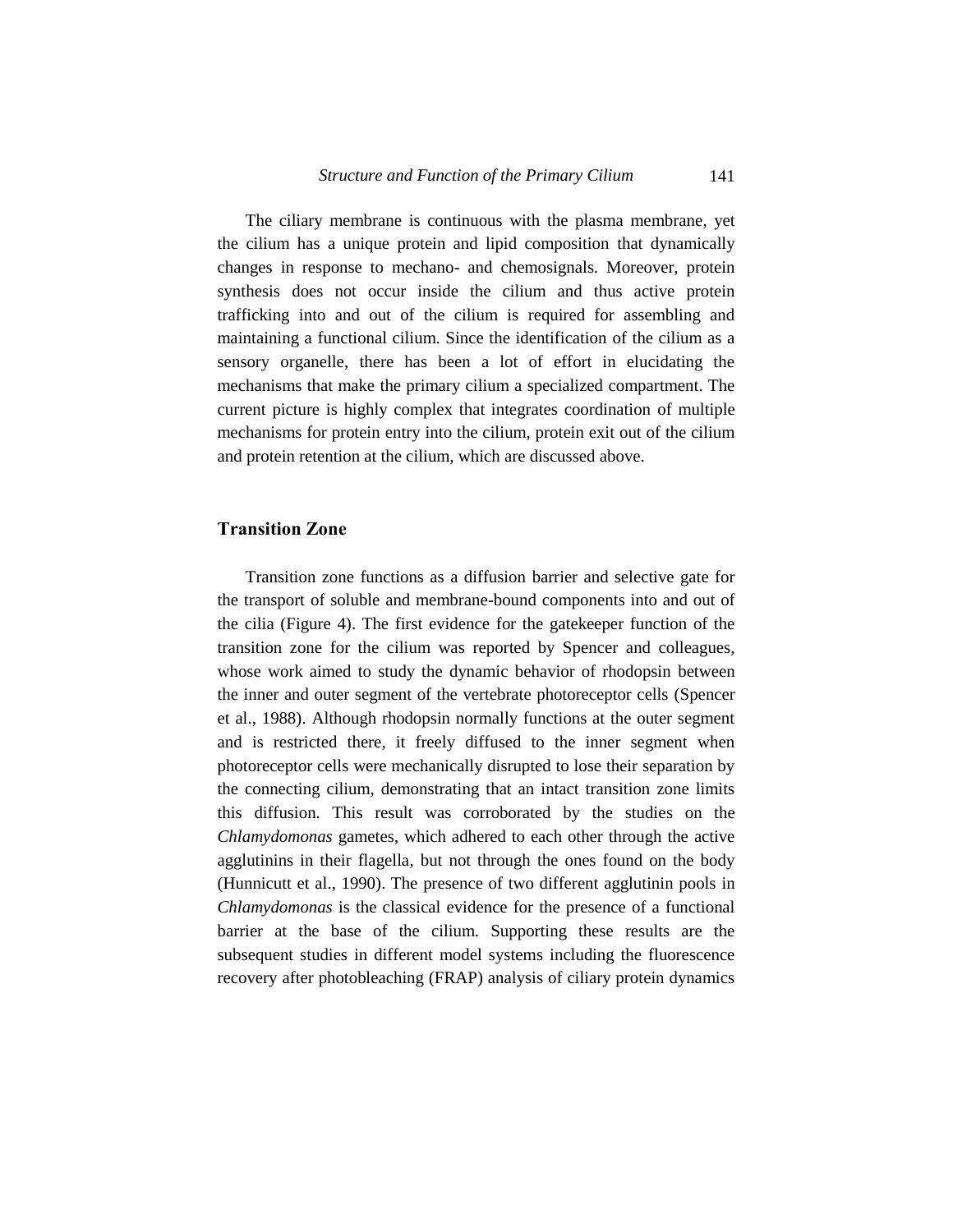that identified no fluorescence recovery for these proteins when the whole cilium is bleached in contrast to their fast recovery when part of the cilium is bleached (Chih et al., 2011; Hu et al., 2010), as well as altered ciliary protein content when the transition zone proteins were disrupted in mammalian cells by and *C. elegans* by RNAi and knockouts (Chih et al., 2011; Garcia-Gonzalo et al., 2011; Williams et al., 2011). The crucial function of the transition zone as a selective diffusion barrier, which was convincingly demonstrated by various experiments, has led to questions on the underlying molecular mechanism of this function and also how disruption of this function causes ciliopathies.

MKS, NPHP and CEP290 are the three main modules of the transition zone that were identified by genetic studies in *C. elegans* and the biochemical characterization of protein-protein interactions (Chih et al., 2011; Garcia-Gonzalo et al., 2011; Sang et al., 2011). These modules are composed of multiple soluble and membrane proteins that interact and depend on each other for localization to the transition zone for assembling and maintaining a functional transition zone. Adding to the list of transition zone components are the proteomics studies of the transition zones isolated from cell walls of *Chlamydomonas* after axoneme disassembly by biochemical purifications (Diener et al., 2015) and from Trypanosome by affinity purifications (Dean et al., 2016). *Chlamydomonas* and Trypanosome transition zone proteomes identified proteins specific to these organisms as well as orthologs of candidate ciliopathy genes. Finally, the Biotin Identification (BioID) proximity screens performed in nonciliated and ciliated human embryonic kidney epithelial cells with transition zone proteins as baits identified extensive proximity interactions for these proteins with components of other centrosomal and ciliary structures. This screen showed that some of these interactions were detected independent of cilia formation and interactions between the three transition zone modules increased in ciliated cells (Gupta et al., 2015). The identification of a nearly complete parts list for the transition zone through these studies has provided the leads for the research on elucidating how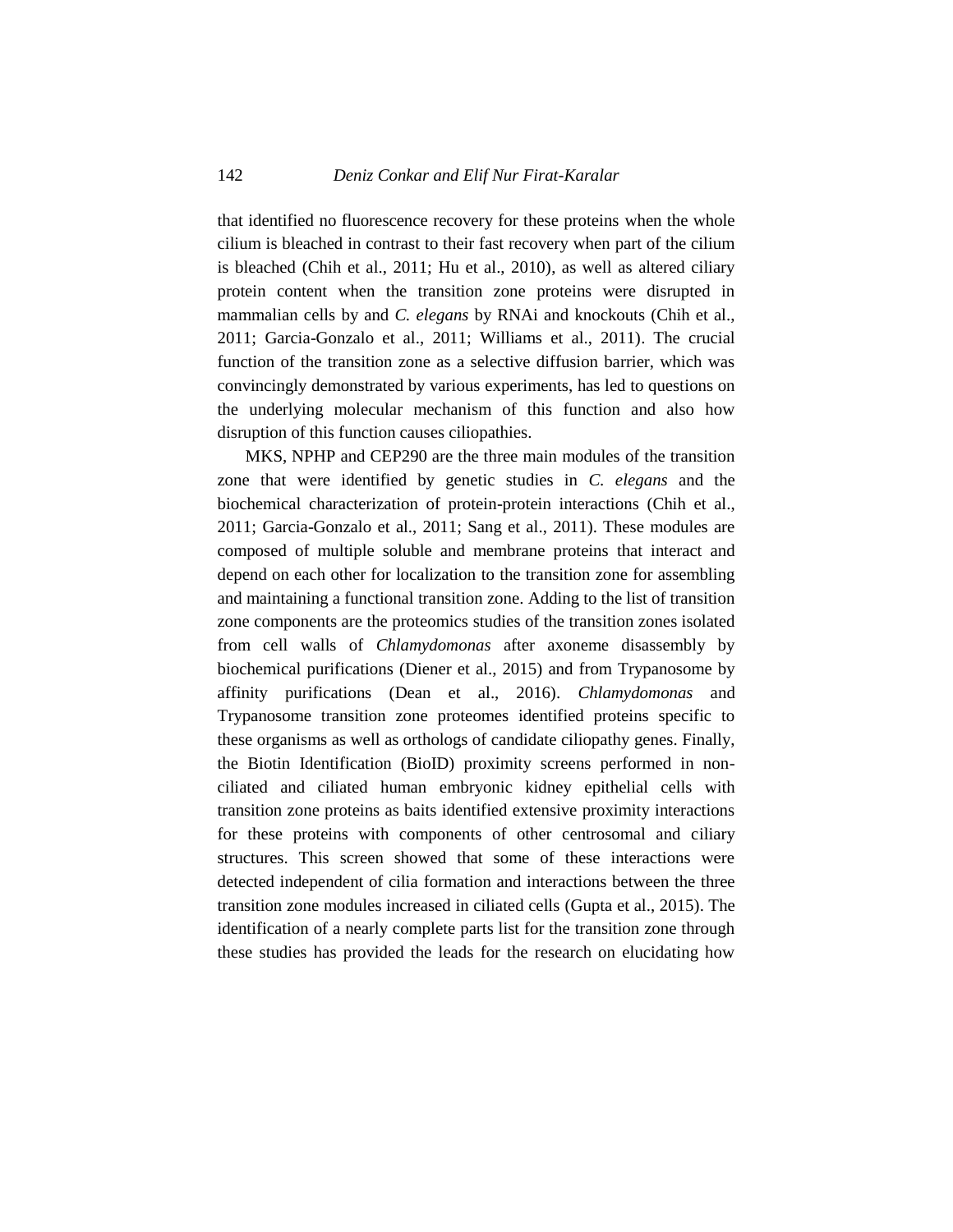these components come together through spatial and temporal interactions to assemble a functional transition zone.

Emergent technologies in high-resolution imaging have proven to be very important in visualizing the structures like transition zone that are below diffraction limit of conventional microscopes; thus, their application to the known transition zone components revealed their spatial organization in different cell types. Spatial locations of CEP290, RPGRIP1L, MKS1, TCTN2, CBY and TMEM67 relative to each other were determined to generate an architectural map of the transition zone using stimulated emission depletion (STED) superresolution microscopy combined with electron microscopy in RPE1 cells (Yang et al., 2015) and 3D superresolution structured illumination microscopy (3D-SIM) in *Drosophila* spermatocytes (Pratt et al., 2016). Analysis of the Trypanosome transition zone by fluorescence microscopy and electron microscopy determined the presence of distinct domains within the transition zone (Dean et al., 2016), in agreement with the different transition zone complexes revealed by the BioID proximity mapping studies (Gupta et al., 2015). Future studies are required to determine how these interactions change temporally in response to signals, in ciliated cells of different tissues and in ciliopathy patient samples.

#### **Intraflagellar Transport**

Intraflagellar transport (IFT) is the movement of material into and out of the cilium and is a critical process for assembling, maintaining and disassembling cilia. IFT is highly conserved among a wide range of eukaryotes. Defects in IFT structure and function disrupt biogenesis of cilia and flagella. IFT was first observed as the bidirectional movement of granule-like particles along the *Chlamydomonas* flagellum using differential interference contrast (DIC) microscopy (Kozminski et al., 1993) and subsequent work using various imaging approaches identified IFT in other model systems including *C. elegans* (Hao et al., 2009),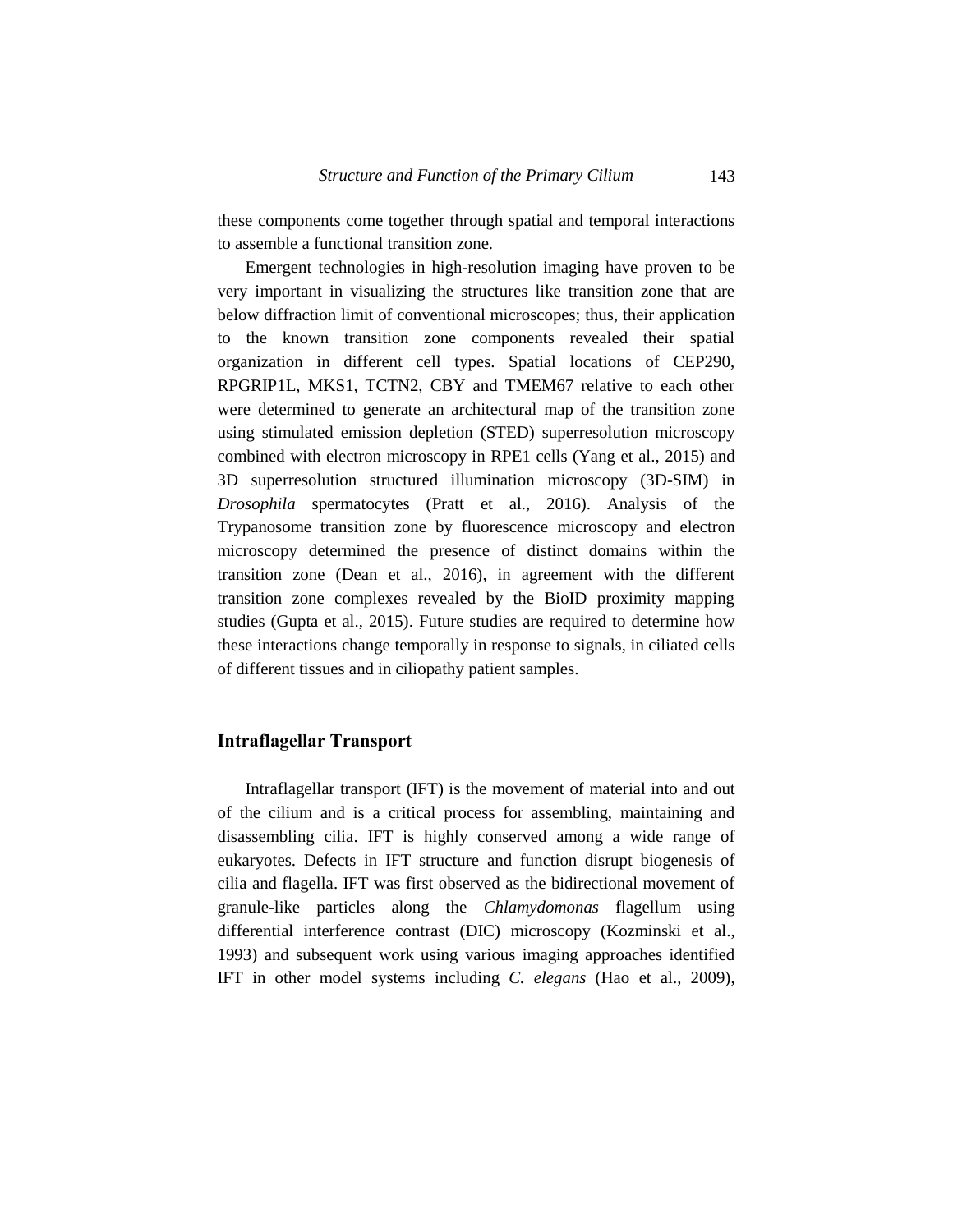*Tetrahymena* (Jiang et al., 2015), *Trypanosoma* (Santi-Rocca et al., 2015) and mammalian cells (Williams et al., 2014). Through electron microscopy studies, "trains" of IFT particles were observed as linear arrays of granules move between the ciliary membrane and the underlying axonemal outer doublet microtubules. A combination of fluorescence and electron microscopy analysis of *Chlamydomonas* flagella showed that IFT particles move anterogradely along B-microtubules of the outer doublets, whereas retrogradely along A-microtubules, explaining in part why these complexes simultaneously traffic inside cilia without crashing into each other (Stepanek and Pigino, 2016).

The components of the IFT machinery were identified mostly using mutants in various model organisms, such as the flagellar assembly (fla) mutants in *Chlamydomonas* (Adams et al., 1982; Huang et al., 2013), chemosensory (che), osmotic avoidance (osm), dye-filling (dyf) and dauerformation (daf) mutants in *C. elegans* (Inglis et al., 2007). Recent work on biochemical mapping and the structural studies of the complex interactions has contributed to an emerging model for how the complex subunits interact to assemble functional trains (Nakayama and Katoh, 2018). IFT is composed of two distinct multisubunit subcomplexes termed IFT-A and IFT-B (Figure 4). IFT-B is a complex of 16 subunits and mediates anterograde trafficking from the ciliary base to the tip by heterotrimeric kinesin-2 motor proteins. IFT-A is a complex of 6 subunits plus TULP3 and mediates retrograde trafficking by cytoplasmic dynein-2 complex. Although the emerging model for IFT pathway is becoming more complex with each new advance in the field, the basic IFT pathway starts with binding of ciliary cargoes to IFT near the basal body, their movement to the ciliary tip by anterograde IFT and release from IFT at the tip, and ends with the trains reorganizing at the tip and returning to the cell body by retrograde IFT with new cargo.

Protein transport by IFT can be divided into four steps, which are cargo loading, admission into the cilium, translocation along the shaft, and unloading. IFT cargoes are defined as proteins that move to cilia by IFT but are not required for IFT assembly and function themselves (Figure 4). They include proteins that traffic from the cell body to their ciliary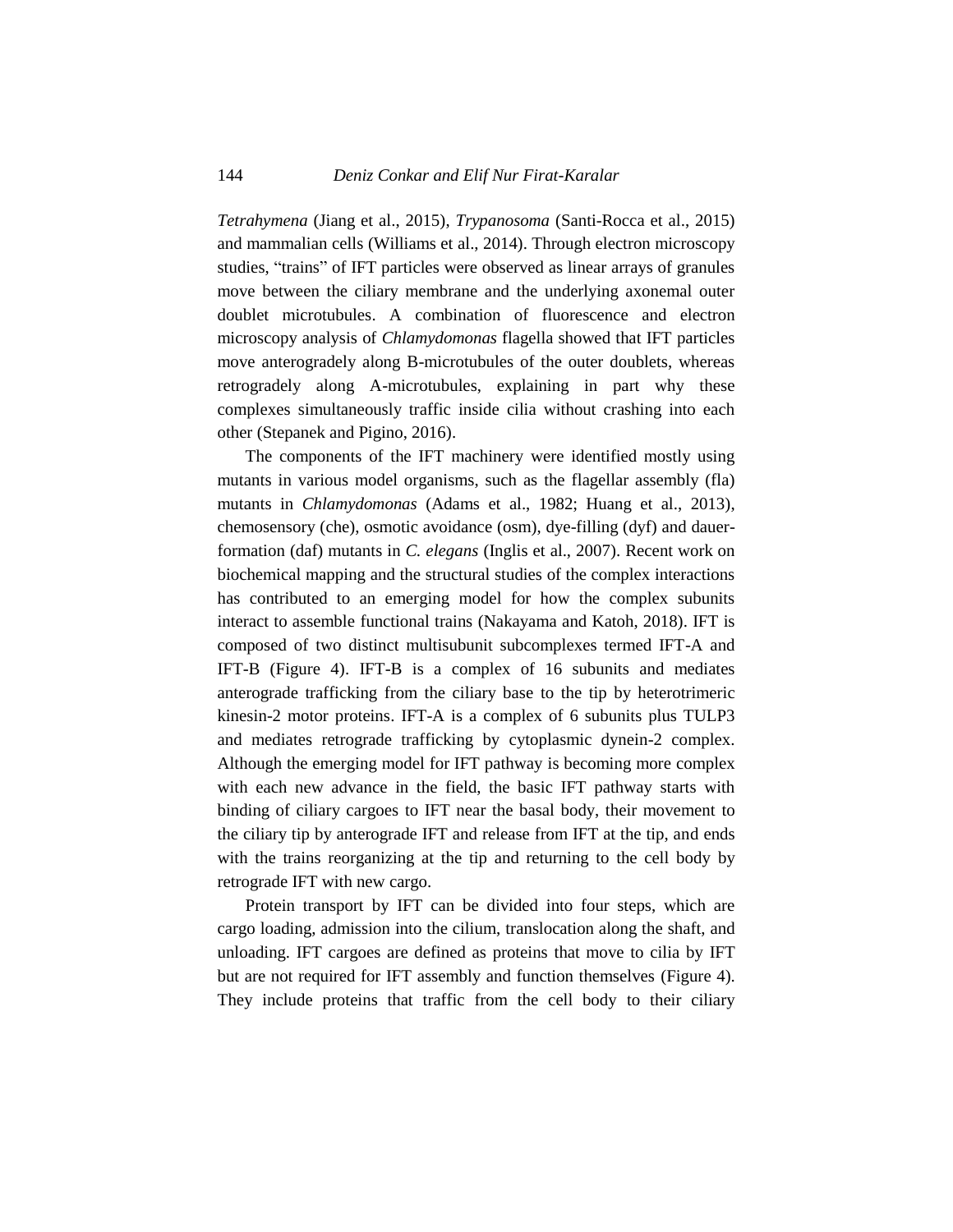assembly sites including tubulin, radial spoke proteins, inner- and outerdynein arms, IFT motor proteins including dynein and kinesin, and proteins associated with ciliary signaling. Given that anterograde transport is critical in supplying the proteins required for cilia biogenesis, disruptions of IFT-B complex proteins result in cilia formation defects. Moreover, defects in IFT proteins that function in the transport of signaling molecules are associated with developmental defects. For example, IFT88 and IFT21 mice mutants have Hedgehog-related phenotypes due to defects in ciliary localization of Smoothened, Gli2 and Gli3 proteins. Also IFT122 mutants are defective in Opsin transport in mouse photoreceptors that results in retinal defects (Huangfu and Anderson, 2005; Huangfu et al., 2003; Liu et al., 2005). While cargo adaptors, factors stabilizing cargoes on the trains and projection domains have been implicated in loading of specific cargo (Lechtreck, 2015), our current understanding of IFT and cargo interactions is incomplete. IFT-cargo interactions need to be studied for each specific cargo given the underlying complexity and heterogeneity of these interactions.

Finally, a number of IFT subunits such as IFT88 and IFT27 has been described for their cilia-independent functions during cell-cycle regulation, mitosis, cell migration, microtubules stability and orientation (Yuan and Sun, 2013). Future studies are required to dissect the molecular mechanism of the nonciliary functions of IFT that will reveal exciting avenues for uncovering the complexity of IFT.

#### **BBSome Complex**

Bardet-Biedly syndrome (BBS) is a ciliopathy characterized by multiple symptoms including retinal degeneration, polydactyly, cystic kidneys, obesity and is linked to mutations affecting 22 reported genes to date. BBSome complex was first purified from bovine retina and identified as an obligate complex of eight different BBS syndrome proteins using tandem affinity purification of BBS4 from mammalian cells (Figure 4) (Nachury et al., 2007). The octameric BBSome complex was later purified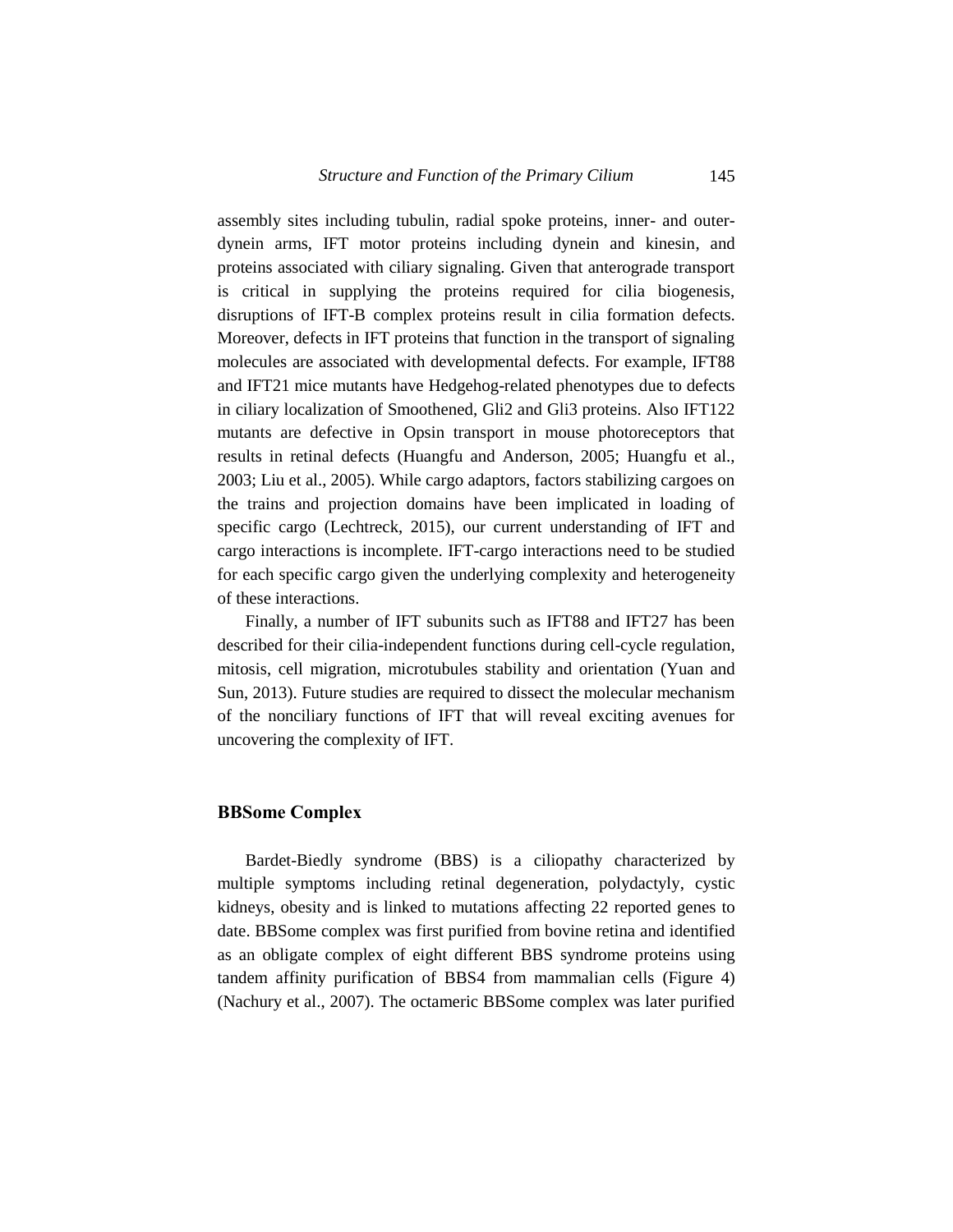from various sources including bovine retina (Jin et al., 2010), *Chlamydomonas* (Lechtreck et al., 2009), *Paramecium* (Valentine et al., 2012) and *Trypanosoma* (Langousis et al., 2016), indicating that this complex is highly conserved in ciliated organisms that use their cilia for sensory functions. The eight subunit BBSome complex is very stable as it does not separate into subcomplexes when treated with harsh buffers and disassembles only when any of its subunits is disrupted (Jin et al., 2010).

Mutations in BBSome components in different organisms are all associated with ciliary signaling defects, rather than structural defects in the cilium assembly reported for IFT mutants. In agreement with such sensory function, BBSome is lost in ciliated organisms that use cilia only for motility (Carvalho-Santos et al., 2010). Among the signaling defects of BBSome mutants are the defects in Hedgehog signaling pathway, which is the most studied and understood signaling pathway associated with the cilia to date. For example, mutations in genes encoding BBSome proteins exacerbate the patterning defects like polydactyly and exencephaly of ciliamutant mice (Goetz et al., 2017; Yee et al., 2015) and result in skeletal patterning abnormalities in zebrafish (Tayeh et al., 2008). Two recent genome-wide CRISPR screens for Hedgehog regulators both identified all BBSome subunits as high scoring hits (Breslow et al., 2018; Pusapati et al., 2018), which supports the previous studies that showed defects in Hedgehog-induced transcriptional response in mammalian cells (Zhang et al., 2012). Finally, disrupted BBSome function results in inability to mount an infection and evade the host immune system in *Trypanosome* and *Leishmenia* and swimming defects away from high light dosages in *Chlamydomonas* (Langousis et al., 2016; Price et al., 2013). The regulatory functions of the BBSome complex in Hedgehog signaling and other yet unidentified sensory signaling pathways in part must be the defective mechanisms underlying the developmental symptoms of BBS.

BBSome complex moves both in retrograde and anterograde directions in *Chlamydomonas*, mammalian cells and *C. elegans*, suggesting possible roles in ciliary import and/or exit (Nigg et al., 2014). It was initially proposed to function in ciliary import of proteins based on experiments where the Somatostatin Receptor 3 (SSTR3) and Melanocortin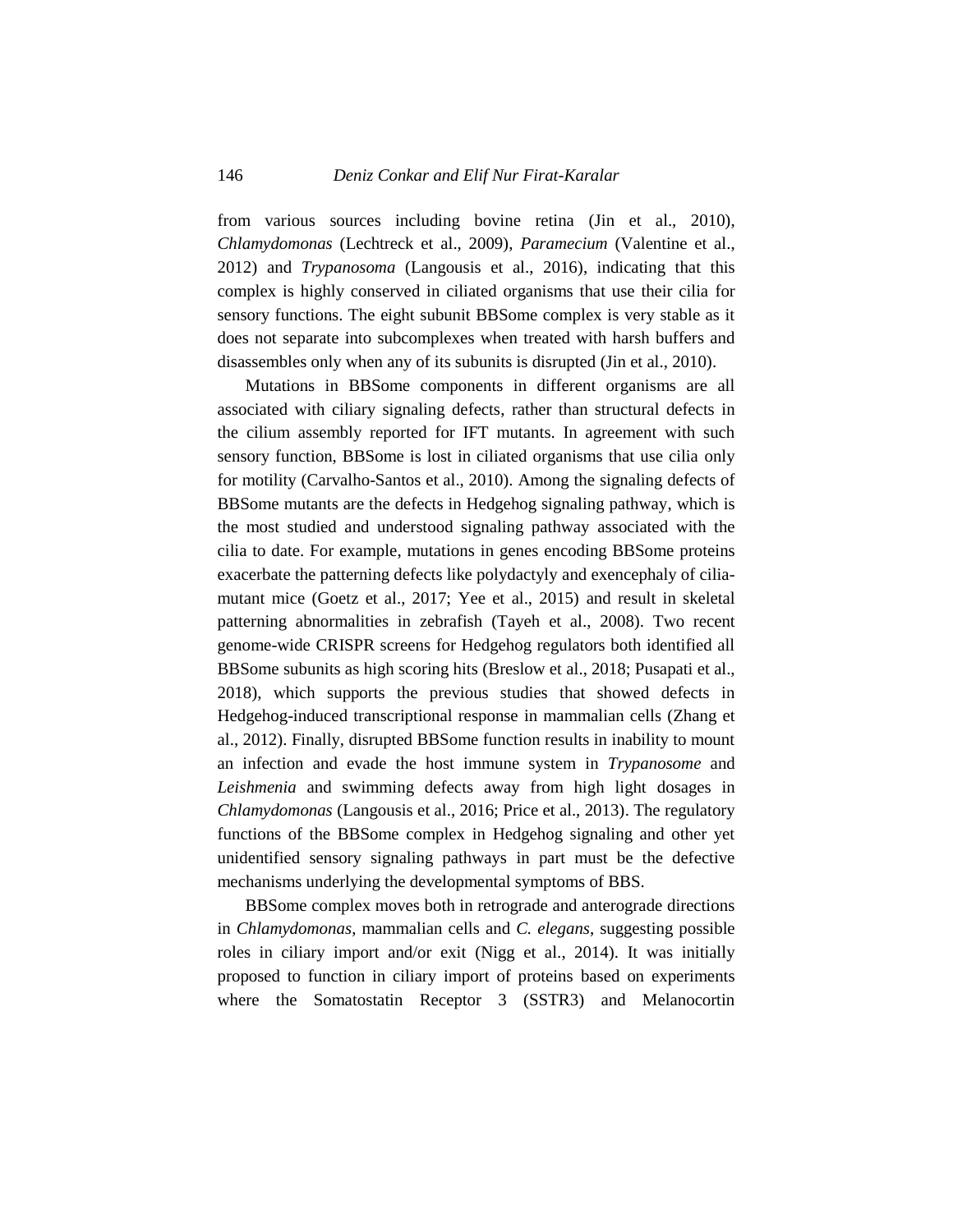concentrating hormone receptor 1 (MCHR1), Polycystin 1 (PC1), and Smo were lost from cilia in cells defective for the BBSome function or Arl6 function (Berbari et al., 2008; Jin et al., 2010; Zhang et al., 2011). This function was further supported by the direct interaction between the BBSome complex and these ciliary targets (Klink et al., 2017; Seo et al., 2011; Su et al., 2014). The ciliary import function of the BBSome complex was challenged by further studies that identified its role in the ciliary exit of the membrane-associated phospholipase D (PLD) from cilia in *Chlamydomonas* (Lechtreck et al., 2013; Lechtreck et al., 2009) and dopamine receptor (Drd1), Sstr3, GPr161, Smo and the Hedgehog receptor Patched 1 in mammalian cells (Klink et al., 2017; Seo et al., 2011; Su et al., 2014; Ye et al., 2018; Zhang et al., 2012).

Recent studies has convincingly limited BBSome function to ciliary exit, instead of a dual function in both ciliary entry and exit, and identified IFT-A/TULP3 complex as the major mediator of ciliary entry for membrane proteins (Figure 4). Real-time imaging of the ciliary receptors showed that activated GPCRs were lost as packed in ectosomes from ciliary tips when BBSome-mediated ciliary exit was inhibited. These results suggested that decreased ciliary levels of signaling receptors reported in BBS mutants is likely due to increase in ectocytosis rather than import defects (Ye et al., 2018). Moreover, a wide variety structurally diverse ciliary membrane proteins including sixteen different GPCRs, the polycystin complex PC1/PC2, the cytoprotein pKDH1, Smo was shown to physically interact with IFT-A complex components and to be recruited to cilia by the tubby family protein TULP3 that functions as a general adapter for ciliary trafficking (Badgandi et al., 2017; Fu et al., 2016; Hirano et al., 2017). Given that BBSome moves both in retrograde and anterograde directions, it is proposed to effectively capture and bind to its cargoes only in the anterograde direction either constitutively as in the case of PLD or in a regulated manner as in the case of Gpr161 and Sstr3. Future studies dissecting the molecular machinery and the signals that regulate the affinity of the BBSome to its different cargoes are required to reveal a more complete picture of the intraciliary trafficking.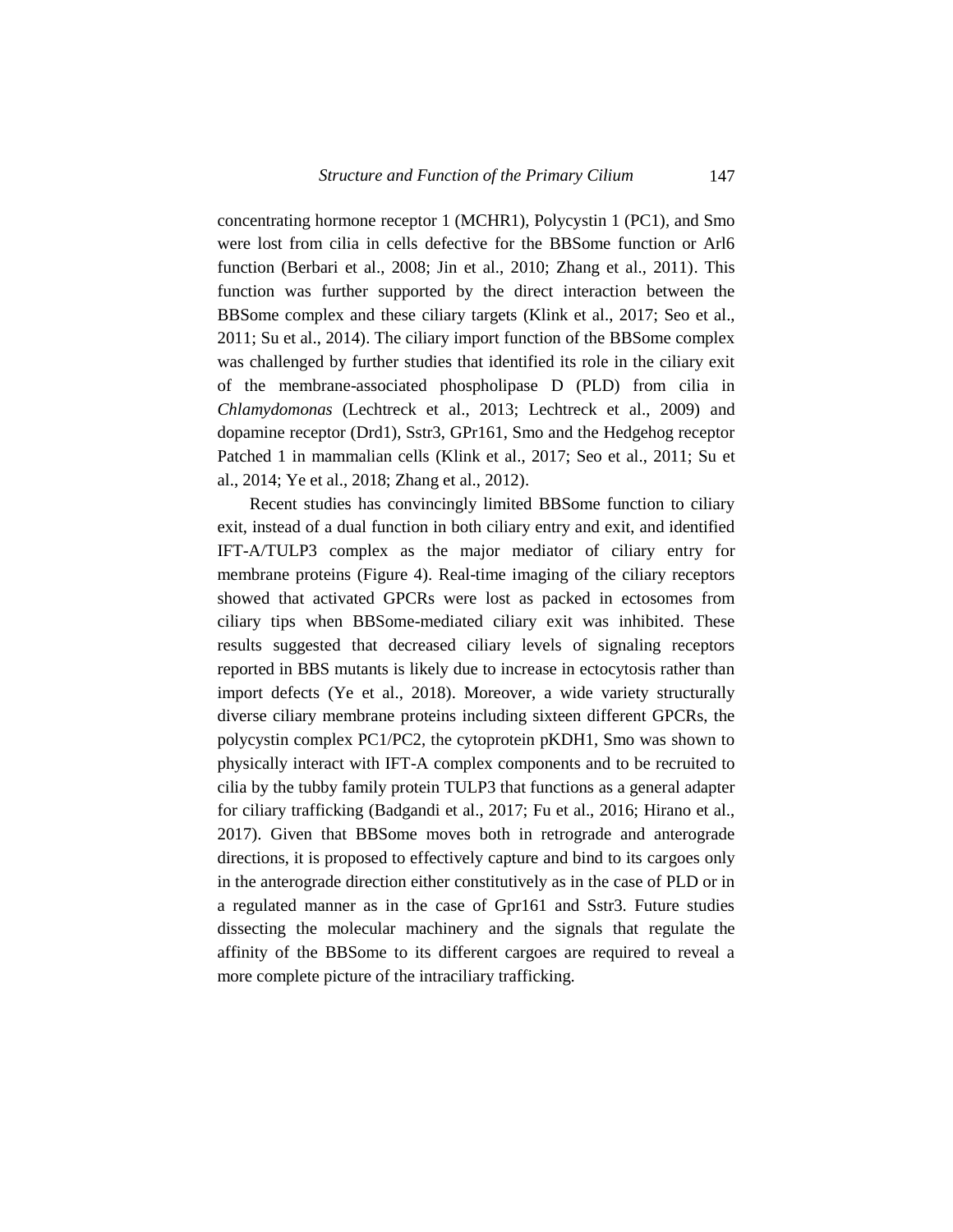## **Centriolar Satellites**

Centriolar satellites are an array of 70-100 nm membrane-less granules that localize around the centrosomes and cilia in animal cells (Figure 4) (Barenz et al., 2011). They move along microtubules in a molecular-motor dependent manner and have been implicated in various centrosome and cilium-mediated cellular processes. The best-characterized function of satellites is their role in cilium assembly as many satellite proteins including their scaffolding protein PCM1 were shown to inhibit or interfere ciliogenesis. Despite their well-established role in cilium assembly, the molecular mechanism of action for satellites in this process is not known. Given their movement along microtubules, satellites have been proposed to regulate transport of proteins to or away from the centrosome/cilium complex. While this function has been reported for a wide variety of proteins with functions ranging from cell cycle progression to pericentriolar material recruitment and assembly, such function for satellites has only started to be discovered. The function of satellites in regulation of ciliary targeting has most been studied for the BBSome component BBS4, which localizes to centriolar satellites in unciliated cells and redistributes to the primary cilium in ciliated cells (Figure 4) (Nachury et al., 2007). Cells depleted for satellites components PCM1, CCDC66, Cep72 and Cep290 have significant defects in the ciliary recruitment of BBS4 (Conkar et al., 2017; Nachury et al., 2007; Stowe et al., 2012). Two models have been proposed to explain the function of satellites in ciliary recruitment of BBS4. The first model is the molecular motor-based trafficking of satellite-BBS4 complex to the cilium. Supporting this model, BBS4 interacts with PCM1 and p150<sup>Glued</sup> subunit of dynein/dynactin complex, identifying BBS4 as a bridging factor between satellites and dynein (Kim et al., 2004). The second model is the possible sequestration function for satellites that stores BBS4 in unciliated cells and releases it to form the BBSome complex in ciliated cells (Stowe et al., 2012). Future studies are required to distinguish between these models and to determine the exact function of satellites in regulation of the ciliary composition.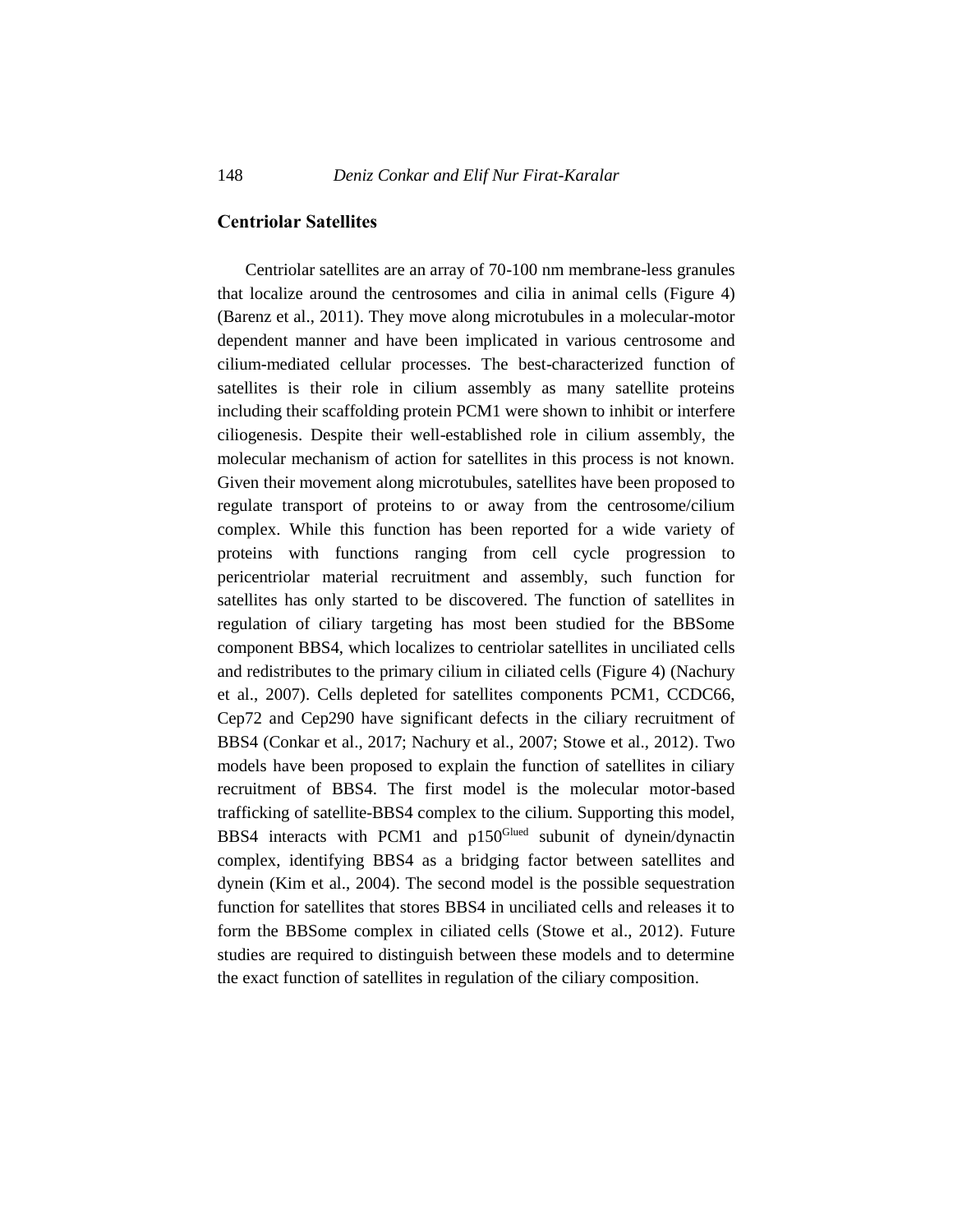# **Vesicular Trafficking**

Vesicular transport of lipids and proteins from the trans-Golgi network (TGN) and recycling endosomes to the ciliary base is an important mechanism of assembling and maintaining the cilium (Figure 4). Ciliary membrane biogenesis and ciliary targeting of membrane proteins are both regulated by components of the vesicular trafficking pathways such as Rab GTPases, their cognate GTPase-activating proteins (GAPs) and ADPribosylation factor (ARF)-like small GTPases (ARLs) (Sung and Leroux, 2013). The small G protein ARF4 for rhodopsin and fibrocystin trafficking, the GGA1 adapters for PC1/2 trafficking and the Tulp3 and tubby adapters for trafficking of multiple GPCRs are among the well-characterized components of the secretory pathway with functions in ciliary trafficking (Pedersen et al., 2016).

Vesicles budding from the TGN are directed to a specific docking site at the periciliary base where coordinated interactions between the Rab family small GTPases related to the exocyst complex tether the vesicles to the periciliary membrane. The small GTPases Rab11 and Rab8 mediate vesicular transport to the ciliary based where the guanine nucleotide exchange factor Rabin 8 binds to the exocyst complex, which then tethers vesicles to the periciliary membrane. Following tethering, vesicle fusion with the periciliary membrane is likely to be mediated by v-SNARE and t-SNARE interactions. Once the membrane proteins are incorporated to the periciliary membrane, they then cross the ciliary gate and enter the ciliary membrane. In addition this pathway, lateral diffusion or transport of proteins from the apical plasma membrane into the ciliary membrane were reported for Smo, but since this report, there has not been other proteins shown to be transported through this lateral pathway, indicating that it might be a specific transport pathway for Smo.

#### **Ectosomes**

Ciliary proteins are expelled from the tip of the cilium via extracellular vesicles termed ectosomes, which are now recognized as an important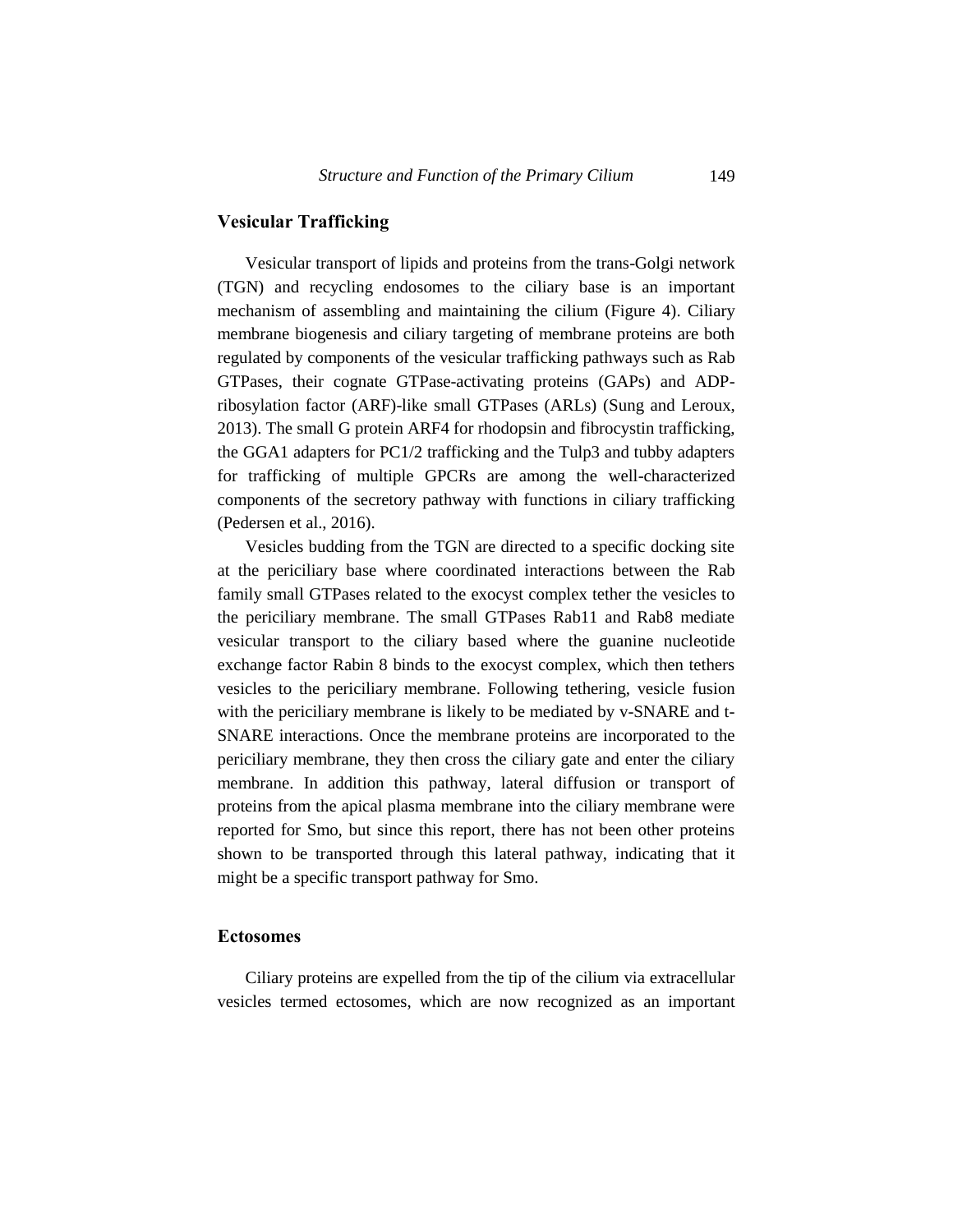pathway for ciliary trafficking and function (Figure 5). While the precise role of ectosomes is not known, recent studies have assigned functions for ectosomes in maintaining ciliary composition by disposing selected proteins from the cilium, mediating intercellular communication through exchange of proteins and genetic material, and remodeling of the extracellular space (Wood and Rosenbaum, 2015). Ectosomes were first described in *Chlamydomonas* by electron microscopy as membrane-bound vesicles budding from the flagella that function in budding (Bergman et al., 1975). Subsequent studies defined these vesicles as bioactive for they contain lytic enzymes required for digesting the mother cell wall and allowing post-mitotic hatching of the daughters (Wood et al., 2013). In *C. elegans*, ciliary ectosomes are shed and released by ciliated sensory neurons, which play a role in modulating animal-to-animal communication (Wang and Barr, 2016). Ectosomes were recently identified for their function in forming the light-sensitive discs of the specialized photoreceptor cilium. In photoreceptor cells, the cilium has an innate ability to produce massive amounts of ectosomes. The release of these ectosomes are blocked by the membrane protein peripherin that retains them at the cilium and shapes them into the photoreceptor discs of the outer segment through elongation and flattening (Molday and Goldberg, 2017; Salinas et al., 2017). In mammalian cilia, activated GPCRs that fail to undergo BBSome-mediated retrieval from the cilia concentrate into membranous buds at the ciliary tip and then are released into ectosomes. Interestingly, actin/myosin 6/drebrin mediates the scission of ectosomes from the cilia tips (Figure 5). Moreover, Hedgehog signaling fails when both ectocytosis and retrieval are blocked by inhibition of the actinregulated machinery (Nager et al., 2017).

Given the emerging functions of ectosomes in ciliary processes, there has been significant interest in dissecting the underlying molecular mechanism of biogenesis, shedding and release of ectosomes. In addition to the actin-regulated machinery identified in mammalian cells, studies in *C. elegans* and *Chlamydomonas* identified IFT for its role in these processes.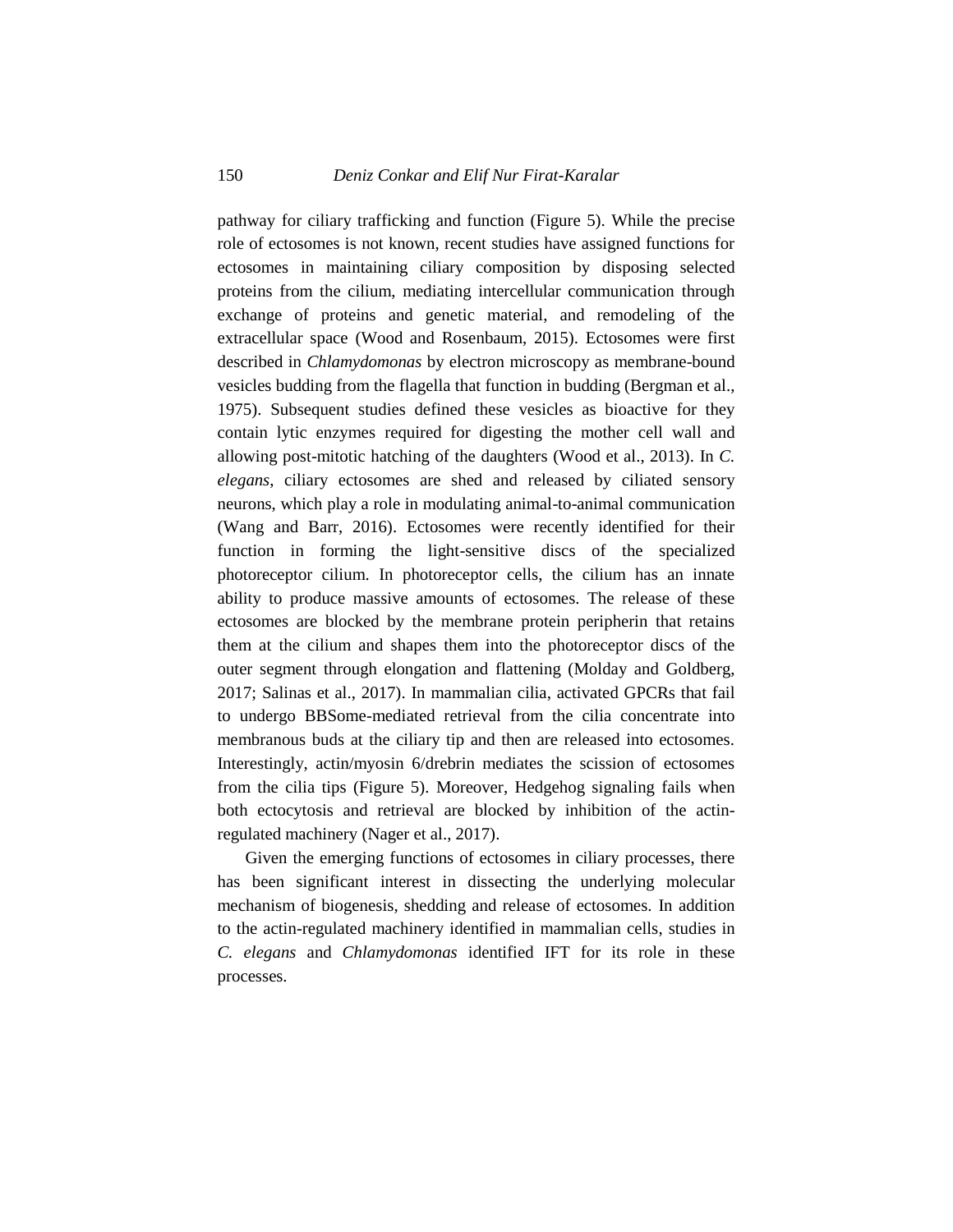

Figure 5. Ectosome release from the ciliary tip. Ciliary proteins are expelled from the tip of the cilium via extracellular vesicles termed ectosomes. Ectosomes function in maintaining ciliary composition by disposing selected proteins from the cilium, mediate intercellular communication through exchange of proteins and genetic material, and remodel the extracellular space. In mammalian cilia, activated GPCRs that fail to undergo BBSomemediated retrieval from the cilia concentrate into membranous buds at the ciliary tip, which are released into ectosomes. Scission of ectosomes from the ciliary tips is mediated by an actin-regulated machinery that is composed of actin, myosin 6 and drebrin.

The proteome of the ectosomes purified from *Chlamydomonas* flagella is different from the flagellar membrane proteome. Ectosomes comprise a subset of flagellar membrane proteins, the endosomal sorting complex required for transport (ESCRT) proteins, small GTPases and ubiquitinated proteins, corroborating the function of ectosomes in cell signaling and turnover of ciliary proteins (Long et al., 2016). Ciliary ectocytosis is an emerging new field and future work on these structures has potential to reveal their function and mechanism of action in physiological and pathological contexts.

# **PRIMARY CILIUM AS THE SENSORY ORGANELLE**

Primary cilium is a specialized compartment for localization of components linked to sensory perception and multiple signaling pathways;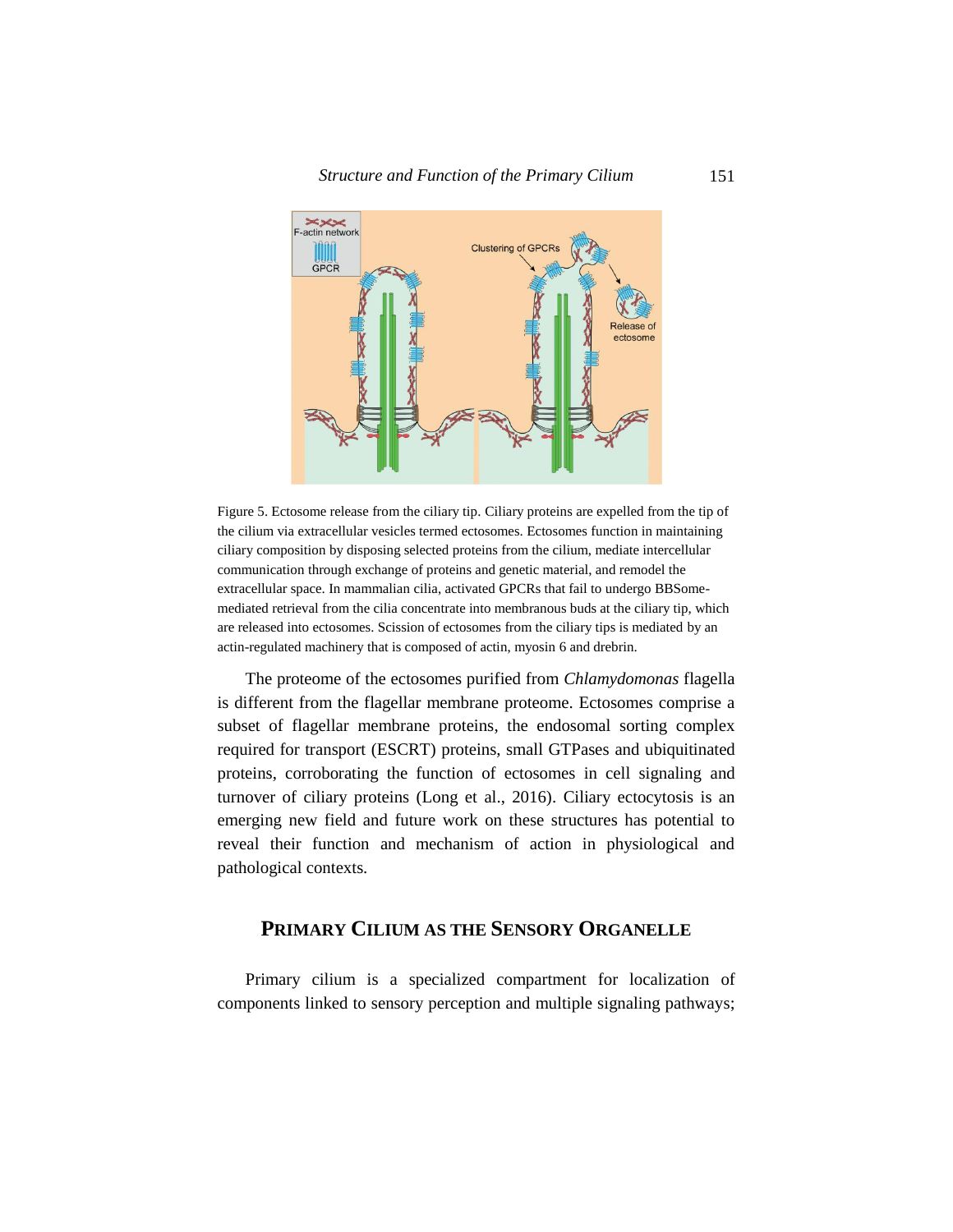thus is considered as the cellular antenna. The first signaling pathway associated with cilia is the one that induces gamete activation and cell-cell fusion in *Chlamydomonas* during fertilization through interactions between agglutinin on the cilia of the plus and minus gametes (Wang et al., 2006). Since then, many important signaling pathways have been linked to the primary cilium. About 25 rhodopsin-family GPCRs, proteins linked to polycystic kidney disease including TRP-channel family proteins PC/2, the single-pass transmembrane protein fibrocystic and sonic hedgehog (Shh) family components including Smoothened (Smo) and the orphan GPCR Gpr161 localize to the primary cilium in a dynamic manner (Wheway et al., 2018). In addition to the Hedgehog signaling, a diverse array of other signaling pathways including Hedgehog, Wnt, Notch, Hippo, GPCR, PDGF (and other receptor tyrosine kinases including FGF), mTOR, and transforming growth factor beta have been linked to the cilium. The key functions of the primary cilium in various signaling pathways is highlighted by the diseases including ciliopathies and cancer that are linked to defects in the structure and function of the cilium (Reiter and Leroux, 2017).

The best-characterized signaling pathway mediated by the primary cilium is the vertebrate Hedgehog (Hh) pathway **(Figure 6)** (Bangs and Anderson, 2017). Unlike other developmental signaling pathways linked to the primary cilium, Hh signaling is completely dependent on the primary cilium in mammalian cells, which therefore fail to respond to Hh in the absence of primary cilia. The key discovery that linked the primary cilium to Hedgehog signaling came from genetic screens for mouse embryonic patterning mutants that identified IFT proteins among the mutated genes (Huangfu et al., 2003). The regulation of Hh signaling is complex where multiple factors traffic into and out of cilia in response to pathway activation by secreted ligands, which are Sonic hedgehog (Shh), Indian (Ihh) and Desert (Dhh) in mammalian cells (Figure 6). In the absence of ligand, the Shh receptor Patched (Ptch1) localizes to the cilium and it inhibits the activity of the seven-pass transmembrane protein Smoothened (Smo), which is stored in vesicles in the cytoplasm. The main effectors of the Hedgehog signaling Gli2 and Gli3, kinesin-4 motor protein Kif7 and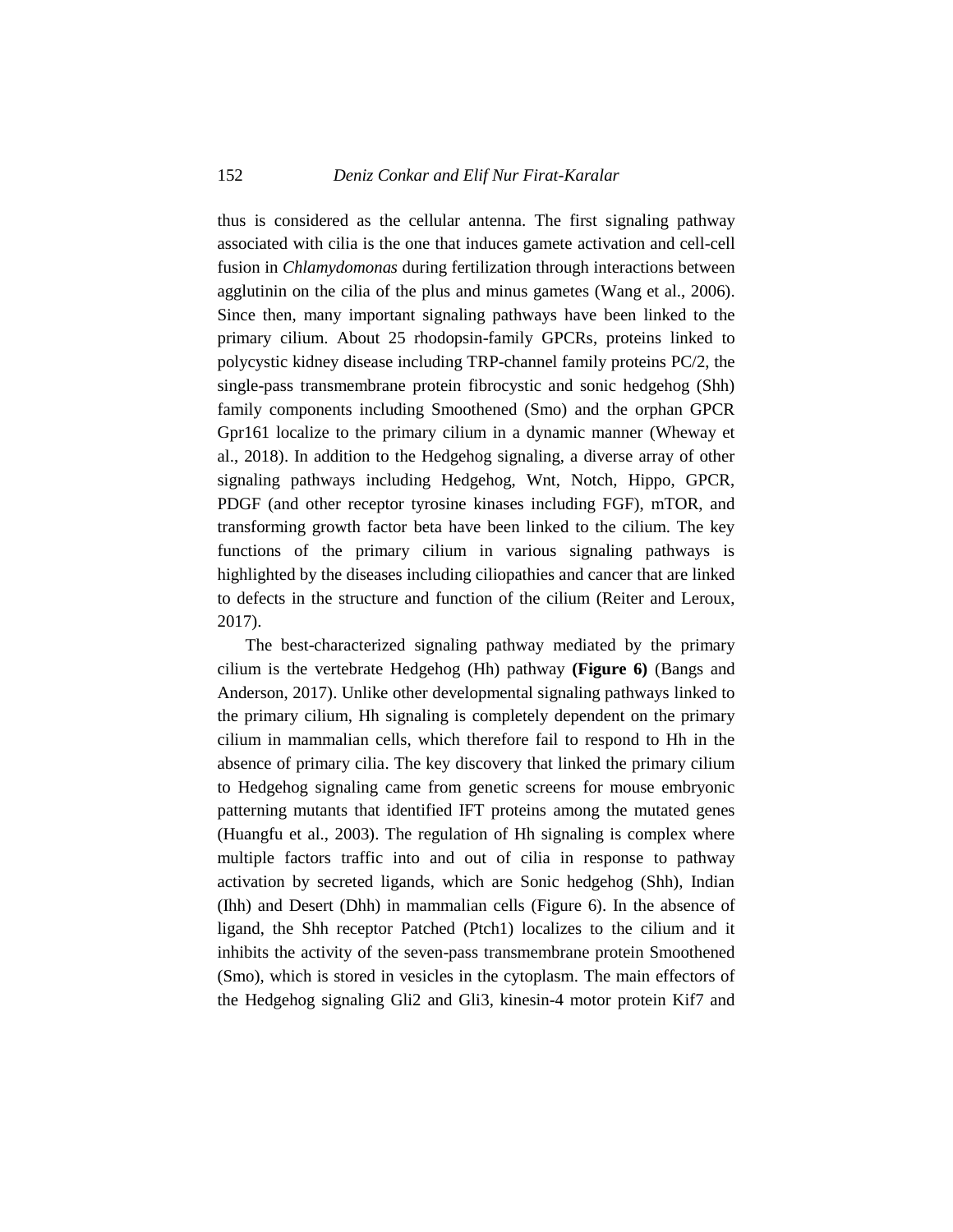Suppressor of Fused (SuFu) are present in low levels at the ciliary tip, where Gli2/3 are processed to their repressor forms and Hedgehog target gene transcription is turned off (Pedersen and Akhmanova, 2014). When cells receive the Hh signal, Shh binds to Ptch1, causing the Ptch1 to exit the cilium concomitantly with Smo ciliary entry and accumulation of Kif7, Gli2/3 and SuFu at the ciliary tip. Gli2/3 are processed at the ciliary tip by posttranslational modifications to their full-length activator forms, which exit the cilia and enter the nucleus to activate transcription of downstream Hh target genes. The switch between the repressor and activator forms of Gli2/3 has been shown to be tightly regulated by sequential phosphorylation and dephosphorylation events by kinases PKA, GSK-3β and CK1. Regulation of dynamic ciliary localization of the Hh pathway components is very important for the pathway activity and IFT complex mediates the movement of these components into and out of the cilium.

Although Hh pathway has been a major focus of many studies, biochemical steps leading from ligand binding to target gene activation in Hh signaling are still far from clear. Identification of Hedgehog regulators in an unbiased way was recently achieved by two different genome-wide functional CRISPR screens, which both identified positive and negative Hedgehog regulators with high sensitivity. The single guide RNA lentiviral library was combined with an engineered Hh-pathway-sensitive reporter for antibiotic-based selection by Breslow and colleagues (Breslow et al., 2018) and with a fluorescence-based transcriptional reporter for phenotypic enrichment by Pusapati and colleagues (Pusapati et al., 2018). These screens generated datasets that serve as a valuable resource for the discovery of new components for Hh signaling and consequently for the associated diseases such as ciliopathies and other developmental ones. While the function of the primary cilium in Hedgehog signaling has been addressed by many studies, there are still many remaining questions regarding the role of primary cilium in specialized cells and different organisms. Importantly, the function of the primary cilium in signaling pathways other than Hedgehog signaling is poorly understood and future studies are required to address this question.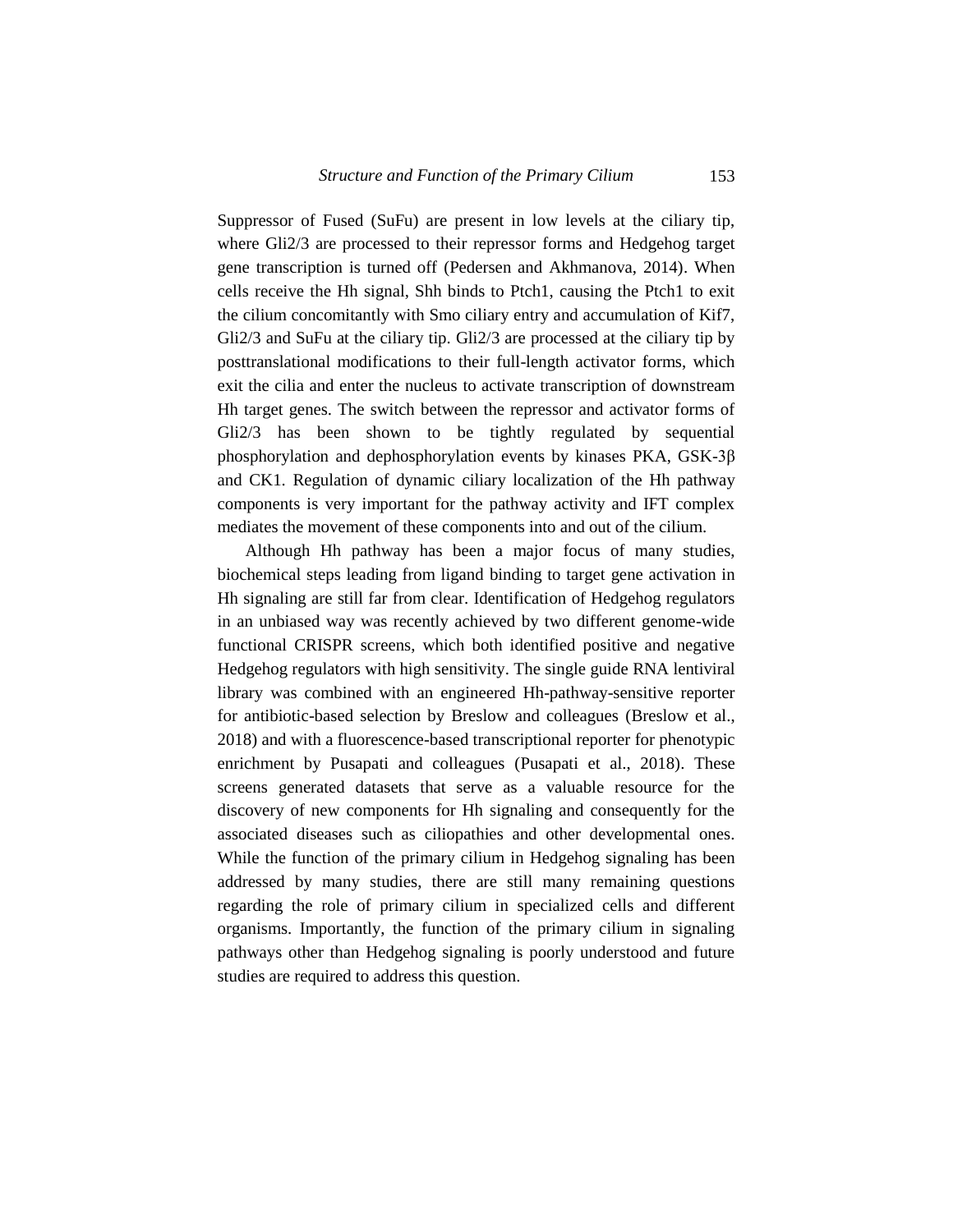

Figure 6. Hedgehog Signaling Pathway. The core components of the Hedgehog signaling pathway localize to the primary cilium in a tightly controlled and activation-dependent manner. In the absence of Hedgehog ligand Sonic Hedgehog (Shh), the G protein coupled receptor Patched (Ptc1) localizes at the ciliary membrane and inhibits the localization of the transmembrane receptor protein Smoothened (Smo) to the cilium. Transcription factors Gli2 and Gli3 along with Sufu and Kif7 accumulate at the ciliary tip, where they are processed by PKA, CK1 and  $GSK\beta$  into a "repressor" form (Gli-R). Gli-R enters the nucleus and represses transcription of downstream Hedgehog target genes. When cells receive the Shh, Shh binds to Ptc1, which then internalized and is targeted for degradation. Activated Smo can now localize to the cilium, where it inhibits PKA, CK1 and GSKβ. This allows Gli2 and Gli3 to be processed into "activator" form (Gli-A), which enters the nucleus and activates transcription of downstream Hedgehog target genes.

# **CONCLUSION**

Research over the past several decades has elucidated the broad, diverse and complex ways of primary cilium assembly, maintenance and function using a combination of genetics, proteomics, developmental biology and cell biology approaches. The primary cilium has turned out to be fascinating, complex and directly linked to human diseases including the ciliopathies and cancer. It has become clear that almost all major signaling pathways in vertebrates converge on the primary cilium, leading to the adoption of the term "the cell's antenna" for describing primary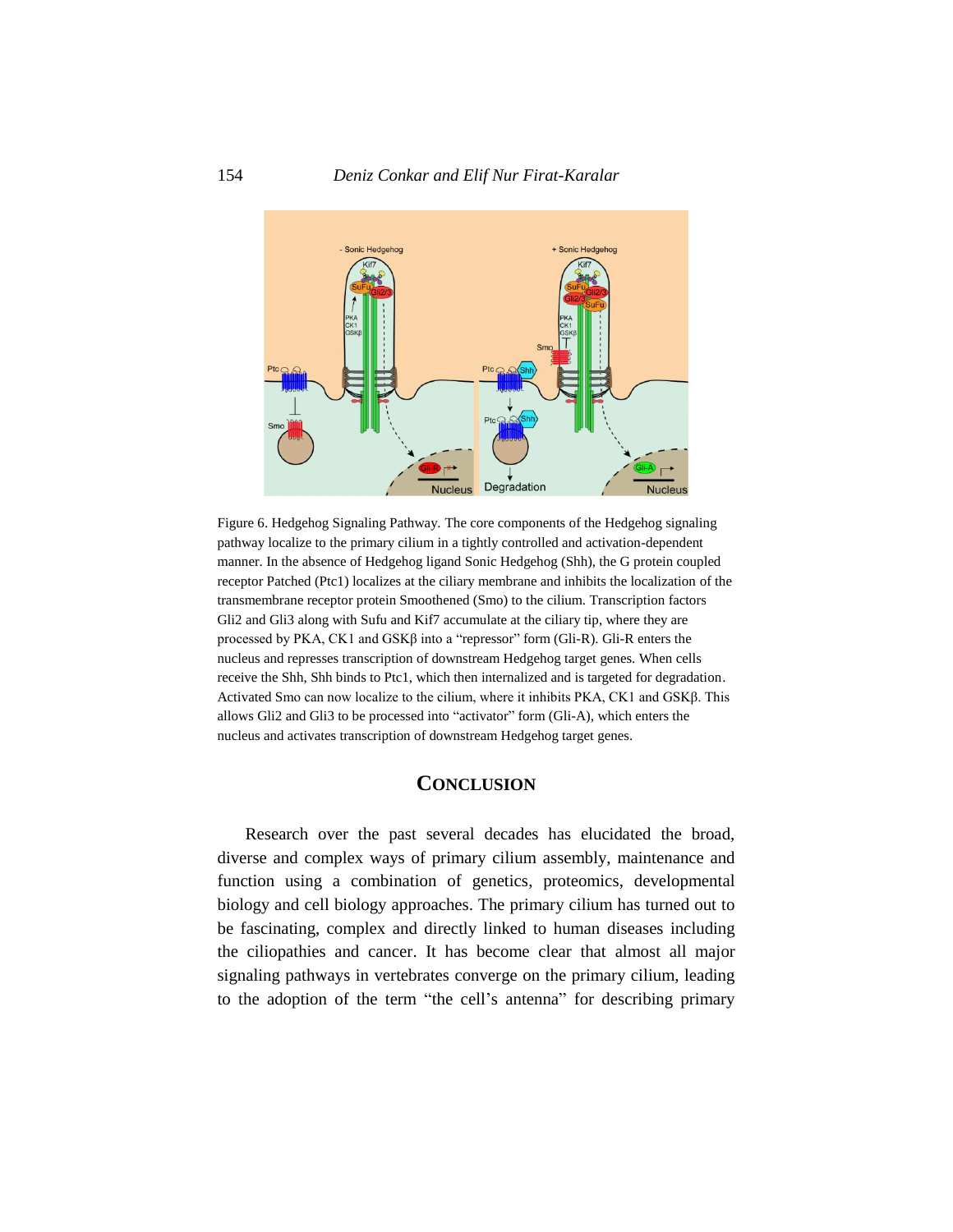cilium. A deeper understanding of the mechanisms that control cilia formation *in vivo* and the dissection of biochemical steps of the Hedgehog pathway in future will provide insight into the development diagnostic and therapeutic tools in both ciliopathies and cancer.

#### **ACKNOWLEDGMENTS**

We acknowledge members of the Firat-Karalar laboratory for advice and discussions. This work was supported by ERC StG679140 Grant, TUBITAK Grant 214Z223 and 115Z521, FABED Eser Tümen Research Award and Turkish Academy of Sciences Distinguished Young Scientist Award to ENF. We apologize from our colleagues whose work we could not cite due to space limitations.

#### **REFERENCES**

- Adams, G. M., Huang, B. & Luck, D. J. (1982). Temperature-Sensitive, Assembly-Defective Flagella Mutants of *Chlamydomonas reinhardtii. Genetics*, *100*, 579-86.
- Anderson, R. G. (1972). The three-dimensional structure of the basal body from the rhesus monkey oviduct. *J Cell Biol*, *54*, 246-65.
- Avidor-Reiss, T., Maer, A. M., Koundakjian, E., Polyanovsky, A., Keil, T., Subramaniam, S. & Zuker, C. S. (2004). Decoding cilia function: defining specialized genes required for compartmentalized cilia biogenesis. *Cell*, *117*, 527-39.
- Badgandi, H. B., Hwang, S. H., Shimada, I. S., Loriot, E. & Mukhopadhyay, S. (2017). Tubby family proteins are adapters for ciliary trafficking of integral membrane proteins. *J Cell Biol*, *216*, 743- 760.
- Bangs, F. & Anderson, K. V. (2017). Primary Cilia and Mammalian Hedgehog Signaling. *Cold Spring Harb Perspect Biol*, *9*.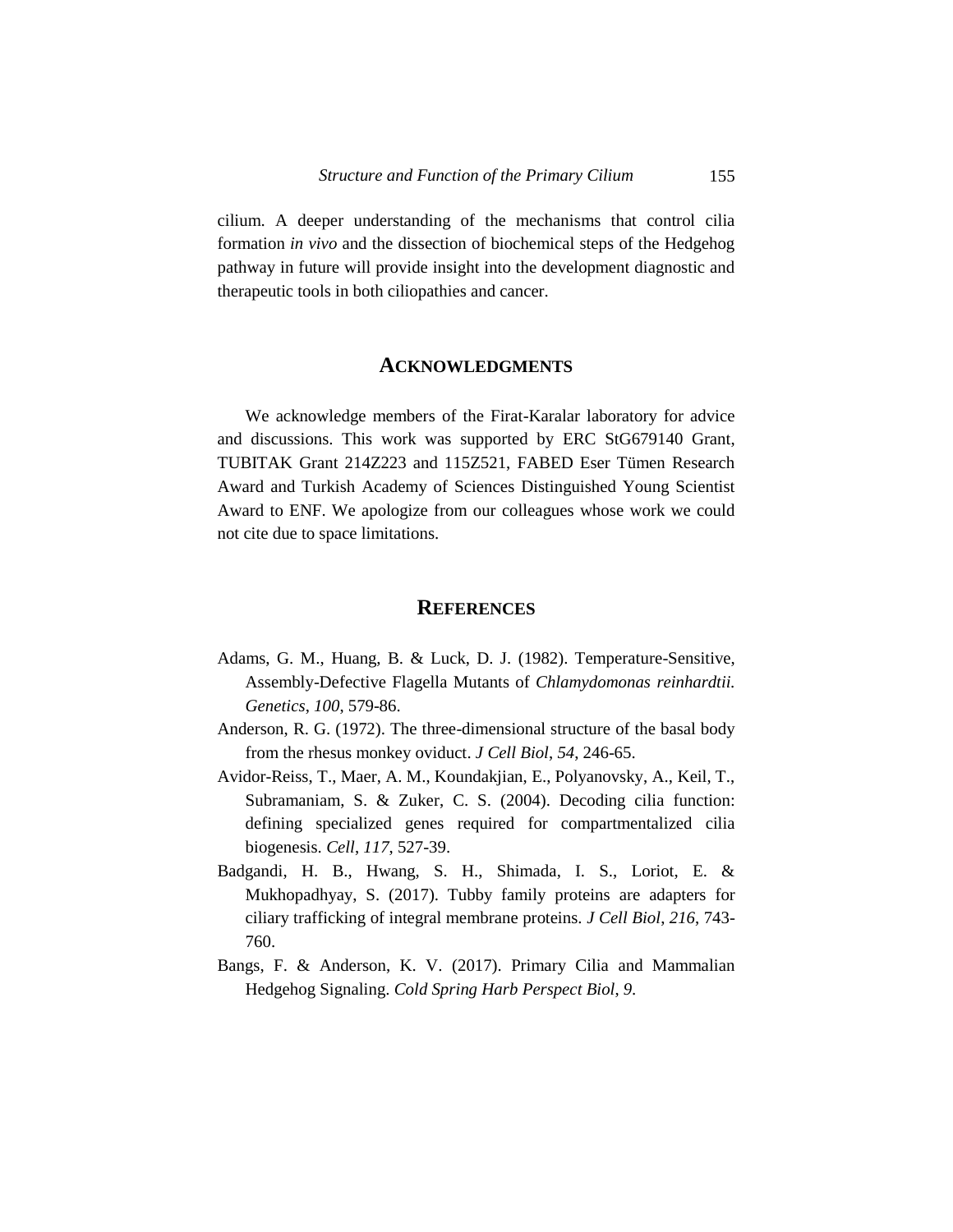- Barenz, F., Mayilo, D. & Gruss, O. J. (2011). Centriolar satellites: busy orbits around the centrosome. *Eur J Cell Biol*, *90*, 983-9.
- Berbari, N. F., Lewis, J. S., Bishop, G. A., Askwith, C. C. & Mykytyn, K. (2008). Bardet-Biedl syndrome proteins are required for the localization of G protein-coupled receptors to primary cilia. *Proc Natl Acad Sci U S A*, *105*, 4242-6.
- Bergman, K., Goodenough, U. W., Goodenough, D. A., Jawitz, J. & Martin, H. (1975). Gametic differentiation in *Chlamydomonas reinhardtii*. II. Flagellar membranes and the agglutination reaction. *J Cell Biol*, *67*, 606-22.
- Bertelli, E. & Regoli, M. (1994). A morphological study of the primary cilia in the rat pancreatic ductal system: ultrastructural features and variability. *Acta Anat (Basel)*, *151*, 194-7.
- Bettencourt-Dias, M., Hildebrandt, F., Pellman, D., Woods, G. & Godinho, S. A. (2011). Centrosomes and cilia in human disease. *Trends Genet*, *27*, 307-15.
- Blacque, O. E., Perens, E. A., Boroevich, K. A., Inglis, P. N., Li, C., Warner, A., Khattra, J., Holt, R. A., Ou, G., Mah, A. K., et al. (2005). Functional genomics of the cilium, a sensory organelle. *Curr Biol*, *15*, 935-41.
- Bornens, M. (2002). Centrosome composition and microtubule anchoring mechanisms. *Curr Opin Cell Biol*, *14*, 25-34.
- Breslow, D. K., Hoogendoorn, S., Kopp, A. R., Morgens, D. W., Vu, B. K., Kennedy, M. C., Han, K., Li, A., Hess, G. T., Bassik, M. C., et al. (2018). A CRISPR-based screen for Hedgehog signaling provides insights into ciliary function and ciliopathies. *Nat Genet*, *50*, 460-471.
- Broadhead, R., Dawe, H. R., Farr, H., Griffiths, S., Hart, S. R., Portman, N., Shaw, M. K., Ginger, M. L., Gaskell, S. J., McKean, P. G., et al. (2006). Flagellar motility is required for the viability of the bloodstream trypanosome. *Nature*, *440*, 224-7.
- Carvalho-Santos, Z., Machado, P., Branco, P., Tavares-Cadete, F., Rodrigues-Martins, A., Pereira-Leal, J. B. & Bettencourt-Dias, M. (2010). Stepwise evolution of the centriole-assembly pathway. *J Cell Sci*, *123*, 1414-26.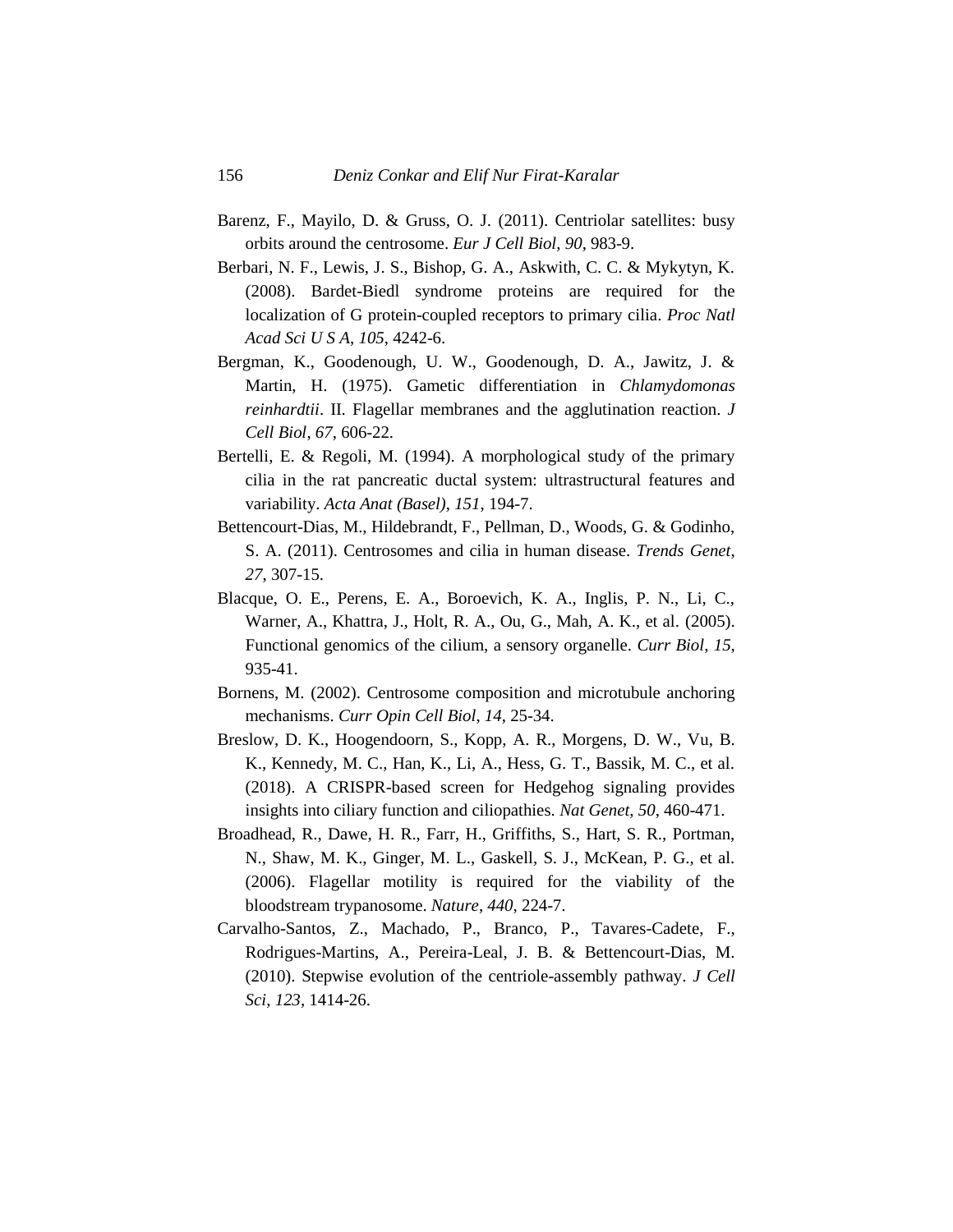- Chen, C. L. & Perrimon, N. (2017). Proximity-dependent labeling methods for proteomic profiling in living cells. *Wiley Interdiscip Rev Dev Biol*, *6*.
- Chih, B., Liu, P., Chinn, Y., Chalouni, C., Komuves, L. G., Hass, P. E., Sandoval, W. & Peterson, A. S. (2011). A ciliopathy complex at the transition zone protects the cilia as a privileged membrane domain. *Nat Cell Biol*, *14*, 61-72.
- Conkar, D., Culfa, E., Odabasi, E., Rauniyar, N., Yates, J. R. 3rd. & Firat-Karalar, E. N. (2017). Centriolar satellite protein CCDC66 interacts with CEP290 and functions in cilium formation and trafficking. *J Cell Sci*. *130(8)*, 1450-1462
- Dean, S., Moreira-Leite, F., Varga, V. & Gull, K. (2016). Cilium transition zone proteome reveals compartmentalization and differential dynamics of ciliopathy complexes. *Proc Natl Acad Sci U S A*, *113*, E5135-43.
- Deane, J. A., Cole, D. G., Seeley, E. S., Diener, D. R. & Rosenbaum, J. L. (2001). Localization of intraflagellar transport protein IFT52 identifies basal body transitional fibers as the docking site for IFT particles. *Curr Biol*, *11*, 1586-90.
- Diener, D. R., Lupetti, P. & Rosenbaum, J. L. (2015). Proteomic analysis of isolated ciliary transition zones reveals the presence of ESCRT proteins. *Curr Biol*, *25*, 379-384.
- Efimenko, E., Bubb, K., Mak, H. Y., Holzman, T., Leroux, M. R., Ruvkun, G., Thomas, J. H. & Swoboda, P. (2005). Analysis of xbx genes in C. elegans. *Development*, *132*, 1923-34.
- Field, M. C. & Carrington, M. (2009). The trypanosome flagellar pocket. *Nat Rev Microbiol*, *7*, 775-86.
- Fisch, C. & Dupuis-Williams, P. (2011). Ultrastructure of cilia and flagella - back to the future! *Biol Cell*, *103*, 249-70.
- Fu, W., Wang, L., Kim, S., Li, J. & Dynlacht, B. D. (2016). Role for the IFT-A Complex in Selective Transport to the Primary Cilium. *Cell Rep*, *17*, 1505-1517.
- Garcia-Gonzalo, F. R., Corbit, K. C., Sirerol-Piquer, M. S., Ramaswami, G., Otto, E. A., Noriega, T. R., Seol, A. D., Robinson, J. F., Bennett, C. L., Josifova, D. J., et al. (2011). A transition zone complex regulates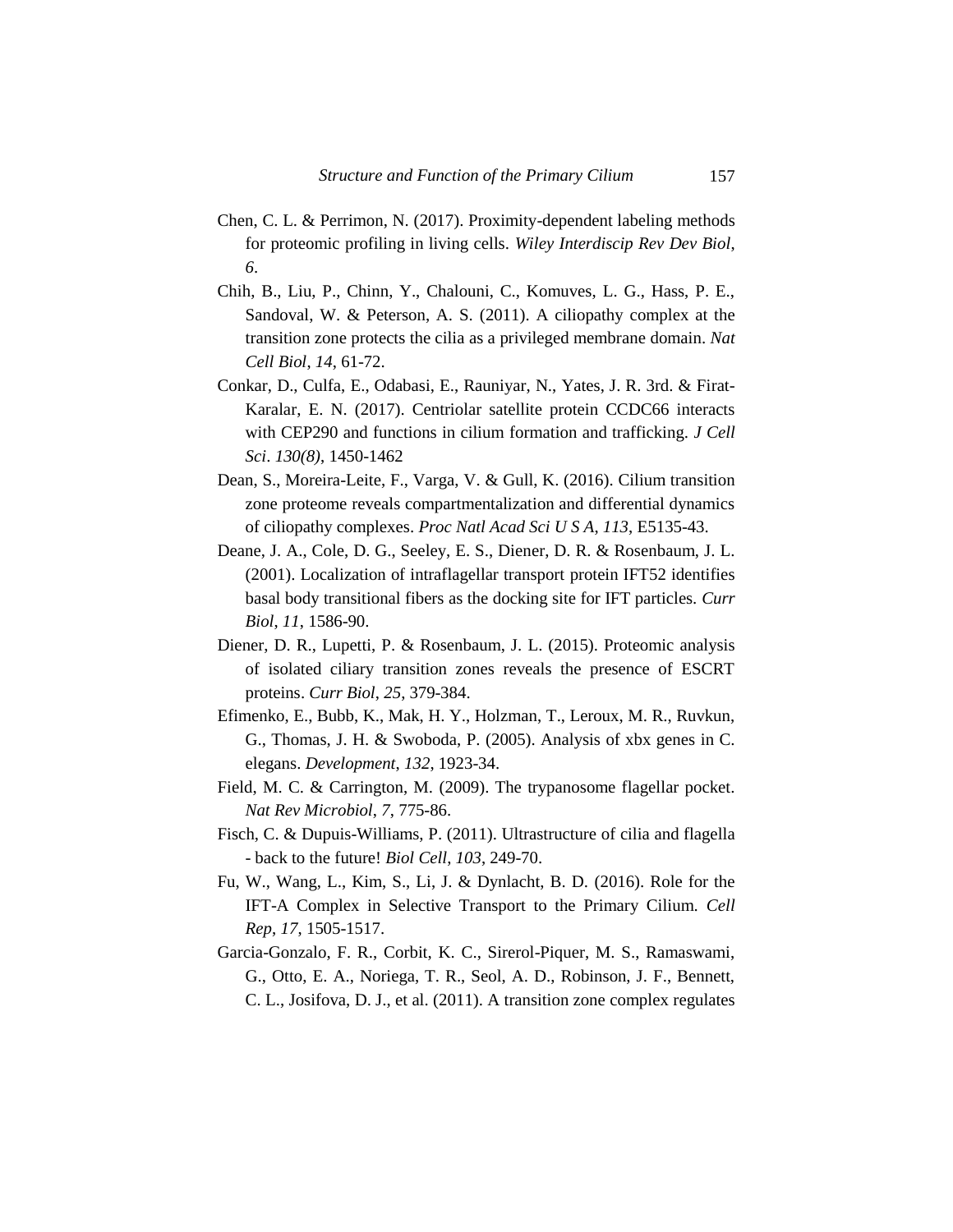mammalian ciliogenesis and ciliary membrane composition. *Nat Genet*, *43*, 776-84.

- Ghossoub, R., Molla-Herman, A., Bastin, P. & Benmerah, A. (2011). The ciliary pocket: a once-forgotten membrane domain at the base of cilia. *Biol Cell*, *103*, 131-44.
- Goetz, S. C., Bangs, F., Barrington, C. L., Katsanis, N. & Anderson, K. V. (2017). The Meckel syndrome- associated protein MKS1 functionally interacts with components of the BBSome and IFT complexes to mediate ciliary trafficking and hedgehog signaling. *PLoS One*, *12*, e0173399.
- Goncalves, J. & Pelletier, L. (2017). The Ciliary Transition Zone: Finding the Pieces and Assembling the Gate. *Mol Cells*, *40*, 243-253.
- Gupta, G. D., Coyaud, E., Goncalves, J., Mojarad, B. A., Liu, Y., Wu, Q., Gheiratmand, L., Comartin, D., Tkach, J. M., Cheung, S. W., et al. (2015). A Dynamic Protein Interaction Landscape of the Human Centrosome-Cilium Interface. *Cell*, *163*, 1484-99.
- Hao, L., Acar, S., Evans, J., Ou, G. & Scholey, J. M. (2009). Analysis of intraflagellar transport in C. elegans sensory cilia. *Methods Cell Biol*, *93*, 235-66.
- Hirano, T., Katoh, Y. & Nakayama, K. (2017). Intraflagellar transport-A complex mediates ciliary entry and retrograde trafficking of ciliary G protein-coupled receptors. *Mol Biol Cell*, *28*, 429-439.
- Hu, Q., Milenkovic, L., Jin, H., Scott, M. P., Nachury, M. V., Spiliotis, E. T. & Nelson, W. J. (2010). A septin diffusion barrier at the base of the primary cilium maintains ciliary membrane protein distribution. *Science*, *329*, 436-9.
- Huang, B. R., Tsai, C. F., Lin, H. Y., Tseng, W. P., Huang, S. S., Wu, C. R., Lin, C., Yeh, W. L. & Lu, D. Y. (2013). Interaction of inflammatory and anti-inflammatory responses in microglia by *Staphylococcus aureus*-derived lipoteichoic acid. *Toxicol Appl Pharmacol*, *269*, 43-50.
- Huangfu, D. & Anderson, K. V. (2005). Cilia and Hedgehog responsiveness in the mouse. *Proc Natl Acad Sci U S A*, *102*, 11325- 30.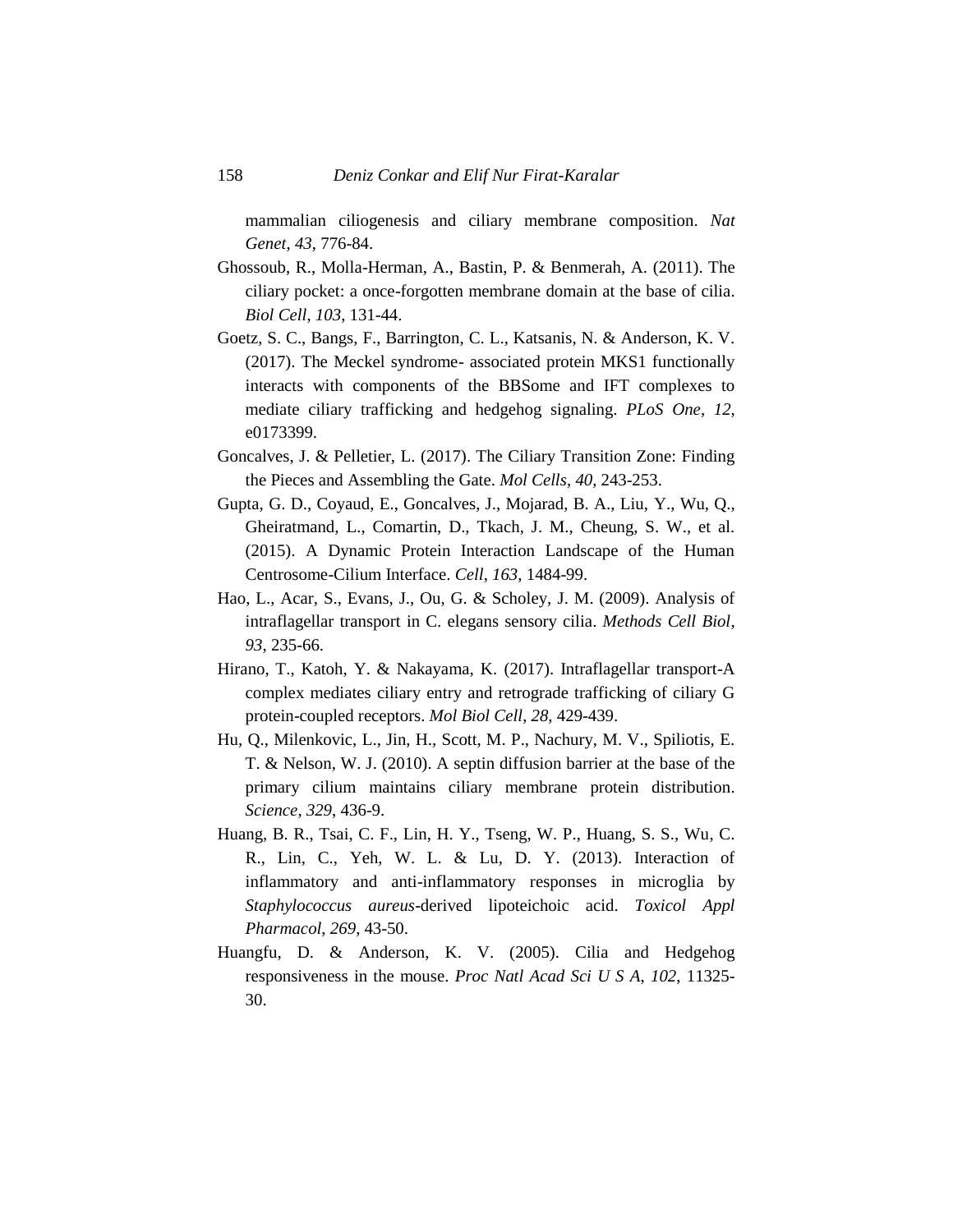- Huangfu, D., Liu, A., Rakeman, A. S., Murcia, N. S., Niswander, L. & Anderson, K. V. (2003). Hedgehog signalling in the mouse requires intraflagellar transport proteins. *Nature*, *426*, 83-7.
- Hunnicutt, G. R., Kosfiszer, M. G. & Snell, W. J. (1990). Cell body and flagellar agglutinins in *Chlamydomonas reinhardtii*: the cell body plasma membrane is a reservoir for agglutinins whose migration to the flagella is regulated by a functional barrier. *J Cell Biol*, *111*, 1605-16.
- Inglis, P. N., Ou, G., Leroux, M. R. & Scholey, J. M. (2007). The sensory cilia of Caenorhabditis elegans. *Worm Book*, 1-22.
- Ishikawa, H., Thompson, J., Yates, J. R. 3rd. & Marshall, W. F. (2012). Proteomic analysis of mammalian primary cilia. *Curr Biol*, *22*, 414-9.
- Janke, C. & Bulinski, J. C. (2011). Post-translational regulation of the microtubule cytoskeleton: mechanisms and functions. *Nat Rev Mol Cell Biol*, *12*, 773-86.
- Jiang, Y. Y., Lechtreck, K. & Gaertig, J. (2015). Total internal reflection fluorescence microscopy of intraflagellar transport in Tetrahymena thermophila. *Methods Cell Biol*, *127*, 445-56.
- Jin, H., White, S. R., Shida, T., Schulz, S., Aguiar, M., Gygi, S. P., Bazan, J. F. & Nachury, M. V. (2010). The conserved Bardet-Biedl syndrome proteins assemble a coat that traffics membrane proteins to cilia. *Cell*, *141*, 1208-19.
- Kim, J. C., Badano, J. L., Sibold, S., Esmail, M. A., Hill, J., Hoskins, B. E., Leitch, C. C., Venner, K., Ansley, S. J., Ross, A. J., et al. (2004). The Bardet-Biedl protein BBS4 targets cargo to the pericentriolar region and is required for microtubule anchoring and cell cycle progression. *Nat Genet*, *36*, 462-70.
- Kim, S. & Dynlacht, B. D. (2013). Assembling a primary cilium. *Curr Opin Cell Biol*, *25*, 506-11.
- Klink, B. U., Zent, E., Juneja, P., Kuhlee, A., Raunser, S. & Wittinghofer, A. (2017). A recombinant BBSome core complex and how it interacts with ciliary cargo. *Elife*, *6*.
- Kobayashi, T., Tsang, W. Y., Li, J., Lane, W. & Dynlacht, B. D. (2011). Centriolar kinesin Kif24 interacts with CP110 to remodel microtubules and regulate ciliogenesis. *Cell*, *145*, 914-25.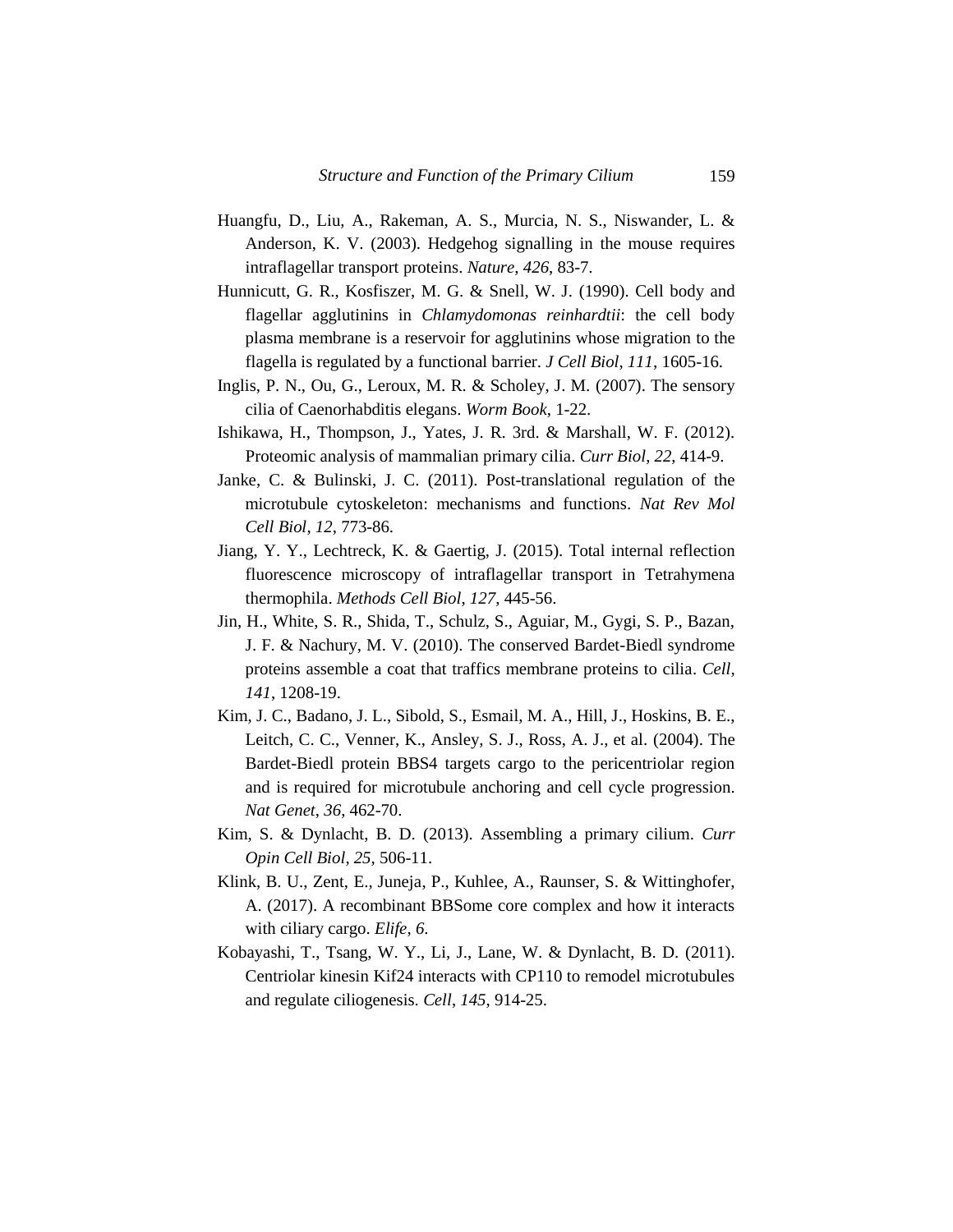- Kohli, P., Hohne, M., Jungst, C., Bertsch, S., Ebert, L. K., Schauss, A. C., Benzing, T., Rinschen, M. M. & Schermer, B. (2017). The ciliary membrane-associated proteome reveals actin-binding proteins as key components of cilia. *EMBO Rep*, *18*, 1521-1535.
- Kozminski, K. G., Johnson, K. A., Forscher, P. & Rosenbaum, J. L. (1993). A motility in the eukaryotic flagellum unrelated to flagellar beating. *Proc Natl Acad Sci U S A*, *90*, 5519-23.
- Langousis, G., Shimogawa, M. M., Saada, E. A., Vashisht, A. A., Spreafico, R., Nager, A. R., Barshop, W. D., Nachury, M. V., Wohlschlegel, J. A. & Hill, K. L. (2016). Loss of the BBSome perturbs endocytic trafficking and disrupts virulence of Trypanosoma brucei. *Proc Natl Acad Sci U S A*, *113*, 632-7.
- Lechtreck, K. F. (2015). IFT-Cargo Interactions and Protein Transport in Cilia. *Trends Biochem Sci*, *40*, 765-778.
- Lechtreck, K. F., Brown, J. M., Sampaio, J. L., Craft, J. M., Shevchenko, A., Evans, J. E. & Witman, G. B. (2013). Cycling of the signaling protein phospholipase D through cilia requires the BBSome only for the export phase. *J Cell Biol*, *201*, 249-61.
- Lechtreck, K. F., Johnson, E. C., Sakai, T., Cochran, D., Ballif, B. A., Rush, J., Pazour, G. J., Ikebe, M. & Witman, G. B. (2009). The *Chlamydomonas reinhardtii* BBSome is an IFT cargo required for export of specific signaling proteins from flagella. *J Cell Biol*, *187*, 1117-32.
- Li, J. B., Gerdes, J. M., Haycraft, C. J., Fan, Y., Teslovich, T. M., May-Simera, H., Li, H., Blacque, O. E., Li, L., Leitch, C. C., et al. (2004). Comparative genomics identifies a flagellar and basal body proteome that includes the BBS5 human disease gene. *Cell*, *117*, 541-52.
- Liu, A., Wang, B. & Niswander, L. A. (2005). Mouse intraflagellar transport proteins regulate both the activator and repressor functions of Gli transcription factors. *Development*, *132*, 3103-11.
- Liu, Q., Tan, G., Levenkova, N., Li, T., Pugh, E. N., Jr. Rux, J. J., Speicher, D. W. & Pierce, E. A. (2007). The proteome of the mouse photoreceptor sensory cilium complex. *Mol Cell Proteomics*, *6*, 1299- 317.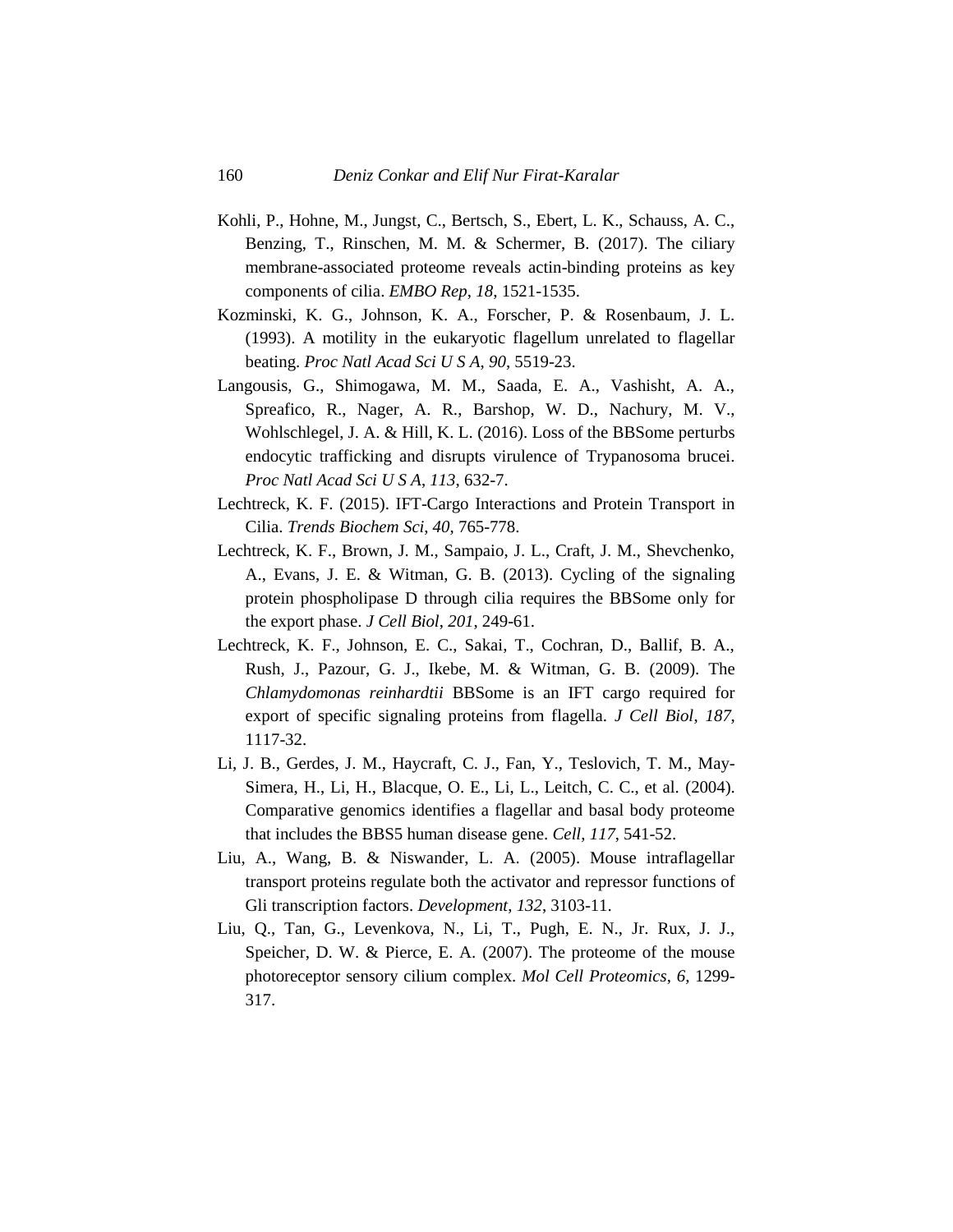- Long, H., Zhang, F., Xu, N., Liu, G., Diener, D. R., Rosenbaum, J. L. & Huang, K. (2016). Comparative Analysis of Ciliary Membranes and Ectosomes. *Curr Biol*, *26*, 3327-3335.
- Mayer, U., Kuller, A., Daiber, P. C., Neudorf, I., Warnken, U., Schnolzer, M., Frings, S. & Mohrlen, F. (2009). The proteome of rat olfactory sensory cilia. *Proteomics*, *9*, 322-34.
- Mayer, U., Ungerer, N., Klimmeck, D., Warnken, U., Schnolzer, M., Frings, S. & Mohrlen, F. (2008). Proteomic analysis of a membrane preparation from rat olfactory sensory cilia. *Chem Senses*, *33*, 145-62.
- Mick, D. U., Rodrigues, R. B., Leib, R. D., Adams, C. M., Chien, A. S., Gygi, S. P. & Nachury, M. V. (2015). Proteomics of Primary Cilia by Proximity Labeling. *Dev Cell*, *35*, 497-512.
- Miyamoto, T., Hosoba, K., Ochiai, H., Royba, E., Izumi, H., Sakuma, T., Yamamoto, T., Dynlacht, B. D. & Matsuura, S. (2015). The Microtubule-Depolymerizing Activity of a Mitotic Kinesin Protein KIF2A Drives Primary Cilia Disassembly Coupled with Cell Proliferation. *Cell Rep*, *S2211-1247*, (15)0004-2.
- Molday, R. S. & Goldberg, A. F. X. (2017). Peripherin diverts ciliary ectosome release to photoreceptor disc morphogenesis. *J Cell Biol*, *216*, 1227-1229.
- Molla-Herman, A., Ghossoub, R., Blisnick, T., Meunier, A., Serres, C., Silbermann, F., Emmerson, C., Romeo, K., Bourdoncle, P., Schmitt, A., et al. (2010). The ciliary pocket: an endocytic membrane domain at the base of primary and motile cilia. *J Cell Sci*, *123*, 1785-95.
- Nachury, M. V., Loktev, A. V., Zhang, Q., Westlake, C. J., Peranen, J., Merdes, A., Slusarski, D. C., Scheller, R. H., Bazan, J. F., Sheffield, V. C., et al. (2007). A core complex of BBS proteins cooperates with the GTPase Rab8 to promote ciliary membrane biogenesis. *Cell*, *129*, 1201-13.
- Nager, A. R., Goldstein, J. S., Herranz-Perez, V., Portran, D., Ye, F., Garcia-Verdugo, J. M. & Nachury, M. V. (2017). An Actin Network Dispatches Ciliary GPCRs into Extracellular Vesicles to Modulate Signaling. *Cell*, *168*, 252-263 e14.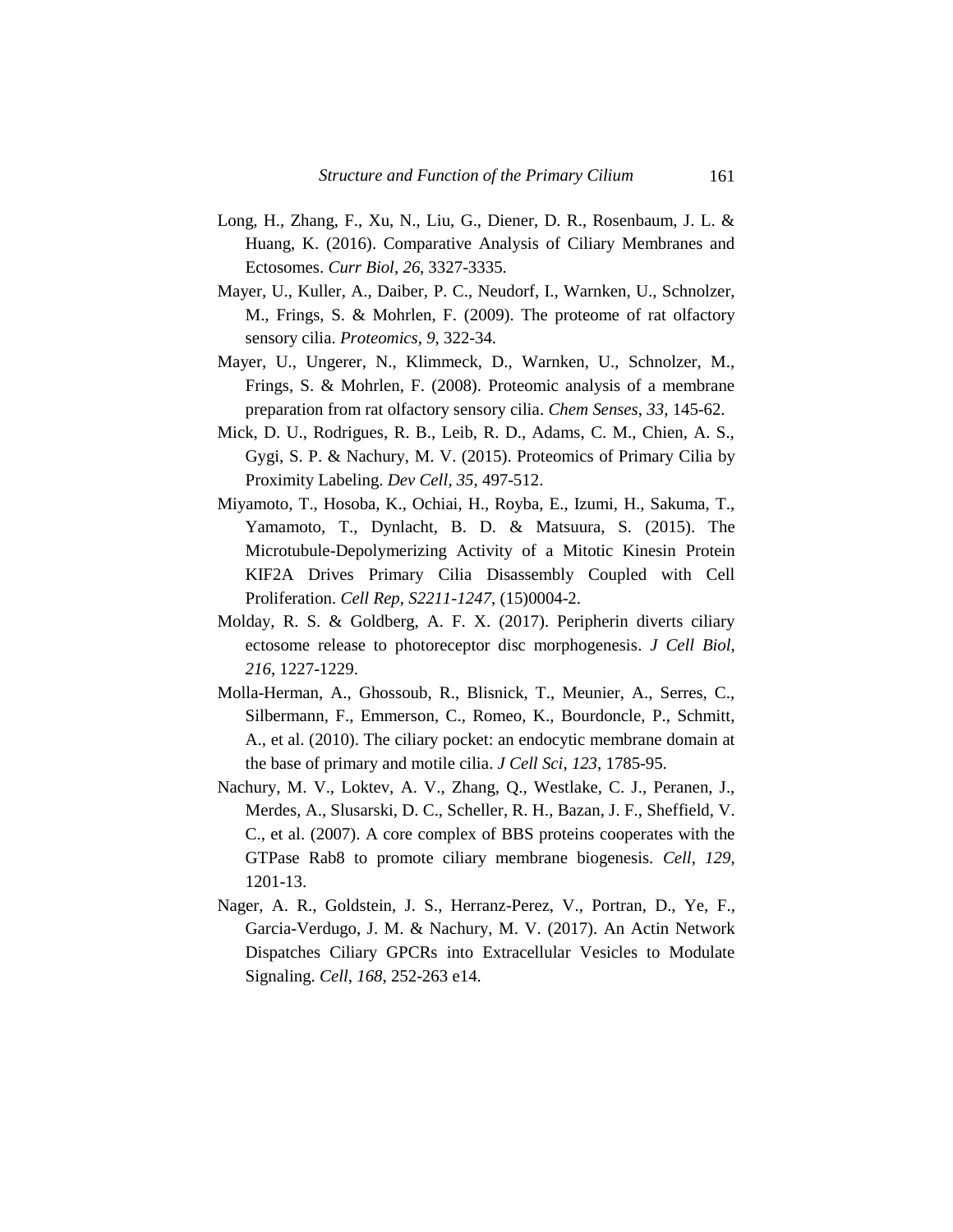- Nakayama, K. & Katoh, Y. (2018). Ciliary protein trafficking mediated by IFT and BBSome complexes with the aid of kinesin-2 and dynein-2 motors. *J Biochem*, *163*, 155-164.
- Narita, K., Kozuka-Hata, H., Nonami, Y., Ao-Kondo, H., Suzuki, T., Nakamura, H., Yamakawa, K., Oyama, M., Inoue, T. & Takeda, S. (2012). Proteomic analysis of multiple primary cilia reveals a novel mode of ciliary development in mammals. *Biol Open*, *1*, 815-25.
- Nigg, E. A., Cajanek, L. & Arquint, C. (2014). The centrosome duplication cycle in health and disease. *FEBS Lett*, *588*, 2366-2372.
- Nigg, E. A. & Stearns, T. (2011). The centrosome cycle: Centriole biogenesis, duplication and inherent asymmetries. *Nat Cell Biol*, *13*, 1154-60.
- Ostrowski, L. E., Blackburn, K., Radde, K. M., Moyer, M. B., Schlatzer, D. M., Moseley, A. & Boucher, R. C. (2002). A proteomic analysis of human cilia: identification of novel components. *Mol Cell Proteomics*, *1*, 451-65.
- Pazour, G. J., Agrin, N., Leszyk, J. & Witman, G. B. (2005). Proteomic analysis of a eukaryotic cilium. *J Cell Biol*, *170*, 103-13.
- Pedersen, L. B. & Akhmanova, A. (2014). Kif7 keeps cilia tips in shape. *Nat Cell Biol*, *16*, 623-5.
- Pedersen, L. B., Mogensen, J. B. & Christensen, S. T. (2016). Endocytic Control of Cellular Signaling at the Primary Cilium. *Trends Biochem Sci*, *41*, 784-797.
- Pedersen, L. B., Schroder, J. M., Satir, P. & Christensen, S. T. (2012). The ciliary cytoskeleton. *Compr Physiol*, *2*, 779-803.
- Plotnikova, O. V., Nikonova, A. S., Loskutov, Y. V., Kozyulina, P. Y., Pugacheva, E. N. & Golemis, E. A. (2012). Calmodulin activation of Aurora-A kinase (AURKA) is required during ciliary disassembly and in mitosis. *Mol Biol Cell*, *23*, 2658-70.
- Pratt, M. B., Titlow, J. S., Davis, I., Barker, A. R., Dawe, H. R., Raff, J. W. & Roque, H. (2016). Drosophila sensory cilia lacking MKS proteins exhibit striking defects in development but only subtle defects in adults. *J Cell Sci*, *129*, 3732-3743.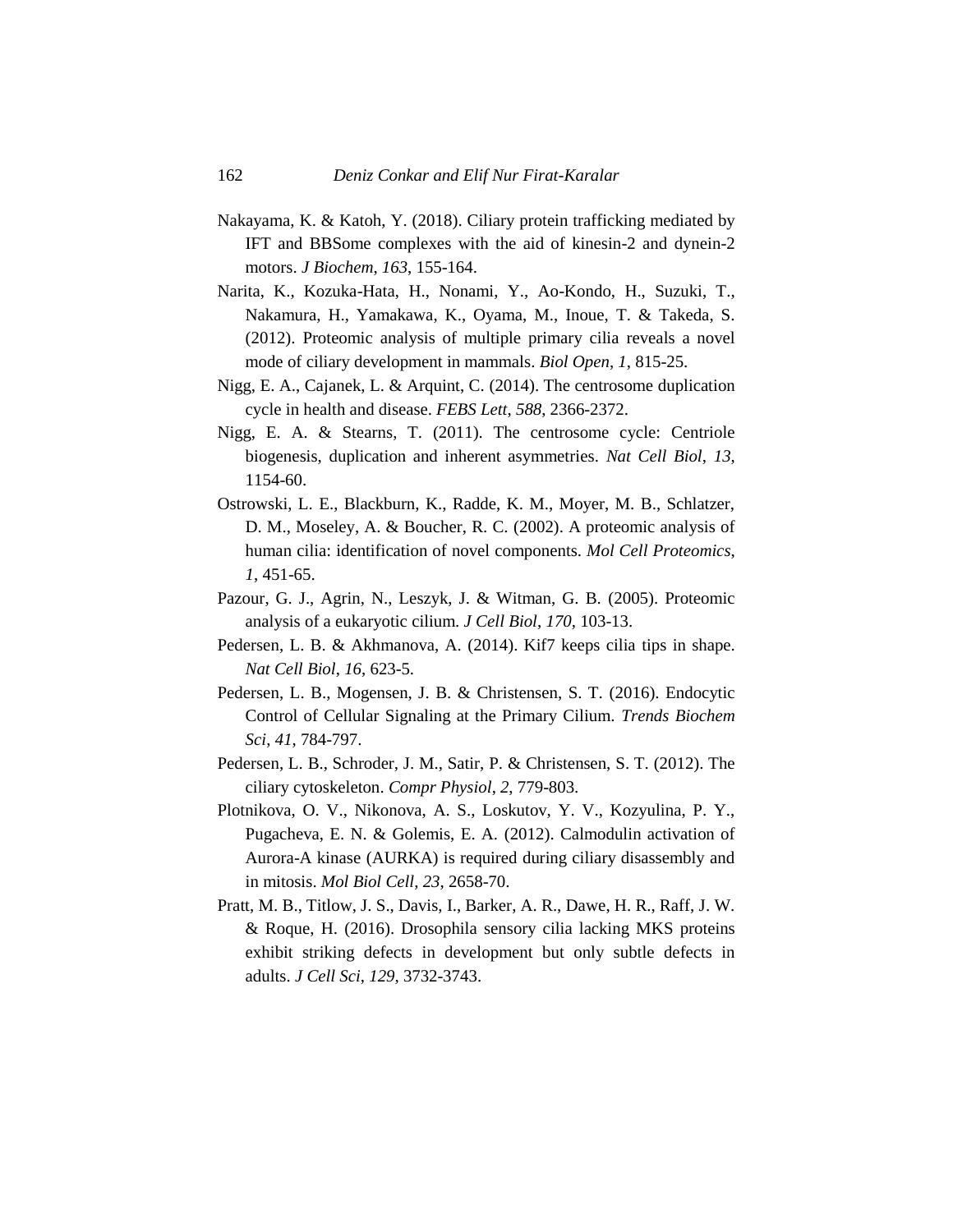- Price, H. P., Paape, D., Hodgkinson, M. R., Farrant, K., Doehl, J., Stark, M. & Smith, D. F. (2013). The Leishmania major BBSome subunit BBS1 is essential for parasite virulence in the mammalian host. *Mol Microbiol*, *90*, 597-611.
- Pugacheva, E. N., Jablonski, S. A., Hartman, T. R., Henske, E. P. & Golemis, E. A. (2007). HEF1-dependent Aurora A activation induces disassembly of the primary cilium. *Cell*, *129*, 1351-63.
- Pusapati, G. V., Kong, J. H., Patel, B. B., Krishnan, A., Sagner, A., Kinnebrew, M., Briscoe, J., Aravind, L. & Rohatgi, R. (2018). CRISPR Screens Uncover Genes that Regulate Target Cell Sensitivity to the Morphogen Sonic Hedgehog. *Dev Cell*, *44*, 271.
- Ran, J., Yang, Y., Li, D., Liu, M. & Zhou, J. (2015). Deacetylation of alpha-tubulin and cortactin is required for HDAC6 to trigger ciliary disassembly. *Sci Rep*, *5*, 12917.
- Reiter, J. F. & Leroux, M. R. (2017). Genes and molecular pathways underpinning ciliopathies. *Nat Rev Mol Cell Biol*, *18*, 533-547.
- Rhein, L. D. & Cagan, R. H. (1980). Biochemical studies of olfaction: isolation, characterization, and odorant binding activity of cilia from rainbow trout olfactory rosettes. *Proc Natl Acad Sci U S A*, *77*, 4412-6.
- Rosenbaum, J. L. & Witman, G. B. (2002). Intraflagellar transport. *Nat Rev Mol Cell Biol*, *3*, 813-25.
- Salinas, R. Y., Pearring, J. N., Ding, J. D., Spencer, W. J., Hao, Y. & Arshavsky, V. Y. (2017). Photoreceptor discs form through peripherindependent suppression of ciliary ectosome release. *J Cell Biol*, *216*, 1489-1499.
- Sanchez, I. & Dynlacht, B. D. (2016). Cilium assembly and disassembly. *Nat Cell Biol*, *18*, 711-7.
- Sang, L., Miller, J. J., Corbit, K. C., Giles, R. H., Brauer, M. J., Otto, E. A., Baye, L. M., Wen, X., Scales, S. J., Kwong, M., et al. (2011). Mapping the NPHP-JBTS-MKS protein network reveals ciliopathy disease genes and pathways. *Cell*, *145*, 513-28.
- Santi-Rocca, J., Chenouard, N., Fort, C., Lagache, T., Olivo-Marin, J. C. & Bastin, P. (2015). Imaging intraflagellar transport in trypanosomes. *Methods Cell Biol*, *127*, 487-508.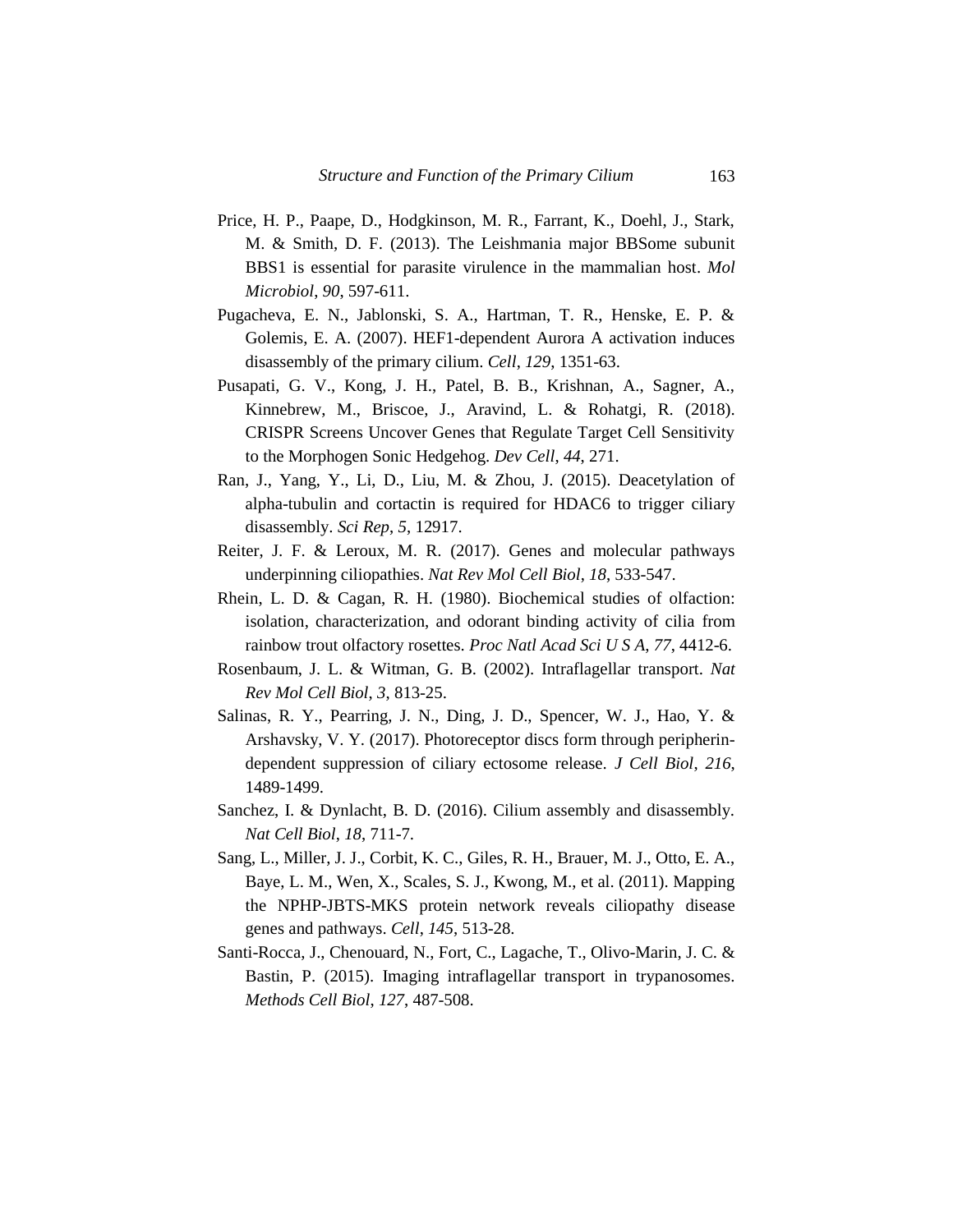- Satir, P. (1965). Studies On Cilia: II. Examination of the Distal Region of the Ciliary Shaft and the Role of the Filaments in Motility. *J Cell Biol*, *26*, 805-34.
- Satir, P. (1968). Studies on cilia. 3. Further studies on the cilium tip and a "sliding filament" model of ciliary motility. *J Cell Biol*, *39*, 77-94.
- Satish Tammana, T. V., Tammana, D., Diener, D. R. & Rosenbaum, J. (2013). Centrosomal protein CEP104 (Chlamydomonas FAP256) moves to the ciliary tip during ciliary assembly. *J Cell Sci*, *126*, 5018- 29.
- Scherft, J. P. & Daems, W. T. (1967). Single cilia in chondrocytes. *J Ultrastruct Res*, *19*, 546-55.
- Seo, S., Zhang, Q., Bugge, K., Breslow, D. K., Searby, C. C., Nachury, M. V. & Sheffield, V. C. (2011). A novel protein LZTFL1 regulates ciliary trafficking of the BBSome and Smoothened. *PLoS Genet*, *7*, e1002358.
- Sigg, M. A., Menchen, T., Lee, C., Johnson, J., Jungnickel, M. K., Choksi, S. P., Garcia, G., 3rd. Busengdal, H., Dougherty, G. W., Pennekamp, P., et al. (2017). Evolutionary Proteomics Uncovers Ancient Associations of Cilia with Signaling Pathways. *Dev Cell*, *43*, 744-762, e11.
- Smith, J. C., Northey, J. G., Garg, J., Pearlman, R. E. & Siu, K. W. (2005). Robust method for proteome analysis by MS/MS using an entire translated genome: demonstration on the ciliome of *Tetrahymena thermophila*. *J Proteome Res*, *4*, 909-19.
- Sorokin, S. (1962). Centrioles and the formation of rudimentary cilia by fibroblasts and smooth muscle cells. *J Cell Biol*, *15*, 363-77.
- Spencer, M., Detwiler, P. B. & Bunt-Milam, A. H. (1988). Distribution of membrane proteins in mechanically dissociated retinal rods. *Invest Ophthalmol Vis Sci*, *29*, 1012-20.
- Stepanek, L. & Pigino, G. (2016). Microtubule doublets are double-track railways for intraflagellar transport trains. *Science*, *352*, 721-4.
- Stowe, T. R., Wilkinson, C. J., Iqbal, A. & Stearns, T. (2012). The centriolar satellite proteins Cep72 and Cep290 interact and are required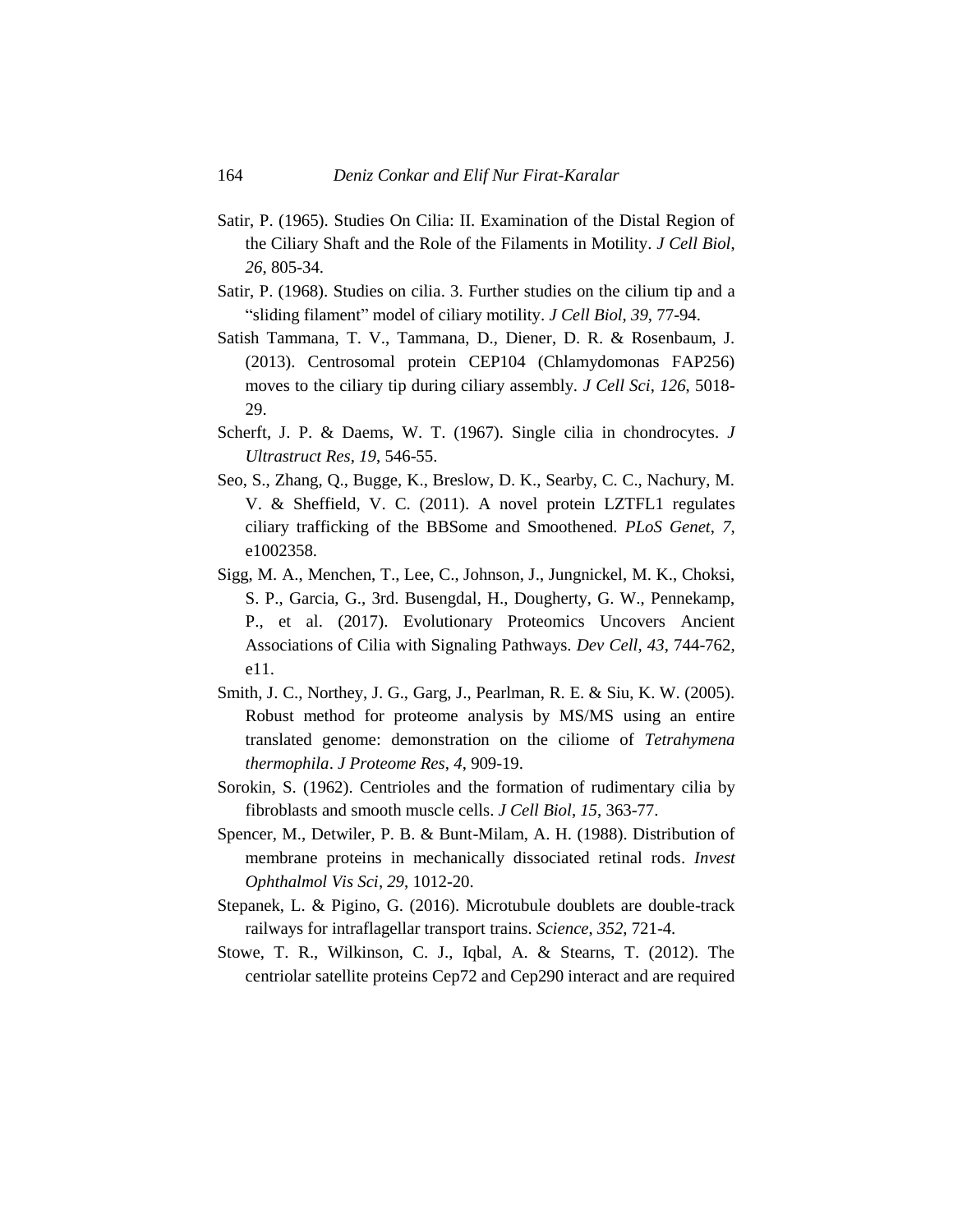for recruitment of BBS proteins to the cilium. *Mol Biol Cell*, *23*, 3322- 35.

- Su, X., Driscoll, K., Yao, G., Raed, A., Wu, M., Beales, P. L. & Zhou, J. (2014). Bardet-Biedl syndrome proteins 1 and 3 regulate the ciliary trafficking of polycystic kidney disease 1 protein. *Hum Mol Genet*, *23*, 5441-51.
- Sung, C. H. & Leroux, M. R. (2013). The roles of evolutionarily conserved functional modules in cilia-related trafficking. *Nat Cell Biol*, *15*, 1387- 97.
- Swoboda, P., Adler, H. T. & Thomas, J. H. (2000). The RFX-type transcription factor DAF-19 regulates sensory neuron cilium formation in *C. elegans*. *Mol Cell*, *5*, 411-21.
- Szymanska, K. & Johnson, C. A. (2012). The transition zone: an essential functional compartment of cilia. *Cilia*, *1*, 10.
- Tayeh, M. K., Yen, H. J., Beck, J. S., Searby, C. C., Westfall, T. A., Griesbach, H., Sheffield, V. C. & Slusarski, D. C. (2008). Genetic interaction between Bardet-Biedl syndrome genes and implications for limb patterning. *Hum Mol Genet*, *17*, 1956-67.
- Tokuyasu, K. & Yamada, E. (1959). The fine structure of the retina studied with the electron microscope. IV. Morphogenesis of outer segments of retinal rods. *J Biophys Biochem Cytol*, *6*, 225-30.
- Uzbekov, R. E. & Alieva, I. B. (2013). *Centrosome – history of investigations and new discoveries. From cytoplasmic granule to the center of intracellular regulation.* (ed. E.S. Nadezhdina). Moscow, Russia: Moscow University Press.
- Uzbekov, R. E. & Benhamou, C. L. (2014). Cilia-like structure, primary cilium and mechano-transduction in the osteocyte. *Osteoporosis International*, Suppl 3, S490-S495.
- Uzbekov, R. E., Maurel, D. B., Aveline, P. C., Pallu, S., Benhamou, C. L. & Rochefort, G. Y. (2012). Fine ultrastructure of the centrosome and morphological aspects of *in vivo* realization of mechanotransduction primary cilia function in rat osteocytes. *Microsc Microanal.*, *18*(6), 1430-1441.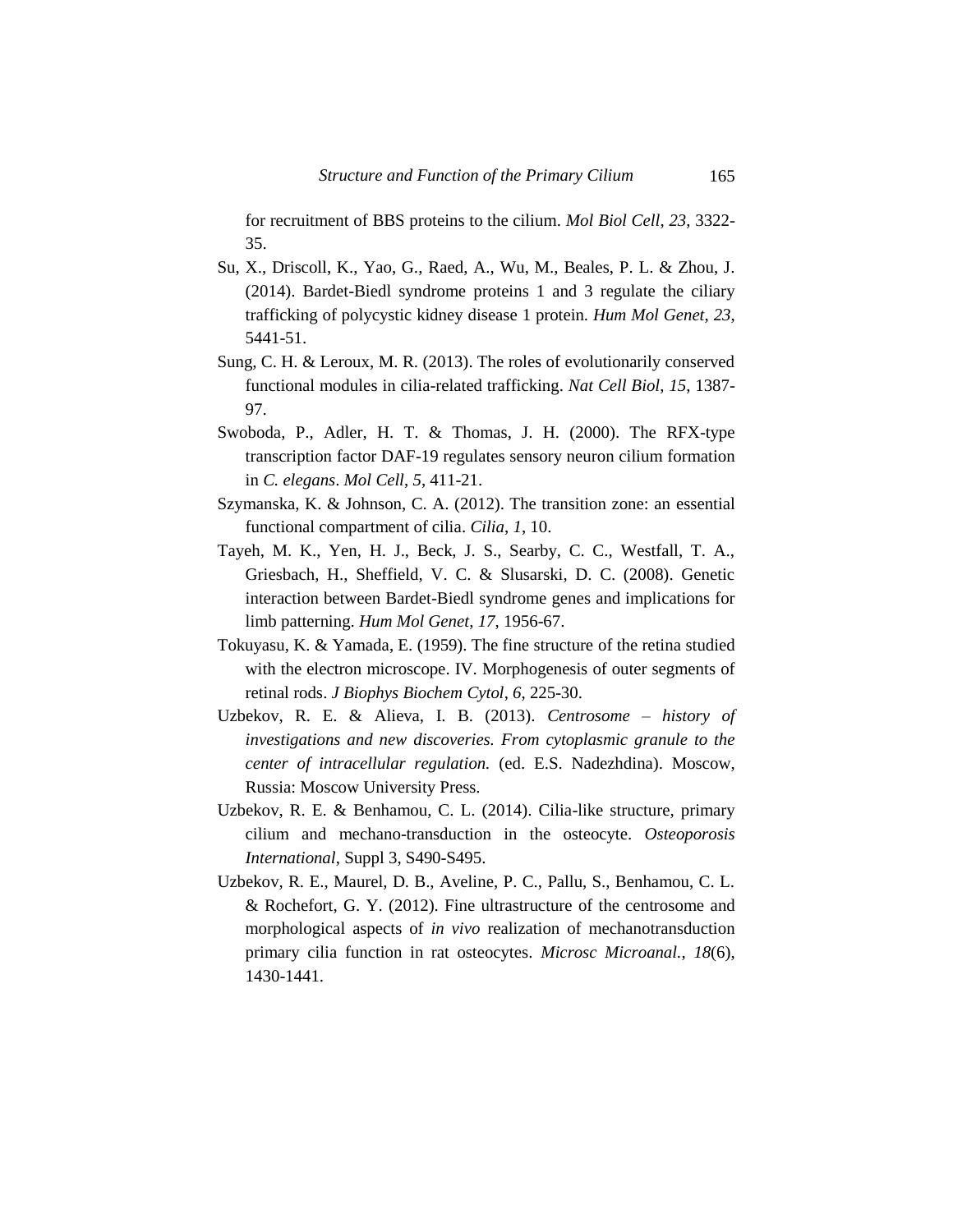- Valentine, M. S., Rajendran, A., Yano, J., Weeraratne, S. D., Beisson, J., Cohen, J., Koll, F. & Van Houten, J. (2012). Paramecium BBS genes are key to presence of channels in Cilia. *Cilia*, *1*, 16.
- Wang, J. & Barr, M. M. (2016). Ciliary Extracellular Vesicles: Txt Msg Organelles. *Cell Mol Neurobiol*, *36*, 449-57.
- Wang, Q., Pan, J. & Snell, W. J. (2006). Intraflagellar transport particles participate directly in cilium-generated signaling in Chlamydomonas. *Cell*, *125*, 549-62.
- Wheway, G., Nazlamova, L. & Hancock, J. T. (2018). Signaling through the Primary Cilium. *Front Cell Dev Biol*, *6*, 8.
- Williams, C. L., Li, C., Kida, K., Inglis, P. N., Mohan, S., Semenec, L., Bialas, N. J., Stupay, R. M., Chen, N., Blacque, O. E., et al. (2011). MKS and NPHP modules cooperate to establish basal body/transition zone membrane associations and ciliary gate function during ciliogenesis. *J Cell Biol*, *192*, 1023-41.
- Williams, C. L., McIntyre, J. C., Norris, S. R., Jenkins, P. M., Zhang, L., Pei, Q., Verhey, K. & Martens, J. R. (2014). Direct evidence for BBSome-associated intraflagellar transport reveals distinct properties of native mammalian cilia. *Nat Commun*, *5*, 5813.
- Wood, C. R., Huang, K., Diener, D. R. & Rosenbaum, J. L. (2013). The cilium secretes bioactive ectosomes. *Curr Biol*, *23*, 906-11.
- Wood, C. R. & Rosenbaum, J. L. (2015). Ciliary ectosomes: transmissions from the cell's antenna. *Trends Cell Biol*, *25*, 276-85.
- Wu, C. T., Chen, H. Y. & Tang, T. K. (2018). Myosin-Va is required for preciliary vesicle transportation to the mother centriole during ciliogenesis. *Nat Cell Biol*, *20*, 175-185.
- Yang, T. T., Su, J., Wang, W. J., Craige, B., Witman, G. B., Tsou, M. F. & Liao, J. C. (2015). Superresolution Pattern Recognition Reveals the Architectural Map of the Ciliary Transition Zone. *Sci Rep*, *5*, 14096.
- Ye, F., Nager, A. R. & Nachury, M. V. (2018). BBSome trains remove activated GPCRs from cilia by enabling passage through the transition zone. *J Cell Biol*, *217(5)*, 1847-1868.
- Yee, L. E., Garcia-Gonzalo, F. R., Bowie, R. V., Li, C., Kennedy, J. K., Ashrafi, K., Blacque, O. E., Leroux, M. R. & Reiter, J. F. (2015).